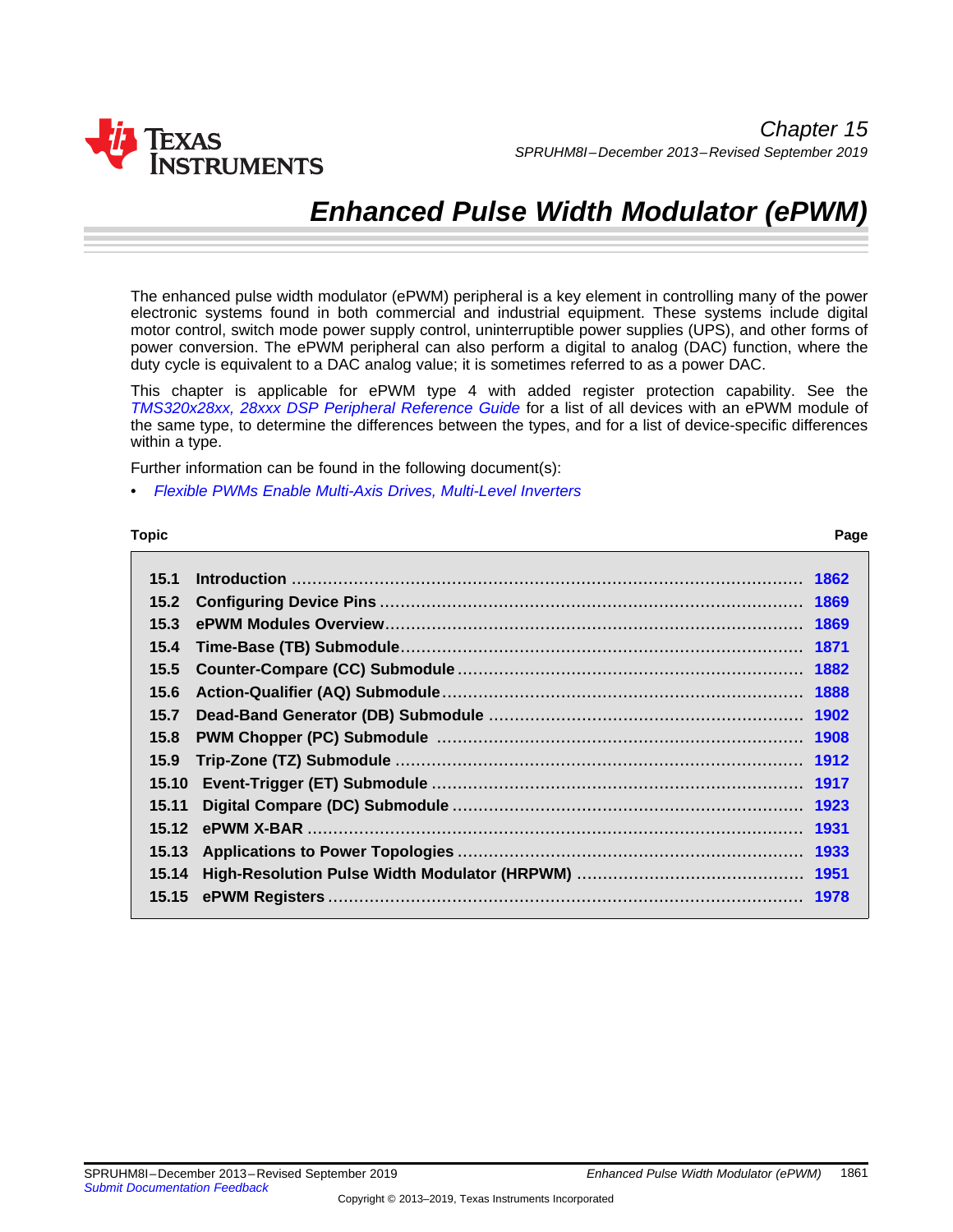**TEXAS** STRUMENTS

*Introduction* [www.ti.com](http://www.ti.com)

#### <span id="page-1-0"></span>**15.1 Introduction**

This chapter includes an overview and information about each submodule:

- Time-Base Submodule
- Counter Compare Submodule
- Action Qualifier Submodule
- Dead-Band Generator Submodule
- PWM Chopper (PC) Submodule
- Trip Zone Submodule
- **Event Trigger Submodule**
- Digital Compare Submodule

The ePWM Type 4 is functionally compatible to Type 2 (a Type 3 does not exist). Type 4 has the following enhancements in addition to the Type 2 features:

## • **Register Address Map**

Additional registers are required for new features on ePWM Type 4. The ePWM register address space has been remapped for better alignment and easy usage.

## • **Delayed Trip Functionality**

Changes have been added to achieve deadband insertion capabilities to support, for example, delayed trip functionality needed for peak current mode control type application scenarios. This has been accomplished by allowing comparator events to go into the Action Qualifier as a trigger event ( Events T1 and T2 ). If comparator T1 / T2 events are used to edit the PWM, changes to the PWM waveform will not take place immediately. Instead, they will synchronize to the next TBCLK.

#### • **Dead-Band Generator Submodule Enhancements**

Shadowing of the DBCTL register to allow dynamic configuration changes.

## • **One Shot and Global Load of Registers**

The ePWM Type 4 allows one shot and global load capability from shadow to active registers to avoid partial loads in, for example, multi-phase applications. It also allows a programmable prescale of shadow to active load events. ePWM Type 4 Global Load can simplify ePWM software by removing interrupts and ensuring that all registers are loaded at the same time.

## • **Trip Zone Submodule Enhancements**

Independent flags have been added to reflect the trip status for each of the TZ sources. Changes have been made to the trip zone submodule to support certain power converter switching techniques like valley switching.

#### • **Digital Compare Submodule Enhancements**

Blanking window filter register width has been increased from 8 to 16 bits. DCCAP functionality has been enhanced to provide more programmability.

## • **PWM SYNC Related Enhancements**

The ePWM Type 4 allows PWM SYNCOUT generation based on CMPC and CMPD events. These events can also be used for PWMSYNC pulse selection.

The ePWM Type 2 is fully compatible to Type 1. Type 2 has the following enhancements in addition to the Type 1 features:

## • **High Resolution Dead-Band Capability**

High resolution capability is added to dead-band RED and FED in half-cycle clocking mode.

## • **Dead-Band Generator Submodule Enhancements**

The ePWM Type 2 has features to enable both RED and FED on either PWM outputs. Provides increased dead band with 14-bit counters and dead-band / dead-band high-resolution registers are shadowed

## • **High Resolution Extension available on ePWMxB outputs**

Provides the ability to enable high-resolution period and duty cycle control on ePWMxB outputs. This is discussed in more detail in [Section](#page--1-0) 15.14.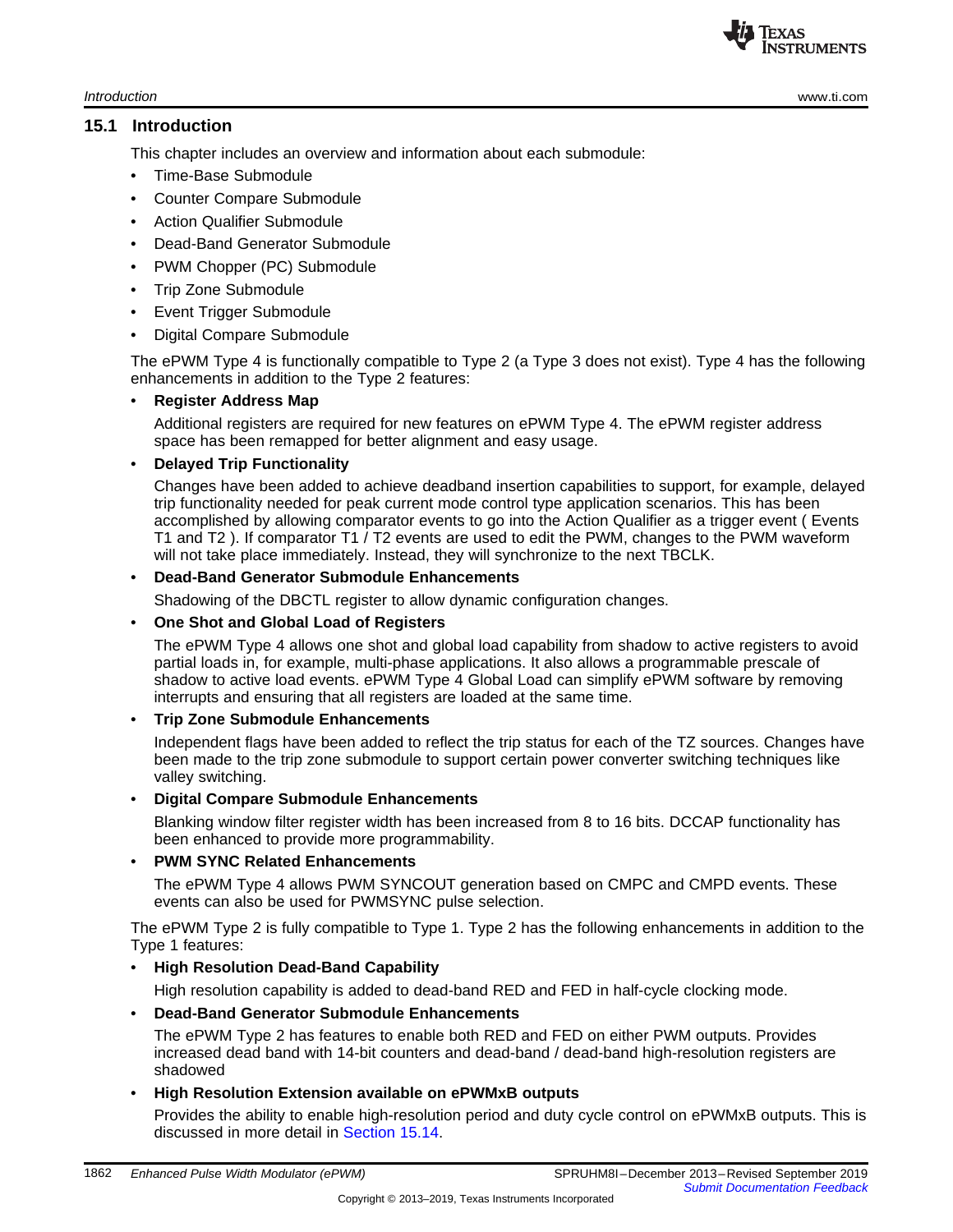

The ePWM Type 2 allows Interrupts and SOC events to be generated by additional counter compares CMPC and CMPD.

#### • **Event Trigger Submodule Enhancements**

Prescaling logic to issue interrupt requests and ADC start of conversion expanded up to every 15 events. It allows software initialization of event counters on SYNC event.

#### • **Digital Compare Submodule Enhancements**

Digital Compare Trip Select logic [DCTRIPSEL] has up to 12 external trip sources selected by the Input X-BAR logic in addition to an ability to OR all of them (up to 14 [external and internal sources]) to create the respective DCxEVTs.

#### • **Simultaneous Writes to TBPRD and CMPx Registers**

This feature allows writes to TBPRD, CMPA:CMPAHR, CMPB:CMPBHR, CMPC and CMPD of any ePWM module to be tied to any other ePWM module, and also allows all ePWM modules to be tied to a particular ePWM module if desired.

#### • **Shadow to Active Load on SYNC of TBPRD and CMP Registers**

This feature supports simultaneous writes of TBPRD and CMPA/B/C/D registers.

An effective PWM peripheral must be able to generate complex pulse width waveforms with minimal CPU overhead or intervention. It must be highly programmable and very flexible while being easy to understand and use. The ePWM unit described here addresses these requirements by allocating all needed timing and control resources on a per PWM channel basis. Cross coupling or sharing of resources has been avoided; instead, the ePWM is built up from smaller single channel submodules with separate resources that can operate together as required to form a system. This modular approach results in an orthogonal architecture and provides a more transparent view of the peripheral structure, helping users to understand its operation quickly.

In this document, the letter x within a signal or submodule name is used to indicate a generic ePWM instance on a device. For example, output signals EPWMxA and EPWMxB refer to the output signals from the ePWMx instance. Thus, EPWM1A and EPWM1B belong to ePWM1 and likewise EPWM4A and EPWM4B belong to ePWM4.

#### **Type0 to Type1 Enhancements**

#### • **Increased Dead-Band Resolution**

Dead-band clocking has been enhanced to allow half-cycle clocking to double resolution.

#### • **Enhanced Interrupt and SOC Generation**

Interrupts and ADC start-of-conversion can now be generated on both the TBCTR == zero and TBCTR == period events. This feature enables dual edge PWM control. Additionally, the ADC start-ofconversion can be generated from an event defined in the digital compare submodule.

#### • **High Resolution Period Capability**

Provides the ability to enable high-resolution period. This is discussed in more detail in the devicespecific *High-Resolution Pulse Width Modulator (HRPWM)* document..

#### • **Digital Compare Submodule**

The digital compare submodule enhances the event triggering and trip zone submodules by providing filtering, blanking and improved trip functionality to digital compare signals. Such features are essential for peak current mode control and for support of analog comparators.

**NOTE:** The name of the sync signal that goes to the CMPSS and GPDAC has been updated from PWMSYNC to EPWMSYNCPER (SYNCPER/PWMSYNCPER/EPWMxSYNCPER) to avoid confusion with the other EPWM sync signals EPWMSYNCI and EPWMSYNCO. For a description of what these signals are, see [Table](#page--1-4) 15-2.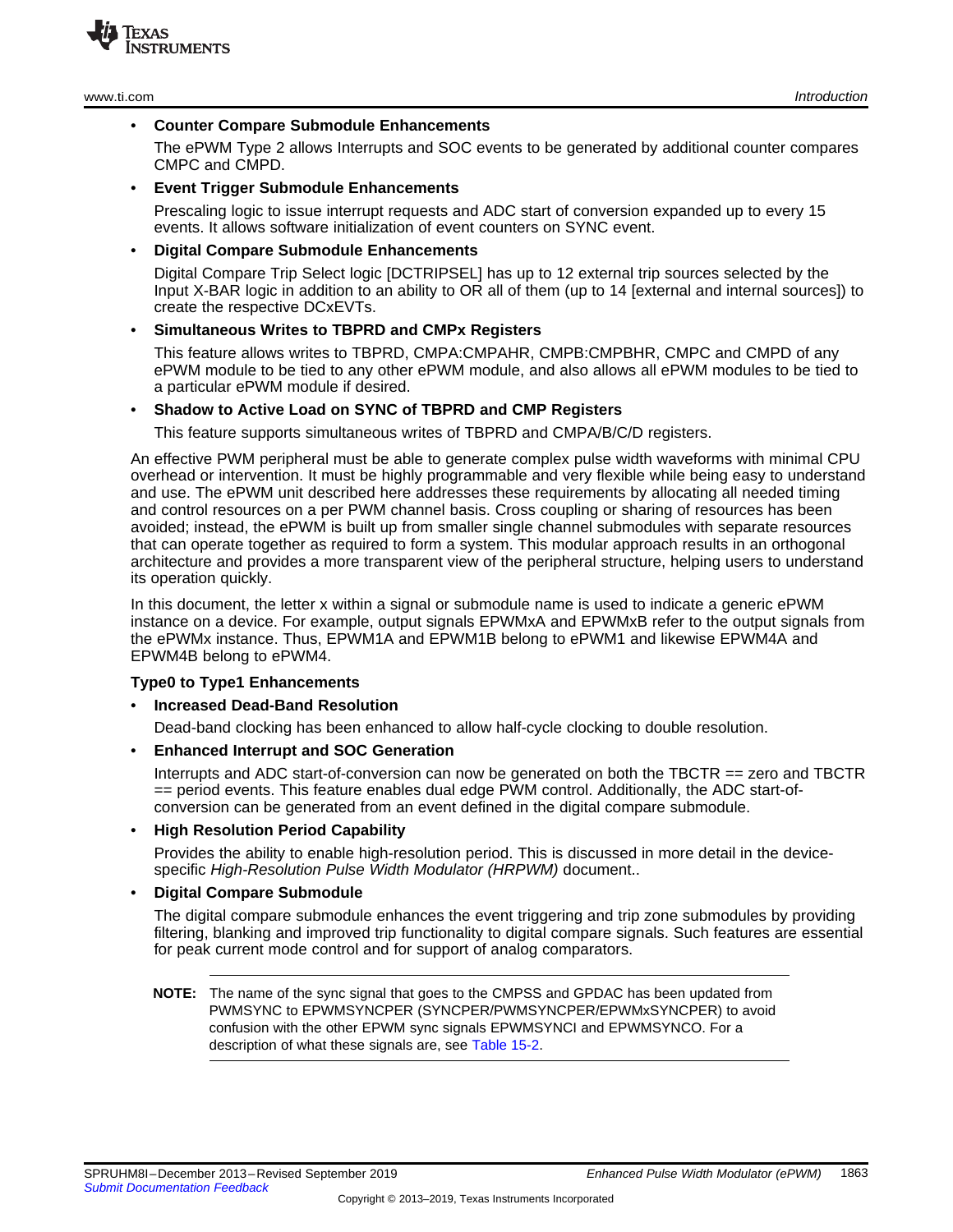

#### *15.1.1 Submodule Overview*

The ePWM module represents one complete PWM channel composed of two PWM outputs: EPWMxA and EPWMxB. Multiple ePWM modules are instanced within a device as shown in [Figure](#page-4-0) 15-1. Each ePWM instance is identical with one exception. Some instances include a hardware extension that allows more precise control of the PWM outputs. This extension is the high-resolution pulse width modulator (HRPWM) and is described in [Section](#page--1-0) 15.14. See the device-specific data manual to determine which ePWM instances include this feature. Each ePWM module is indicated by a numerical value starting with 1. For example ePWM1 is the first instance and ePWM3 is the third instance in the system and ePWMx indicates any instance.

The ePWM modules are chained together via a clock synchronization scheme that allows them to operate as a single system when required. Additionally, this synchronization scheme can be extended to the capture peripheral submodules (eCAP). The number of submodules is device-dependent and based on target application needs. Submodules can also operate standalone.

Each ePWM module supports the following features:

- Dedicated 16-bit time-base counter with period and frequency control
- Two PWM outputs (EPWMxA and EPWMxB) that can be used in the following configurations:
	- Two independent PWM outputs with single-edge operation
	- Two independent PWM outputs with dual-edge symmetric operation
	- One independent PWM output with dual-edge asymmetric operation
- Asynchronous override control of PWM signals through software.
- Programmable phase-control support for lag or lead operation relative to other ePWM modules.
- Hardware-locked (synchronized) phase relationship on a cycle-by-cycle basis.
- Dead-band generation with independent rising and falling edge delay control.
- Programmable trip zone allocation of both cycle-by-cycle trip and one-shot trip on fault conditions.
- A trip condition can force either high, low, or high-impedance state logic levels at PWM outputs.
- All events can trigger both CPU interrupts and ADC start of conversion (SOC)
- Programmable event prescaling minimizes CPU overhead on interrupts.
- PWM chopping by high-frequency carrier signal, useful for pulse transformer gate drives.

Each ePWM module is connected to the input/output signals shown in [Figure](#page-4-0) 15-1. The signals are described in detail in subsequent sections.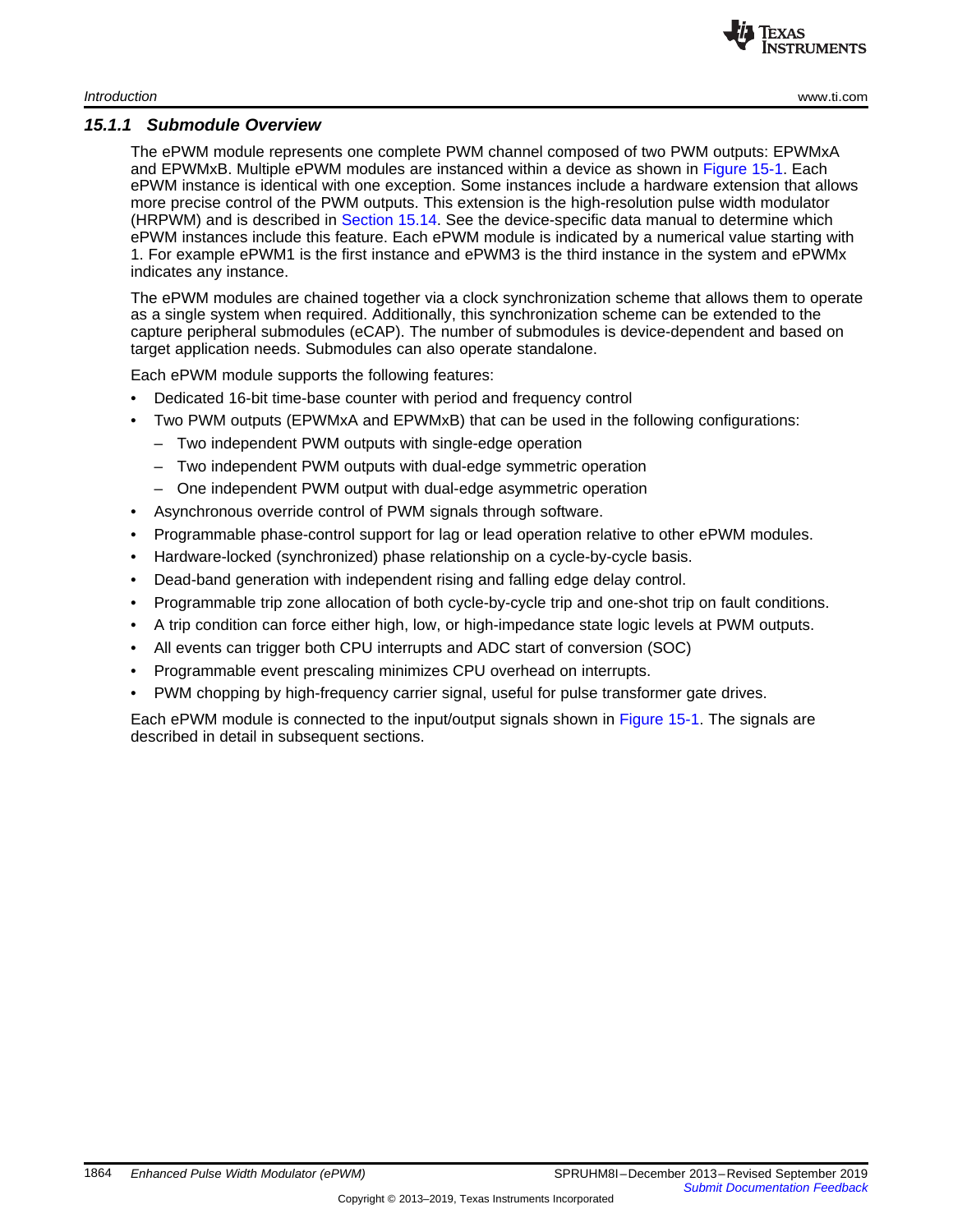

<span id="page-4-0"></span>





Copyright © 2017, Texas Instruments Incorporated

A This signal exists only on devices with an eQEP submodule.

The order in which the ePWM modules are connected may differ from what is shown in [Figure](#page-4-0) 15-1. See Section [15.4.3.3](#page--1-5) for the synchronization scheme for a particular device. Each ePWM module consists of eight submodules and is connected within a system via the signals shown in [Figure](#page-5-0) 15-2.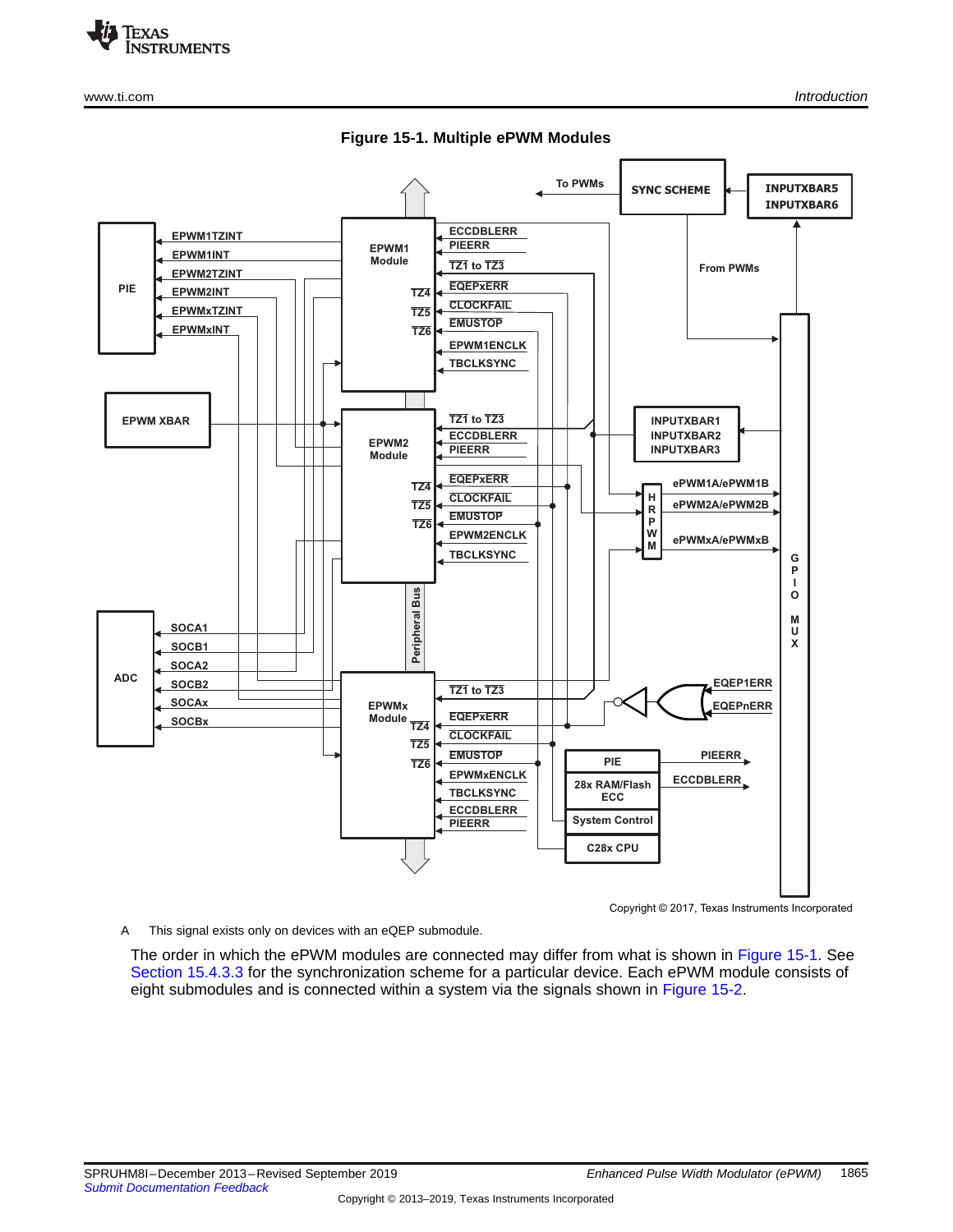<span id="page-5-0"></span>

**Figure 15-2. Submodules and Signal Connections for an ePWM Module**

[Figure](#page--1-6) 15-3 shows more internal details of a single ePWM module. The main signals used by the ePWM module are:

• **PWM output signals (EPWMxA and EPWMxB).**

The PWM output signals are made available external to the device through the GPIO peripheral described in the *System Control and Interrupts* chapter for your device.

• **Trip-zone signals (TZ1 to TZ6).**

These input signals alert the ePWM module of fault conditions external to the ePWM module. Each submodule on a device can be configured to either use or ignore any of the trip-zone signals. The  $\overline{TZ1}$ to TZ3 trip-zone signals can be configured as asynchronous inputs through the GPIO peripheral using the Input X-BAR logic, refer to . TZ4 is connected to an inverted EQEPx error signal (EQEPxERR), which can be generated from any one of the EQEP submodule (for those devices with an EQEP module). TZ5 is connected to the system clock fail logic, and TZ6 is connected to the EMUSTOP output from the CPU. This allows you to configure a trip action when the clock fails or the CPU halts.

#### • **Time-base synchronization input (EPWMxSYNCI), output (EPWMxSYNCO) and peripheral (EPWMxSYNCPER) signals**.

The synchronization signals daisy chain the ePWM module together. Each module can be configured via INPUTXBAR6 to either use or ignore its synchronization input. The clock synchronization input and output signal are brought out to pins only for ePWM1 (ePWM module #1). The ePWM module are separate into groups of three for syncing purposes. An external sync signal (EXTSYNCIN1 or EXTSYNCIN2) may be used to issue a sync signal to the first ePWM module in each chain. These same module can also send their EPWMxSYNCOUT signal to a GPIO. For more information, see Section [15.4.3.3](#page--1-5).

Each ePWM module also generates another PWMSYNC signal called EPWMxSYNCPER.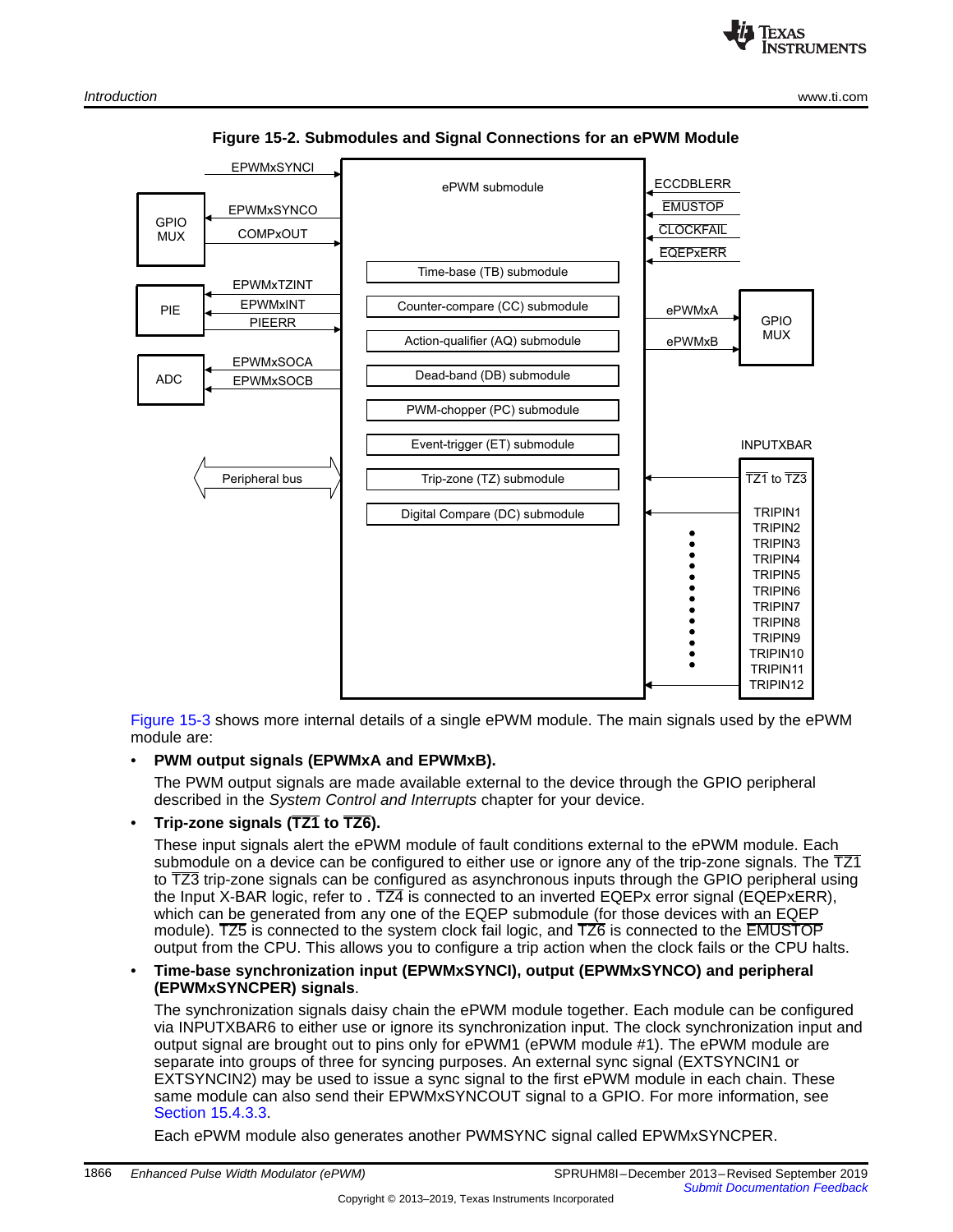

EPWMxSYNCPER goes to the GPDAC and CMPSS for synchronization purposes. It is configured using the HRPCTL register but has no relation with the HRPWM. For more information on how EPWMxSYNCPER is used by the GPDAC and CMPSS, see their respective chapters.

#### • **ADC start-of-conversion signals (EPWMxSOCA and EPWMxSOCB).**

Each ePWM module has two ADC start of conversion signals. Any ePWM module can trigger a start of conversion. Whichever event triggers the start of conversion is configured in the event-trigger submodule of the ePWM.

## • **Comparator output signals (COMPxOUT).**

Output signals from the comparator module can be fed through the Input X-BAR to one or all of the 12 trip inputs [TRIPIN1 - TRIPIN12] and in conjunction with the trip zone signals can generate digital compare events.

## • **Peripheral Bus**

The peripheral bus is 32-bits wide and allows both 16-bit and 32-bit writes to the ePWM register file.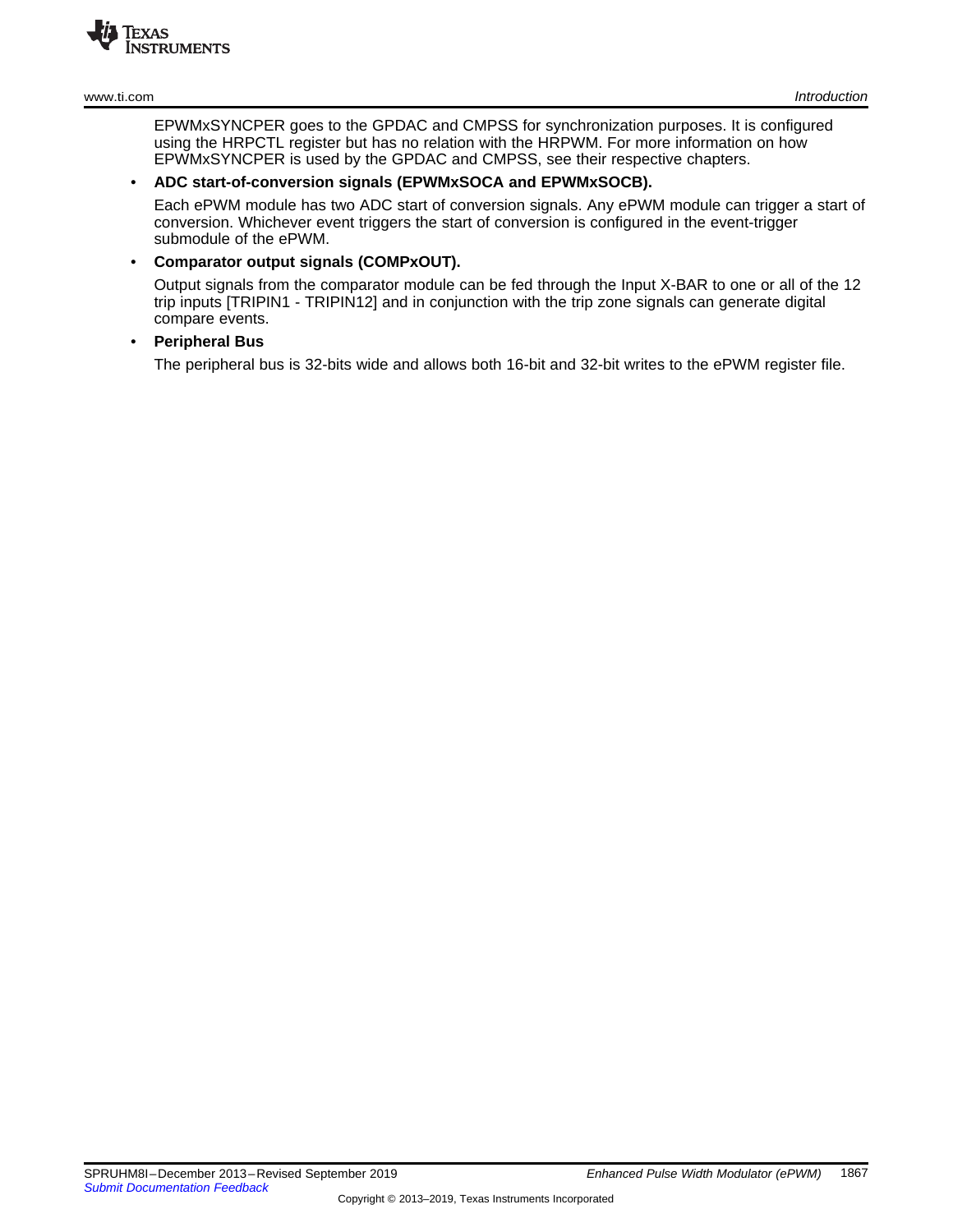

#### <span id="page-7-0"></span>**15.4 Time-Base (TB) Submodule**

Each ePWM module has its own time-base submodule that determines all of the event timing for the ePWM module. Built-in synchronization logic allows the time-base of multiple ePWM modules to work together as a single system. [Figure](#page-7-1) 15-4 illustrates the time-base module's place within the ePWM.

<span id="page-7-1"></span>

**Figure 15-4. Time-Base Submodule**

#### *15.4.1 Purpose of the Time-Base Submodule*

You can configure the time-base submodule for the following:

- Specify the ePWM time-base counter (TBCTR) frequency or period to control how often events occur.
- Manage time-base synchronization with other ePWM modules.
- Maintain a phase relationship with other ePWM modules.
- Set the time-base counter to count-up, count-down, or count-up-and-down mode.
- Generate the following events:
	- CTR = PRD: Time-base counter equal to the specified period (TBCTR = TBPRD).
	- $-$  CTR = Zero: Time-base counter equal to zero (TBCTR = 0x00).
- Configure the rate of the time-base clock; a prescaled version of the ePWM clock (EPWMCLK). This allows the time-base counter to increment/decrement at a slower rate.
	- **NOTE:** The Type 4 ePWM clocking varies from previous ePWM types . Prior to the Type 4 ePWM, the time-base submodule was clocked directly by the system clock ( SYSCLKOUT ) . On this version of the ePWM , there is a divider ( EPWMCLKDIV ) of the system clock which defaults to EPWMCLK = SYSCLKOUT/2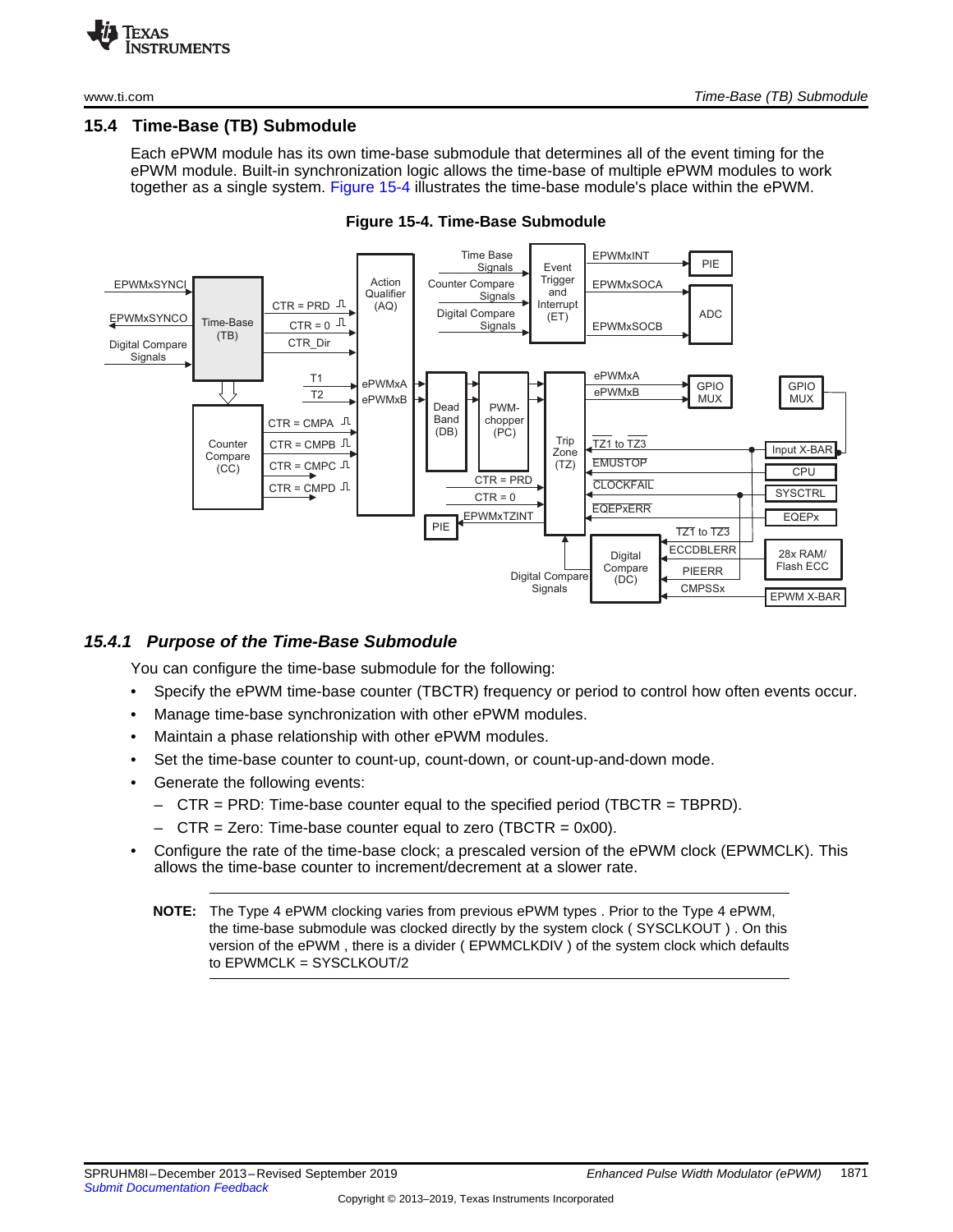

| Signal       | <b>Description</b>                                                                                                                                                                            |
|--------------|-----------------------------------------------------------------------------------------------------------------------------------------------------------------------------------------------|
| $CTR = PRD$  | Time-base counter equal to the specified period.                                                                                                                                              |
|              | This signal is generated whenever the counter value is equal to the active period register value. That is<br>when $TRCTR = TRPRD$ .                                                           |
| $CTR = Zero$ | Time-base counter equal to zero                                                                                                                                                               |
|              | This signal is generated whenever the counter value is zero. That is when TBCTR equals 0x00.                                                                                                  |
| $CTR = CMPB$ | Time-base counter equal to active counter-compare B register (TBCTR = $\text{CMPB}$ ).                                                                                                        |
|              | This event is generated by the counter-compare submodule and used by the synchronization out logic                                                                                            |
| CTR dir      | Time-base counter direction.                                                                                                                                                                  |
|              | Indicates the current direction of the ePWM's time-base counter. This signal is high when the counter is<br>increasing and low when it is decreasing.                                         |
| CTR max      | Time-base counter equal max value. (TBCTR = $0x$ FFFF)                                                                                                                                        |
|              | Generated event when the TBCTR value reaches its maximum value. This signal is only used only as a<br>status bit                                                                              |
| <b>TBCLK</b> | Time-base clock.                                                                                                                                                                              |
|              | This is a prescaled version of the ePWM clock (EPWMCLK) and is used by all submodules within the<br>ePWM. This clock determines the rate at which time-base counter increments or decrements. |

#### **Table 15-2. Key Time-Base Signals (continued)**

## *15.4.3 Calculating PWM Period and Frequency*

The frequency of PWM events is controlled by the time-base period (TBPRD) register and the mode of the time-base counter. [Figure](#page-9-0) 15-6 shows the period ( $T_{pwm}$ ) and frequency ( $F_{pwm}$ ) relationships for the upcount, down-count, and up-down-count time-base counter modes when the period is set to 4 (TBPRD  $=$ 4). The time increment for each step is defined by the time-base clock (TBCLK) which is a prescaled version of the ePWM clock (EPWMCLK).

The time-base counter has three modes of operation selected by the time-base control register (TBCTL):

#### • **Up-Down-Count Mode:**

In up-down-count mode, the time-base counter starts from zero and increments until the period (TBPRD) value is reached. When the period value is reached, the time-base counter then decrements until it reaches zero. At this point the counter repeats the pattern and begins to increment.

#### • **Up-Count Mode:**

In this mode, the time-base counter starts from zero and increments until it reaches the value in the period register (TBPRD). When the period value is reached, the time-base counter resets to zero and begins to increment once again.

#### • **Down-Count Mode:**

In down-count mode, the time-base counter starts from the period (TBPRD) value and decrements until it reaches zero. When it reaches zero, the time-base counter is reset to the period value and it begins to decrement once again.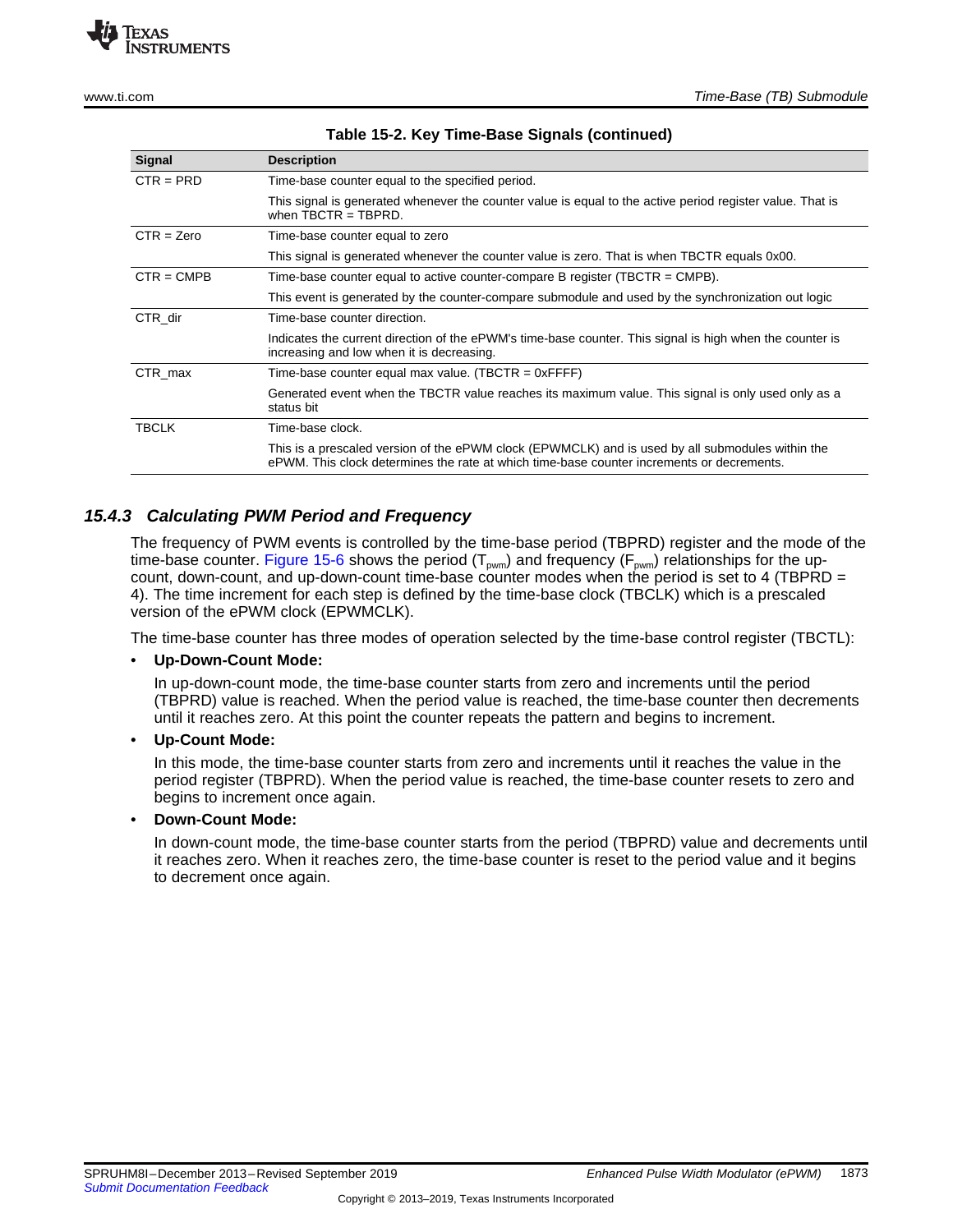<span id="page-9-0"></span>

## **Figure 15-6. Time-Base Frequency and Period**

#### **15.4.3.1 Time-Base Period Shadow Register**

The time-base period register (TBPRD) has a shadow register. Shadowing allows the register update to be synchronized with the hardware. The following definitions are used to describe all shadow registers in the ePWM module:

#### • **Active Register**

The active register controls the hardware and is responsible for actions that the hardware causes or invokes.

#### • **Shadow Register**

The shadow register buffers or provides a temporary holding location for the active register. It has no direct effect on any control hardware. At a strategic point in time the shadow register's content is transferred to the active register. This prevents corruption or spurious operation due to the register being asynchronously modified by software.

The memory address of the shadow period register is the same as the active register. Which register is written to or read from is determined by the TBCTL[PRDLD] bit. This bit enables and disables the TBPRD shadow register as follows:

#### • **Time-Base Period Shadow Mode:**

The TBPRD shadow register is enabled when TBCTL[PRDLD] = 0. Reads from and writes to the TBPRD memory address go to the shadow register. The shadow register contents are transferred to the active register (TBPRD (Active)  $\leftarrow$  TBPRD (shadow)) when the time-base counter equals zero (TBCTR = 0x00) and/or a sync event as determined by the TBCTL2[PRDLDSYNC] bit. The PRDLDSYNC bit is valid only if TBCTL[PRDLD] = 0. By default the TBPRD shadow register is enabled. The sources for the SYNC input is explained in Section [15.4.3.3.](#page--1-5)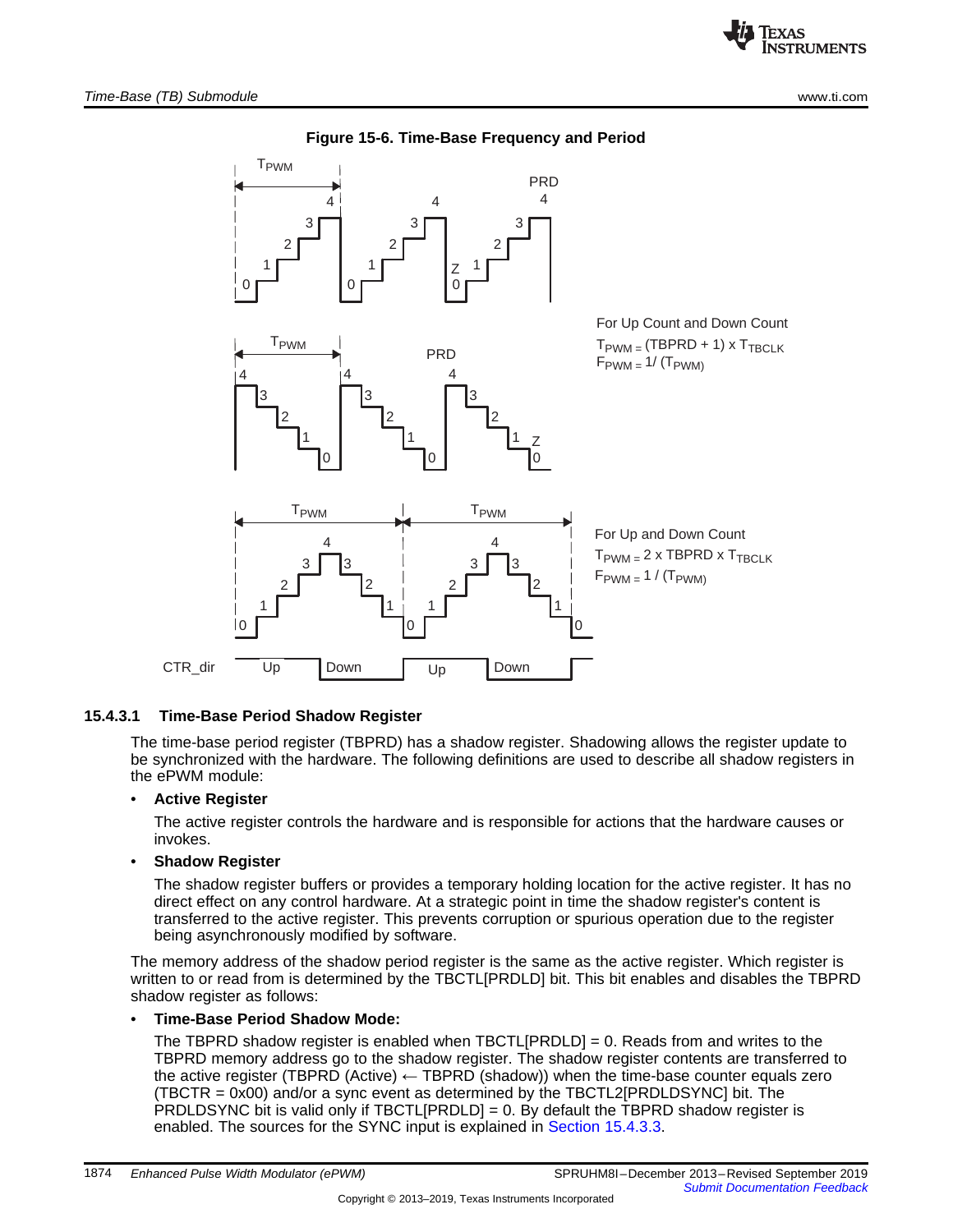

#### *Counter-Compare (CC) Submodule* [www.ti.com](http://www.ti.com)

Software force loading of contents from shadow register to active register is possible by using GLDCTL2[GFRCLD]. The GLDCTL2 register can also be linked across multiple PWM modules by using EPWMXLINK[GLDCTL2LINK]. This, along with the one-shot load mode feature discussed above, provides a method to correctly update multiple PWM registers in one or more PWM modules at certain PWM events or, if desired, in the same clock cycle. This is very useful in variable frequency applications and/or multi-phase interleaved applications.

## <span id="page-10-0"></span>**15.5 Counter-Compare (CC) Submodule**

[Figure](#page-10-1) 15-13 illustrates the counter-compare submodule within the ePWM.

<span id="page-10-1"></span>

## **Figure 15-13. Counter-Compare Submodule**

## *15.5.1 Purpose of the Counter-Compare Submodule*

The counter-compare submodule takes as input the time-base counter value. This value is continuously compared to the counter-compare A (CMPA) counter-compare B (CMPB) counter-compare C (CMPC) and counter-compare D (CMPD )registers. When the time-base counter is equal to one of the compare registers, the counter-compare unit generates an appropriate event.

The counter-compare:

- Generates events based on programmable time stamps using the CMPA, CMPB, CMPC and CMPD registers
	- $-$  CTR = CMPA: Time-base counter equals counter-compare A register (TBCTR = CMPA)
	- CTR = CMPB: Time-base counter equals counter-compare B register (TBCTR = CMPB)
	- $-$  CTR = CMPC: Time-base counter equals counter-compare C register (TBCTR = CMPC)
	- CTR = CMPD: Time-base counter equals counter-compare D register (TBCTR = CMPD)
- Controls the PWM duty cycle if the action-qualifier submodule is configured appropriately using counter-compare A (CMPA) & counter-compare B (CMPB)
- Shadows new compare values to prevent corruption or glitches during the active PWM cycle

## *15.5.2 Controlling and Monitoring the Counter-Compare Submodule*

The counter-compare submodule operation is shown in [Figure](#page--1-6) 15-14.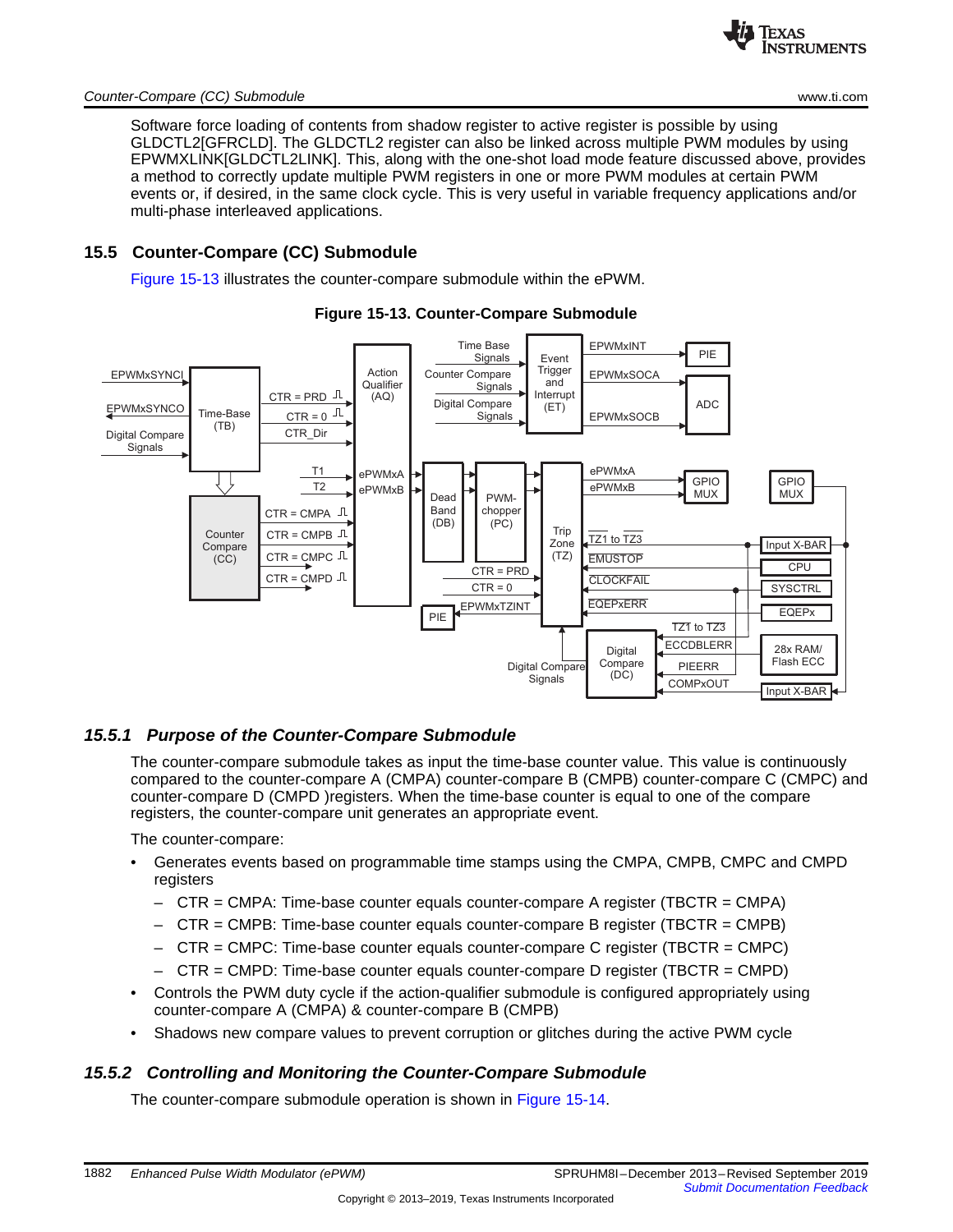



**Figure 15-19. Action-Qualifier Submodule**

The action-qualifier submodule has the most important role in waveform construction and PWM generation. It decides which events are converted into various action types, thereby producing the required switched waveforms at the EPWMxA and EPWMxB outputs.

## *15.6.1 Purpose of the Action-Qualifier Submodule*

The action-qualifier submodule is responsible for the following:

- Qualifying and generating actions (set, clear, toggle) based on the following events:
	- CTR = PRD: Time-base counter equal to the period (TBCTR = TBPRD).
	- CTR = Zero: Time-base counter equal to zero (TBCTR = 0x00)
	- $-$  CTR = CMPA: Time-base counter equal to the counter-compare A register (TBCTR = CMPA)
	- $-$  CTR = CMPB: Time-base counter equal to the counter-compare B register (TBCTR = CMPB)
- T1, T2 events: Trigger events based on comparator, trip or syncin events
- Managing priority when these events occur concurrently
- Providing independent control of events when the time-base counter is increasing and when it is decreasing

## *15.6.2 Action-Qualifier Submodule Control and Status Register Definitions*

The action-qualifier submodule operation is shown in the figure below and monitored via the registers in [Section](#page-18-0) 15.15.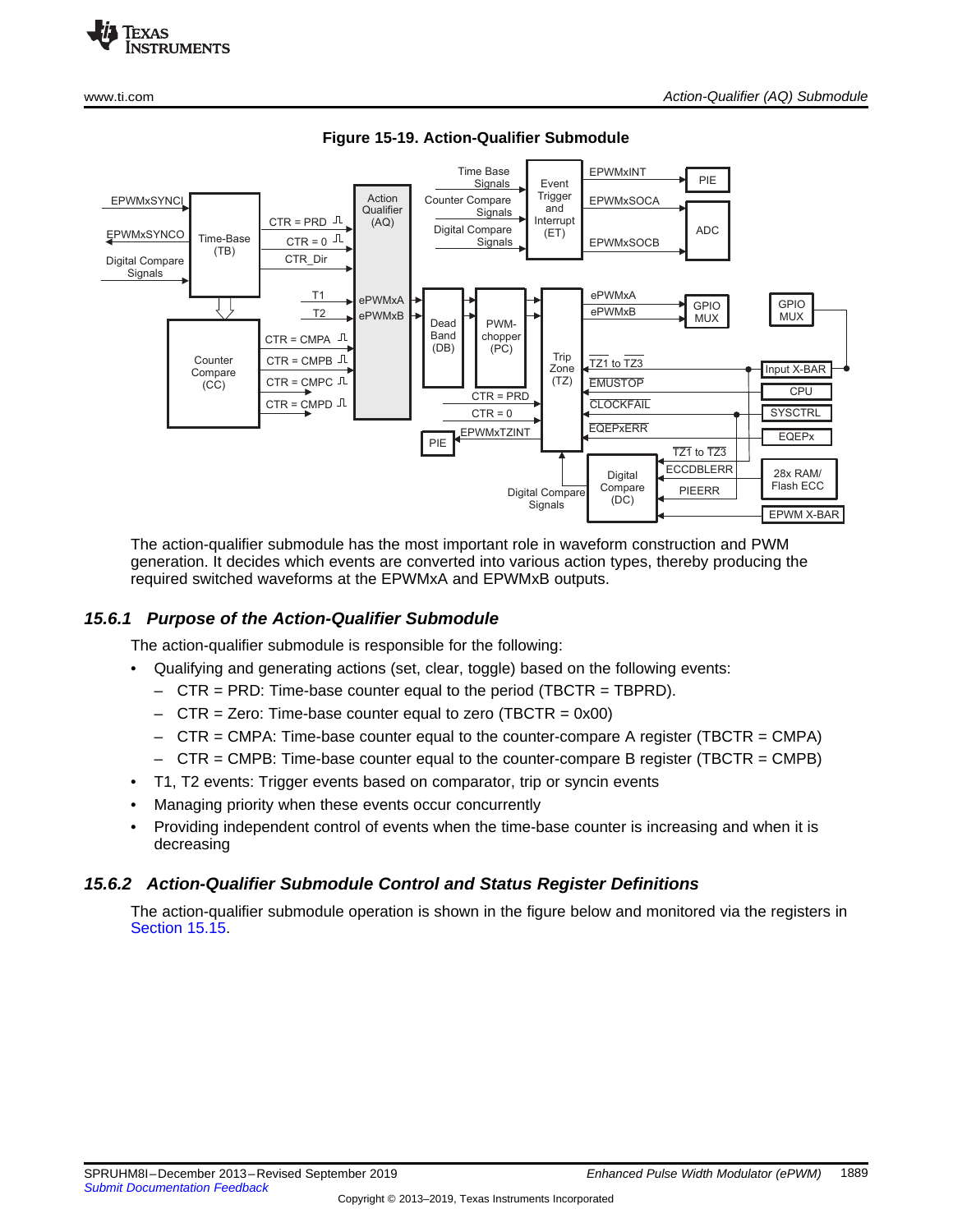



For convenience, the possible input events are summarized again in the table below.

| <b>Signal</b>         | <b>Description</b>                               | <b>Registers Compared</b> |
|-----------------------|--------------------------------------------------|---------------------------|
| $CTR = PRD$           | Time-base counter equal to the period value      | $TBCTR = TBPRD$           |
| $CTR = Zero$          | Time-base counter equal to zero                  | $TBCTR = 0x00$            |
| $CTR = CMPA$          | Time-base counter equal to the counter-compare A | $TBCTR = CMPA$            |
| $CTR = CMPB$          | Time-base counter equal to the counter-compare B | $TBCTR = CMPB$            |
| T1 event              | Based on comparator, trip or syncin events       | None                      |
| T <sub>2</sub> event  | Based on comparator, trip or syncin events       | None                      |
| Software forced event | Asynchronous event initiated by software         |                           |

| Table 15-3. Action-Qualifier Submodule Possible Input Events |  |  |  |
|--------------------------------------------------------------|--|--|--|
|--------------------------------------------------------------|--|--|--|

The software forced action is a useful asynchronous event. This control is handled by the AQSFRC and AQCSFRC registers.

The action-qualifier submodule controls how the two outputs EPWMxA and EPWMxB behave when a particular event occurs. The event inputs to the action-qualifier submodule are further qualified by the counter direction (up or down). This allows for independent action on outputs on both the count-up and count-down phases.

The possible actions imposed on outputs EPWMxA and EPWMxB are:

• **Set High:**

Set output EPWMxA or EPWMxB to a high level.

• **Clear Low:**

Set output EPWMxA or EPWMxB to a low level.

• **Toggle:**

If EPWMxA or EPWMxB is currently pulled high, then pull the output low. If EPWMxA or EPWMxB is currently pulled low, then pull the output high.

• **Do Nothing:**

Keep outputs EPWMxA and EPWMxB at same level as currently set. Although the "Do Nothing" option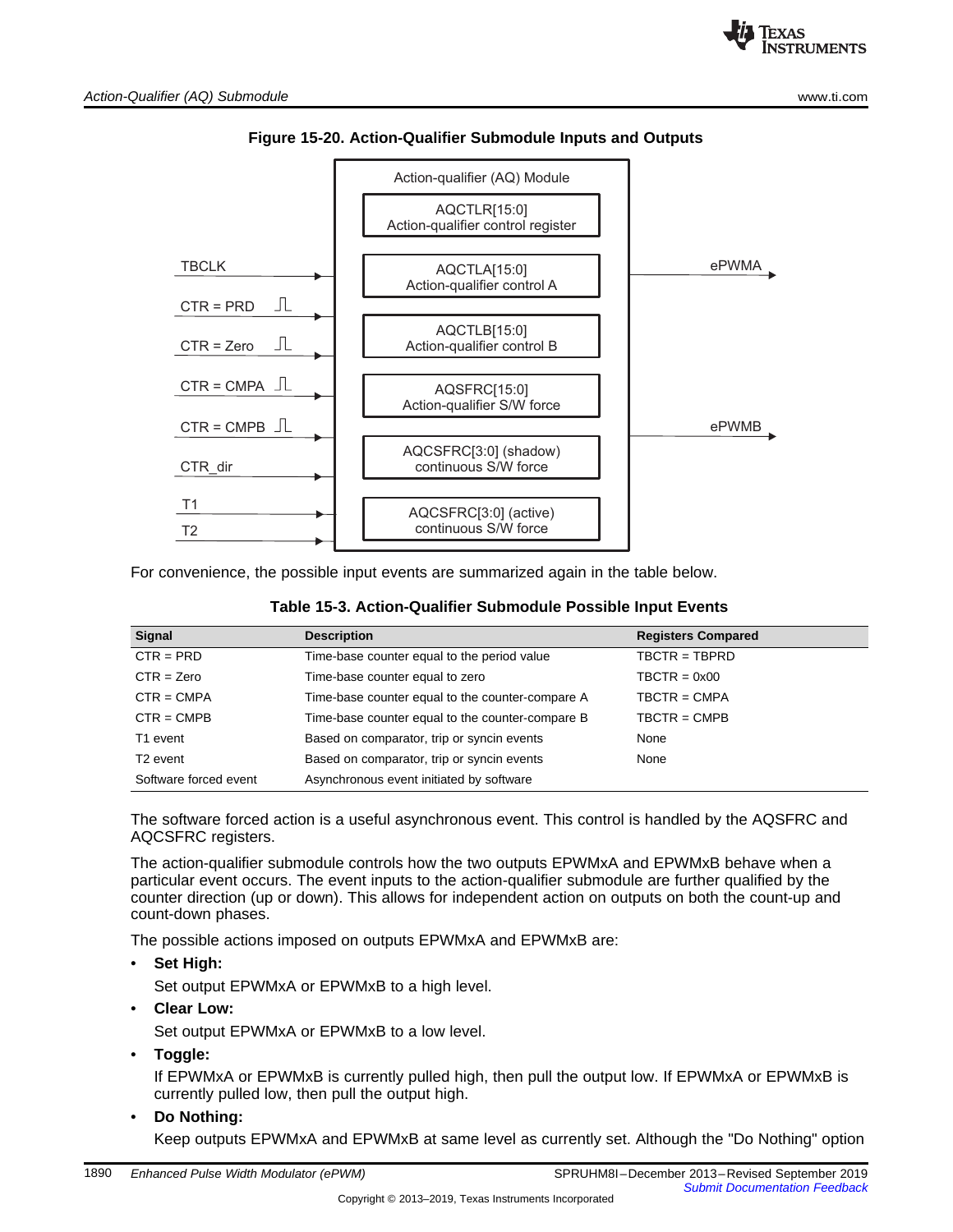prevents an event from causing an action on the EPWMxA and EPWMxB outputs, this event can still trigger interrupts and ADC start of conversion. See the description in th[eSection](#page-17-0) 15.10 for details.

Actions are specified independently for either output (EPWMxA or EPWMxB). Any or all events can be configured to generate actions on a given output. For example, both CTR = CMPA and CTR = CMPB can operate on output EPWMxA. All qualifier actions are configured via the control registers found at the end of this section.

<span id="page-13-0"></span>For clarity, the drawings in this document use a set of symbolic actions. These symbols are summarized in [Figure](#page-13-0) 15-21. Each symbol represents an action as a marker in time. Some actions are fixed in time (zero and period) while the CMPA and CMPB actions are moveable and their time positions are programmed via the counter-compare A and B registers, respectively. To turn off or disable an action, use the "Do Nothing option"; it is the default at reset.

| <b>S/W</b>            |               | <b>TB Counter equals</b> |                         |               |                        | <b>Trigger Events Actions</b> |            |
|-----------------------|---------------|--------------------------|-------------------------|---------------|------------------------|-------------------------------|------------|
| force                 | Zero          | Comp<br>A                | Comp<br>B               | Period        | T <sub>1</sub>         | T <sub>2</sub>                |            |
| <b>SW</b><br>$\times$ | Ζ<br>$\times$ | CA<br>$\times$           | <b>CB</b><br>$\times$   | P<br>$\times$ | T1<br>$\times$         | T <sub>2</sub><br>$\times$    | Do Nothing |
| <b>SW</b>             | Z             | $C_A$                    | $\overline{\mathbf{C}}$ | P             | Τ1                     | T <sub>2</sub>                | Clear Lo   |
| <b>SW</b><br>╇        | Z             | CA<br>₳                  | <b>CB</b><br>₳          | P             | T1<br>$\blacktriangle$ | T <sub>2</sub><br>╇           | Set Hi     |
| <b>SW</b>             | Z             | CA                       | C <sub>B</sub>          | P             | T1                     | T <sub>2</sub>                | Toggle     |

**Figure 15-21. Possible Action-Qualifier Actions for EPWMxA and EPWMxB Outputs**

The Action Qualifier Trigger Event Source Selection register (AQTSRCSEL) is used to select the source for T1 and T2 events. T1/T2 selection and configuration of a trip/digital-compare event in Action Qualifier submodule is independent of the configuration of that event in the Trip-Zone submodule. A particular trip event may or may not be configured to cause trip action in the Trip Zone submodule, but the same event can be used by the Action Qualifier to generate T1/T2 for controlling PWM generation.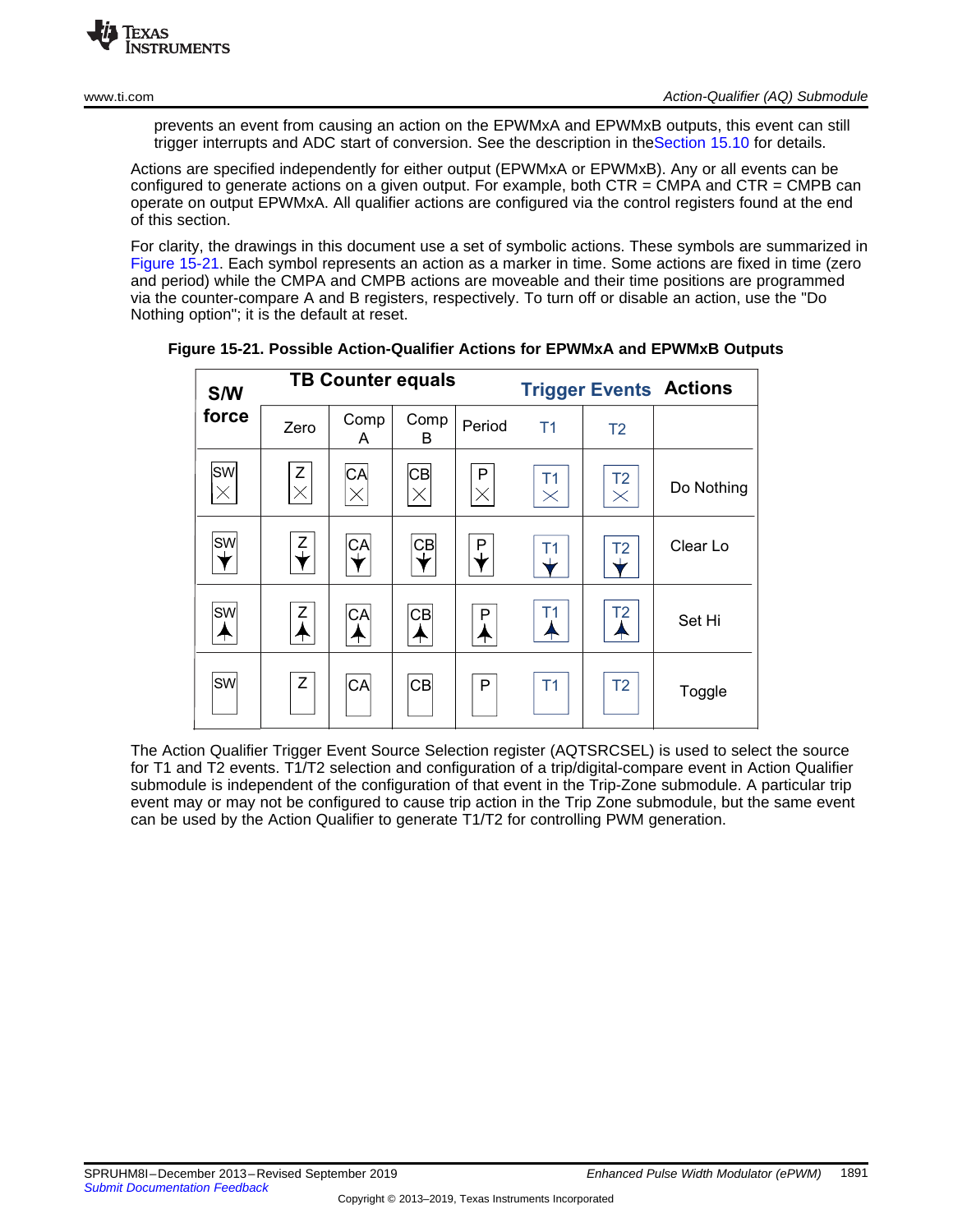

## *15.6.5 Waveforms for Common Configurations*

**NOTE:** The waveforms in this document show the behavior of the ePWMs for a static compare register value. In a running system, the active compare registers (CMPA and CMPB) are typically updated from their respective shadow registers once every period. The user specifies when the update will take place; either when the time-base counter reaches zero or when the time-base counter reaches period. There are some cases when the action based on the new value can be delayed by one period or the action based on the old value can take effect for an extra period. Some PWM configurations avoid this situation. These include, but are not limited to, the following:

#### **Use up-down-count mode to generate a symmetric PWM:**

- If you load CMPA/CMPB on zero, then use CMPA/CMPB values greater than or equal to 1.
- If you load CMPA/CMPB on period, then use CMPA/CMPB values less than or equal to TBPRD-1.

This means there will always be a pulse of at least one TBCLK cycle in a PWM period which, when very short, tend to be ignored by the system.

#### **Use up-down-count mode to generate an asymmetric PWM:**

• To achieve 50%-0% asymmetric PWM use the following configuration: Load CMPA/CMPB on period and use the period action to clear the PWM and a compare-up action to set the PWM. Modulate the compare value from 0 to TBPRD to achieve 50%-0% PWM duty.

#### **When using up-count mode to generate an asymmetric PWM:**

• To achieve 0-100% asymmetric PWM use the following configuration: Load CMPA/CMPB on TBPRD. Use the Zero action to set the PWM and a compare-up action to clear the PWM. Modulate the compare value from 0 to TBPRD+1 to achieve 0-100% PWM duty.

See the *Using Enhanced Pulse Width Modulator (ePWM) Module for 0-100% Duty Cycle Control* Application Report (literature number [SPRAAI1](http://www.ti.com/lit/pdf/spraai1))

The figure below shows how a symmetric PWM waveform can be generated using the up-down-count mode of the TBCTR. In this mode 0%-100% DC modulation is achieved by using equal compare matches on the up count and down count portions of the waveform. In the example shown, CMPA is used to make the comparison. When the counter is incrementing the CMPA match will pull the PWM output high. Likewise, when the counter is decrementing the compare match will pull the PWM signal low. When  $CMPA = 0$ , the PWM signal is low for the entire period giving the 0% duty waveform. When CMPA = TBPRD, the PWM signal is high achieving 100% duty.

When using this configuration in practice, if you load CMPA/CMPB on zero, then use CMPA/CMPB values greater than or equal to 1. If you load CMPA/CMPB on period, then use CMPA/CMPB values less than or equal to TBPRD-1. This means there will always be a pulse of at least one TBCLK cycle in a PWM period which, when very short, tend to be ignored by the system.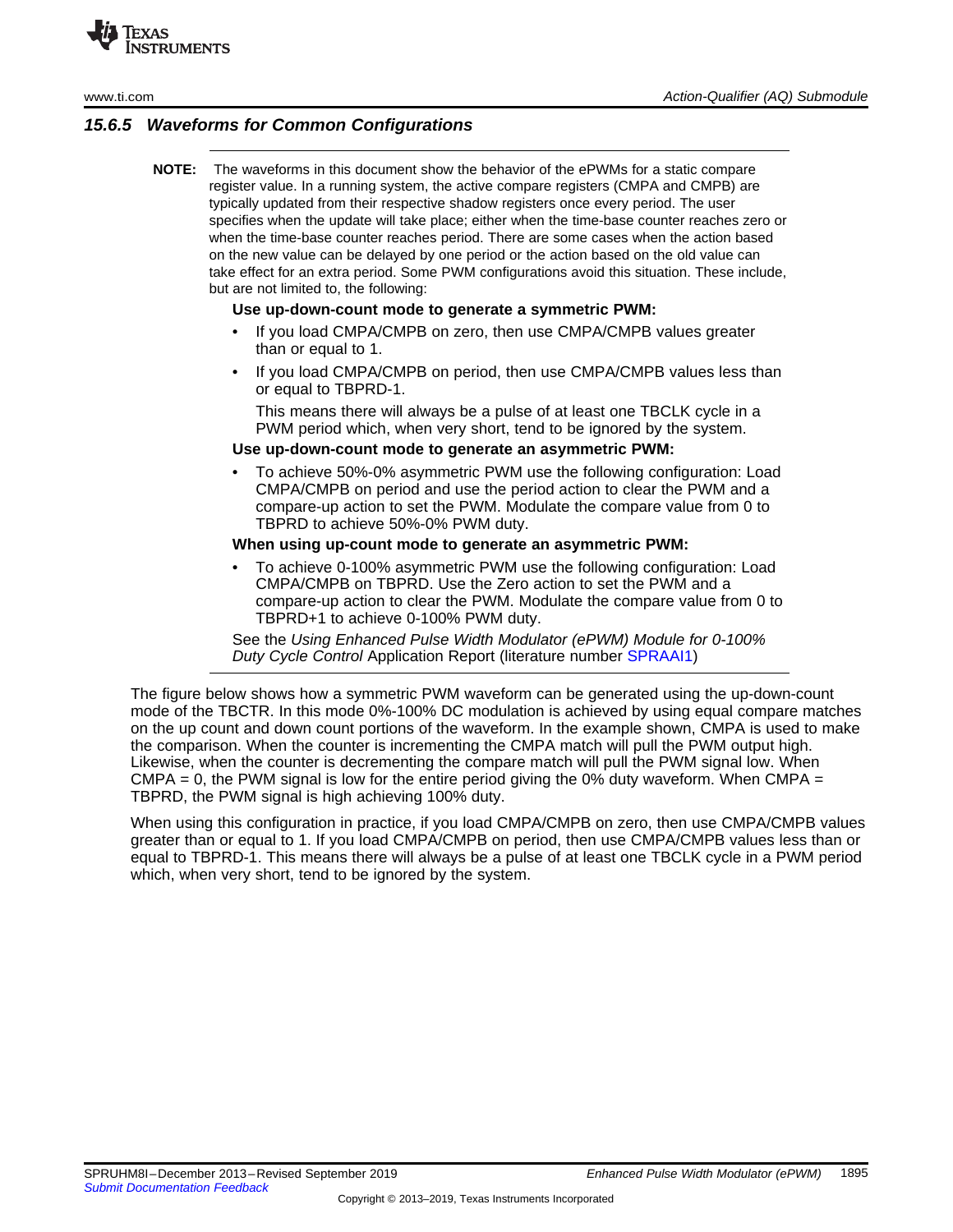

#### **Figure 15-25. Up, Single Edge Asymmetric Waveform, With Independent Modulation on EPWMxA and EPWMxB—Active High**

A PWM period =  $(TBPRD + 1) \times T_{TBCLK}$ 

B Duty modulation for EPWMxA is set by CMPA, and is active high (that is, high time duty proportional to CMPA).

C Duty modulation for EPWMxB is set by CMPB and is active high (that is, high time duty proportional to CMPB).

D The "Do Nothing" actions (X) are shown for completeness, but will not be shown on subsequent diagrams.

E Actions at zero and period, although appearing to occur concurrently, are actually separated by one TBCLK period. TBCTR wraps from period to 0000.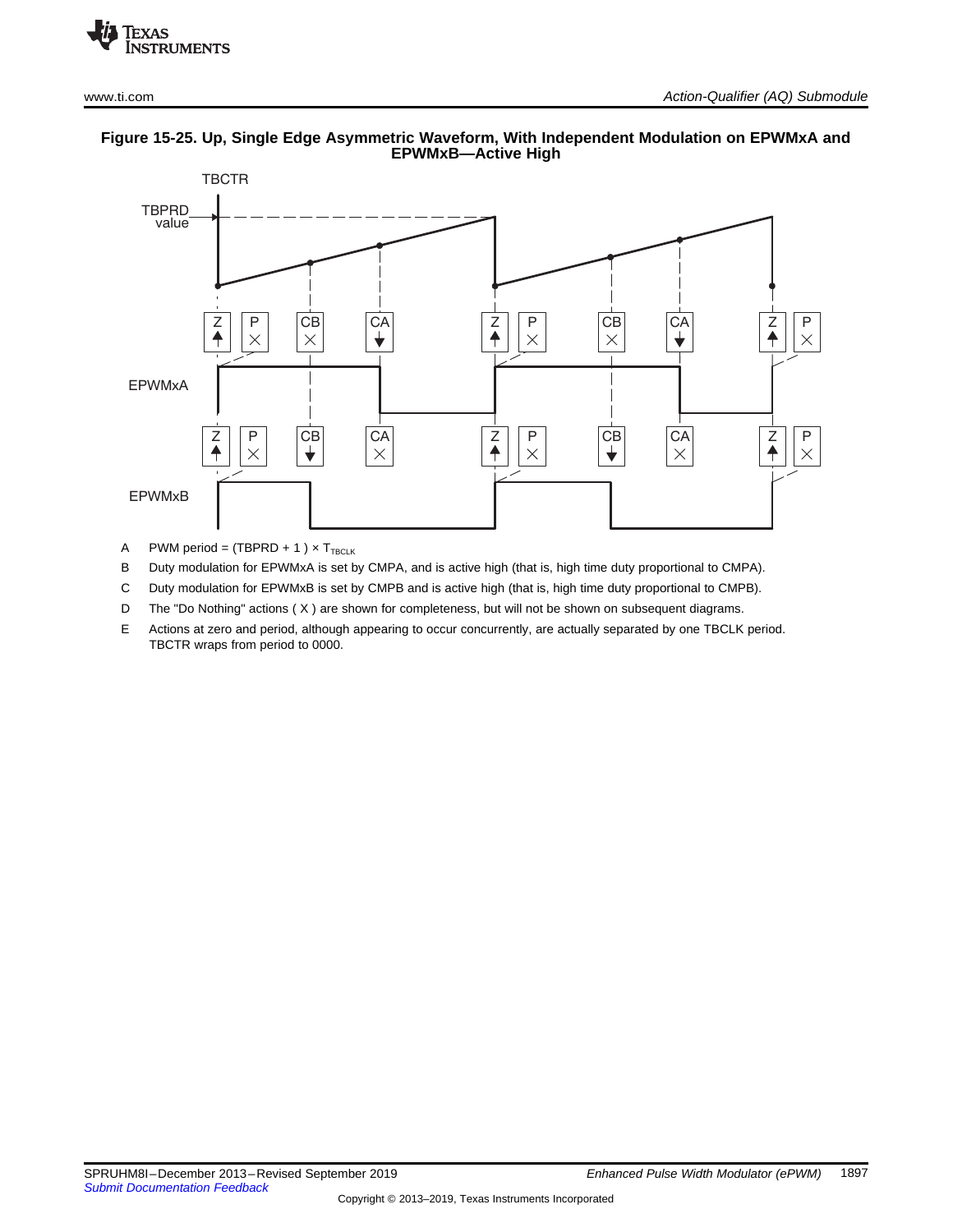



#### **Figure 15-26. Up, Single Edge Asymmetric Waveform With Independent Modulation on EPWMxA and EPWMxB—Active Low**

- A PWM period =  $(TBPRD + 1) \times T_{TBCLK}$
- B Duty modulation for EPWMxA is set by CMPA, and is active low (that is, the low time duty is proportional to CMPA).
- C Duty modulation for EPWMxB is set by CMPB and is active low (that is, the low time duty is proportional to CMPB).
- D Actions at zero and period, although appearing to occur concurrently, are actually separated by one TBCLK period. TBCTR wraps from period to 0000.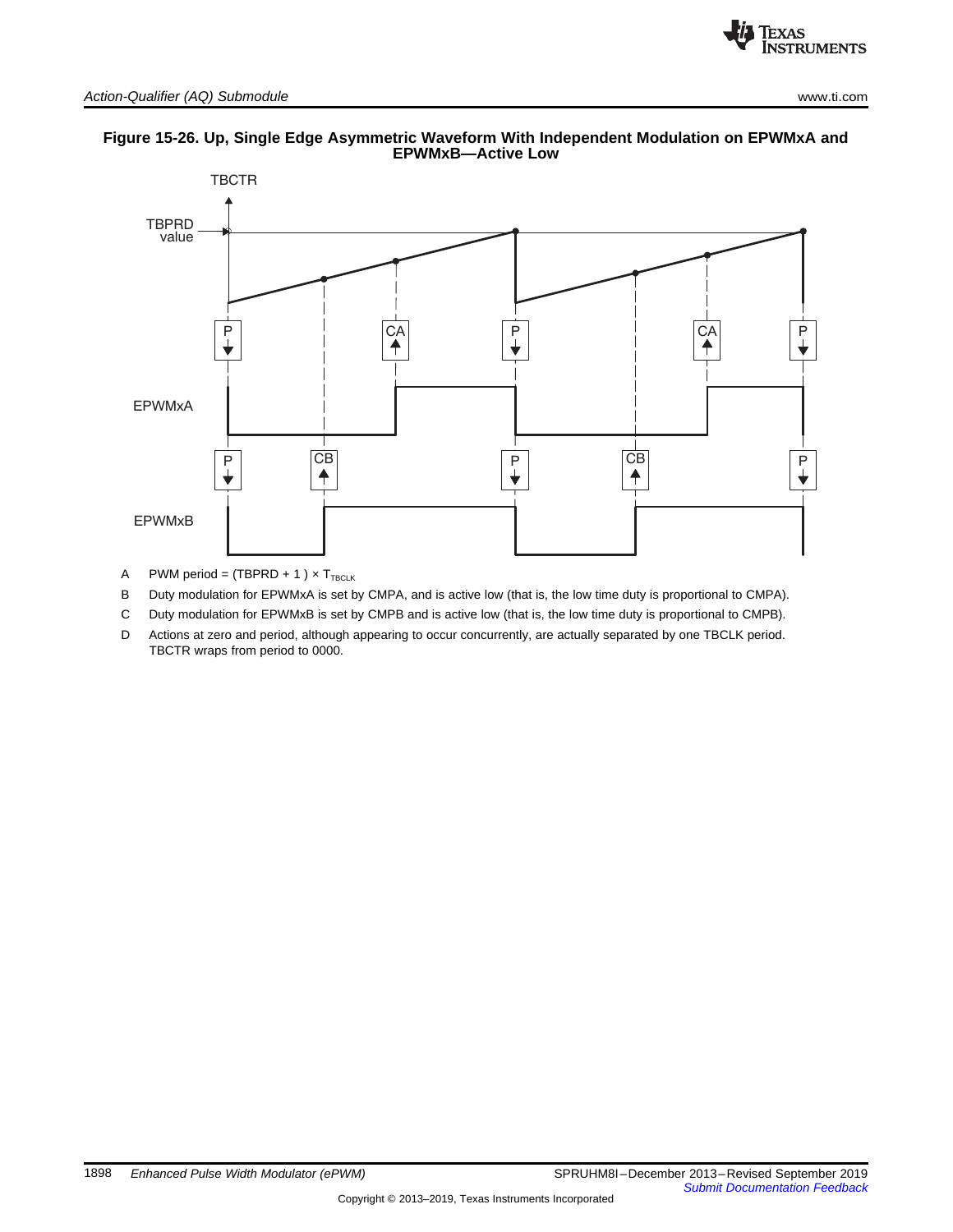



These individual flags for the CBC, OST and DCxEVTy can be used to detect the source of the EPWMxTZINT Interrupt. When multiple sources are used to generate the EPWMxTZINT interrupt, reading and clearing the flags will user to take different actions based on the specific event.

## <span id="page-17-0"></span>**15.10 Event-Trigger (ET) Submodule**

The key functions of the event-trigger submodule are:

- Receives event inputs generated by the time-base, counter-compare, and digital-compare submodules
- Uses the time-base direction information for up/down event qualification
- Uses prescaling logic to issue interrupt requests and ADC start of conversion at:
	- Every event
	- Every second event
	- Up to every fifteenth event
- Provides full visibility of event generation via event counters and flags
- Allows software forcing of Interrupts and ADC start of conversion

The event-trigger submodule manages the events generated by the time-base submodule, the countercompare submodule, and the digital-compare submodule to generate an interrupt to the CPU and/or a start of conversion pulse to the ADC when a selected event occurs. [Figure](#page--1-6) 15-43 illustrates where the event-trigger submodule fits within the ePWM system.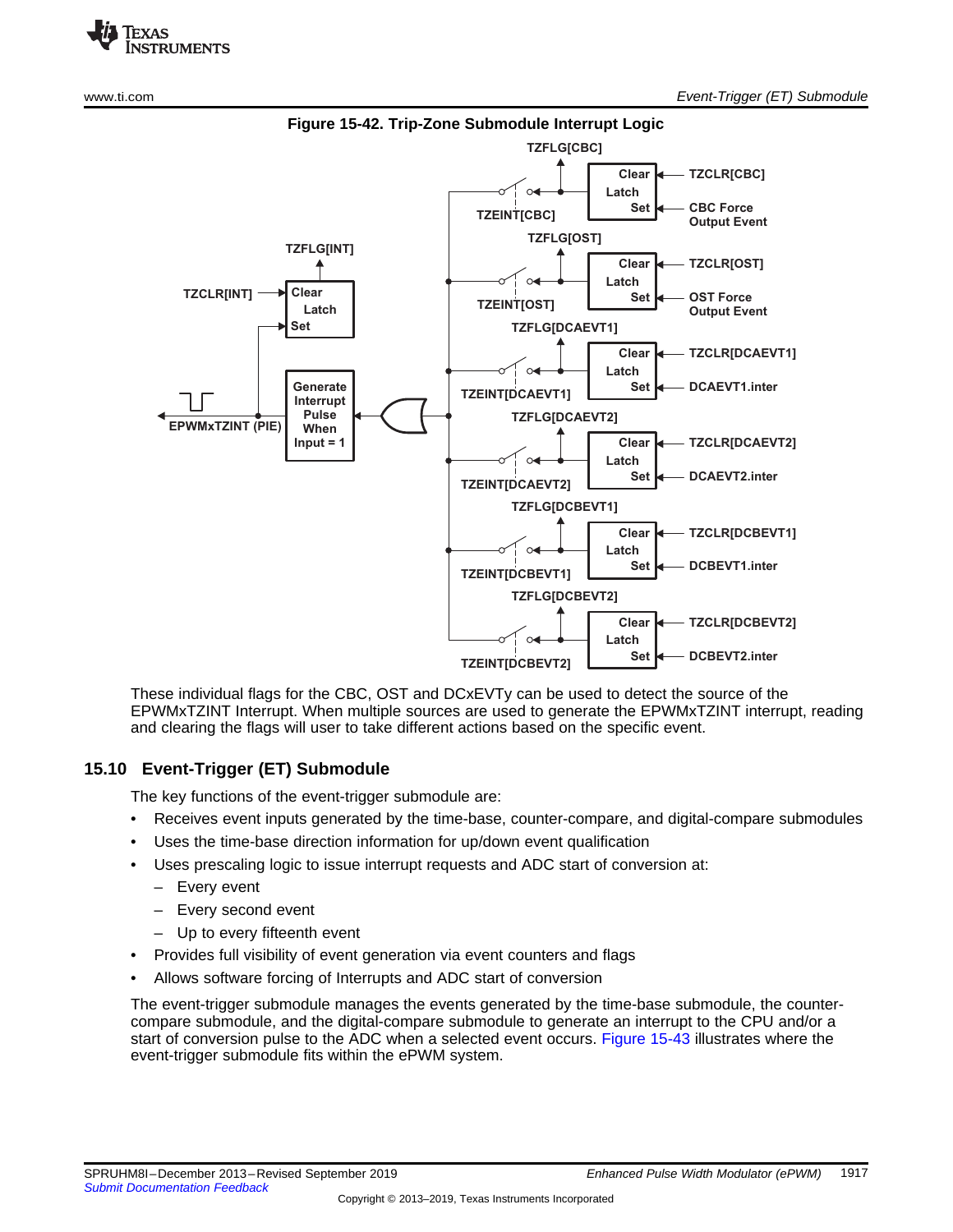## <span id="page-18-0"></span>**15.15 ePWM Registers**

This section describes the Enhanced Pulse Width Modulator registers.

## *15.15.1 ePWM Base Addresses*

#### **Table 15-19. ePWM Base Address Table**

| <b>Device Register</b>      | <b>Register Name</b> | <b>Start Address</b> | <b>End Address</b> |
|-----------------------------|----------------------|----------------------|--------------------|
| EPwm1Regs                   | EPWM_REGS            | 0x0000 4000          | 0x0000 40FF        |
| EPwm2Regs                   | <b>EPWM REGS</b>     | 0x0000 4100          | 0x0000_41FF        |
| EPwm3Regs                   | <b>EPWM REGS</b>     | 0x0000 4200          | 0x0000 42FF        |
| EPwm4Regs                   | <b>EPWM REGS</b>     | 0x0000 4300          | 0x0000_43FF        |
| EPwm5Regs                   | EPWM REGS            | 0x0000_4400          | 0x0000_44FF        |
| EPwm6Regs                   | <b>EPWM REGS</b>     | 0x0000 4500          | 0x0000 45FF        |
| EPwm7Regs                   | <b>EPWM REGS</b>     | 0x0000 4600          | 0x0000 46FF        |
| EPwm8Regs                   | EPWM_REGS            | 0x0000_4700          | 0x0000_47FF        |
| EPwm9Regs                   | EPWM_REGS            | 0x0000 4800          | 0x0000_48FF        |
| EPwm10Regs                  | EPWM_REGS            | 0x0000_4900          | 0x0000_49FF        |
| EPwm11Regs                  | EPWM_REGS            | 0x0000 4A00          | 0x0000_4AFF        |
| EPwm12Regs                  | EPWM REGS            | 0x0000_4B00          | 0x0000_4BFF        |
| EPwmXbarRegs <sup>(1)</sup> | EPWM XBAR REGS       | 0x0000 7A00          | 0x0000_7A3F        |
| SyncSocRegs <sup>(1)</sup>  | SYNC_SOC_REGS        | 0x0000 7940          | 0x0000_794F        |

(1) Only available on CPU1.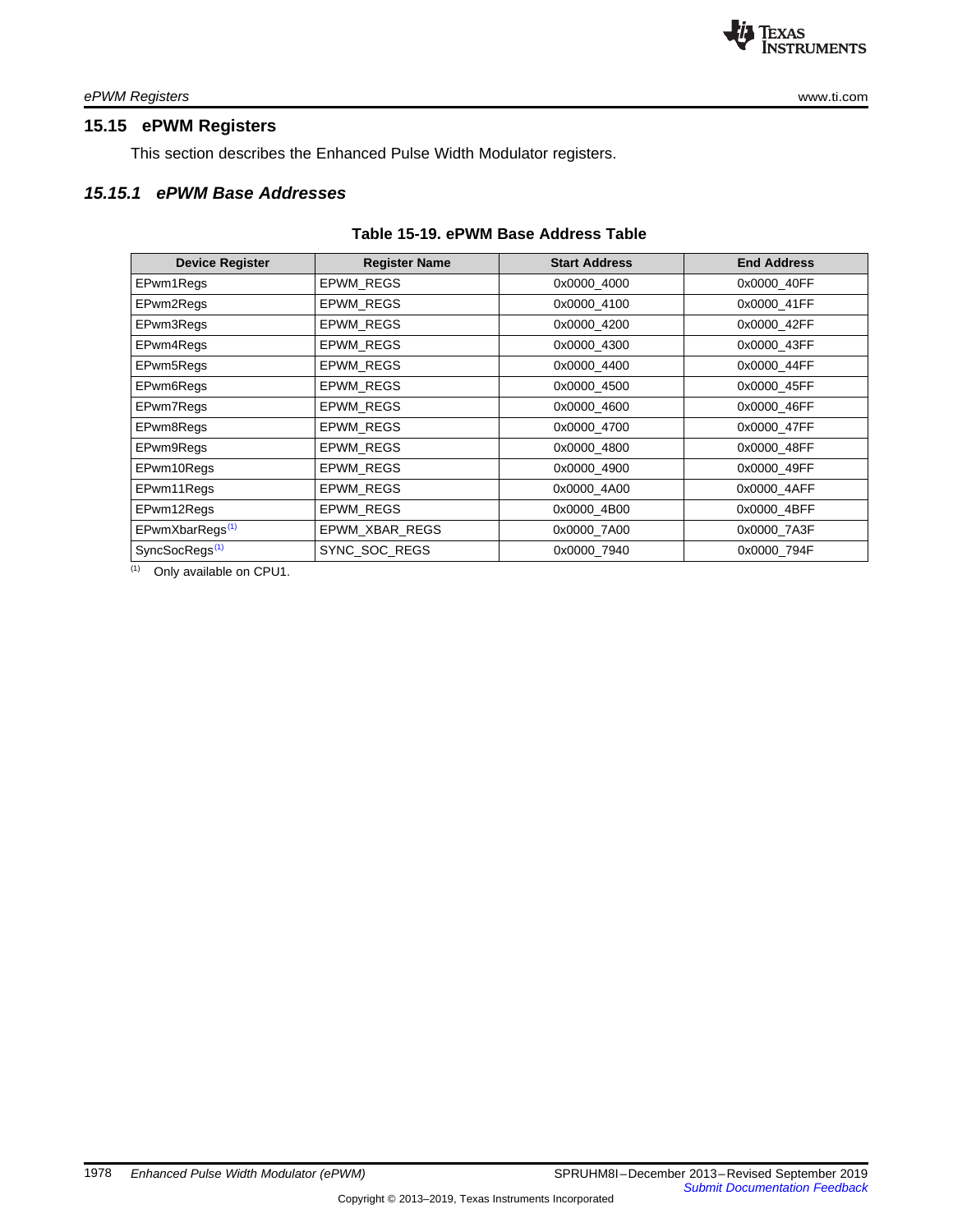## *15.15.2 EPWM\_REGS Registers*

Table [15-20](#page-19-0) lists the EPWM\_REGS registers. All register offset addresses not listed in Table [15-20](#page-19-0) should be considered as reserved locations and the register contents should not be modified.

#### **Table 15-20. EPWM\_REGS Registers**

<span id="page-19-0"></span>

| <b>Offset</b> | Acronym          | <b>Register Name</b>                                                            | <b>Write Protection</b> | <b>Section</b> |
|---------------|------------------|---------------------------------------------------------------------------------|-------------------------|----------------|
| 0h            | <b>TBCTL</b>     | Time Base Control Register                                                      |                         | Go             |
| 1h            | TBCTL2           | Time Base Control Register 2                                                    |                         | Go             |
| 4h            | <b>TBCTR</b>     | Time Base Counter Register                                                      |                         | Go             |
| 5h            | <b>TBSTS</b>     | Time Base Status Register                                                       |                         | Go             |
| 8h            | <b>CMPCTL</b>    | <b>Counter Compare Control Register</b>                                         |                         | Go             |
| 9h            | CMPCTL2          | Counter Compare Control Register 2                                              |                         | Go             |
| Ch            | <b>DBCTL</b>     | Dead-Band Generator Control Register                                            |                         | Go             |
| Dh            | DBCTL2           | Dead-Band Generator Control Register 2                                          |                         | Go             |
| 10h           | <b>AQCTL</b>     | <b>Action Qualifier Control Register</b>                                        |                         | Go             |
| 11h           | <b>AQTSRCSEL</b> | Action Qualifier Trigger Event Source Select<br>Register                        |                         | Go             |
| 14h           | <b>PCCTL</b>     | PWM Chopper Control Register                                                    |                         | Go             |
| 18h           | <b>VCAPCTL</b>   | Valley Capture Control Register                                                 |                         | Go             |
| 19h           | <b>VCNTCFG</b>   | Valley Counter Config Register                                                  |                         | Go             |
| 20h           | <b>HRCNFG</b>    | <b>HRPWM Configuration Register</b>                                             | <b>EALLOW</b>           | Go             |
| 21 h          | <b>HRPWR</b>     | <b>HRPWM Power Register</b>                                                     | <b>EALLOW</b>           | Go             |
| 26h           | HRMSTEP          | <b>HRPWM MEP Step Register</b>                                                  | <b>EALLOW</b>           | Go             |
| 27h           | HRCNFG2          | <b>HRPWM Configuration 2 Register</b>                                           | <b>EALLOW</b>           | Go             |
| 2Dh           | <b>HRPCTL</b>    | <b>High Resolution Period Control Register</b>                                  | <b>EALLOW</b>           | Go             |
| 2Eh           | <b>TRREM</b>     | <b>Translator High Resolution Remainder Register</b>                            | <b>EALLOW</b>           | Go             |
| 34h           | <b>GLDCTL</b>    | Global PWM Load Control Register                                                | <b>EALLOW</b>           | Go             |
| 35h           | <b>GLDCFG</b>    | Global PWM Load Config Register                                                 | <b>EALLOW</b>           | Go             |
| 38h           | <b>EPWMXLINK</b> | <b>EPWMx Link Register</b>                                                      |                         | Go             |
| 40h           | <b>AQCTLA</b>    | Action Qualifier Control Register For Output A                                  |                         | Go             |
| 41 h          | AQCTLA2          | Additional Action Qualifier Control Register For<br>Output A                    |                         | Go             |
| 42h           | <b>AQCTLB</b>    | Action Qualifier Control Register For Output B                                  |                         | Go             |
| 43h           | AQCTLB2          | Additional Action Qualifier Control Register For<br>Output B                    |                         | Go             |
| 47h           | <b>AQSFRC</b>    | Action Qualifier Software Force Register                                        |                         | Go             |
| 49h           | <b>AQCSFRC</b>   | Action Qualifier Continuous S/W Force Register                                  |                         | Go             |
| 50h           | <b>DBREDHR</b>   | Dead-Band Generator Rising Edge Delay High<br><b>Resolution Mirror Register</b> |                         | Go             |
| 51 h          | DBRED            | Dead-Band Generator Rising Edge Delay High<br><b>Resolution Mirror Register</b> |                         | Go             |
| 52h           | <b>DBFEDHR</b>   | Dead-Band Generator Falling Edge Delay High<br><b>Resolution Register</b>       |                         | Go             |
| 53h           | <b>DBFED</b>     | Dead-Band Generator Falling Edge Delay Count<br>Register                        |                         | Go             |
| 60h           | <b>TBPHS</b>     | Time Base Phase High                                                            |                         | Go             |
| 62h           | <b>TBPRDHR</b>   | Time Base Period High Resolution Register                                       |                         | Go             |
| 63h           | <b>TBPRD</b>     | Time Base Period Register                                                       |                         | Go             |
| 6Ah           | <b>CMPA</b>      | Counter Compare A Register                                                      |                         | Go             |
| 6Ch           | <b>CMPB</b>      | Compare B Register                                                              |                         | Go             |
| 6Fh           | <b>CMPC</b>      | Counter Compare C Register                                                      |                         | Go             |
| 71h           | <b>CMPD</b>      | Counter Compare D Register                                                      |                         | Go             |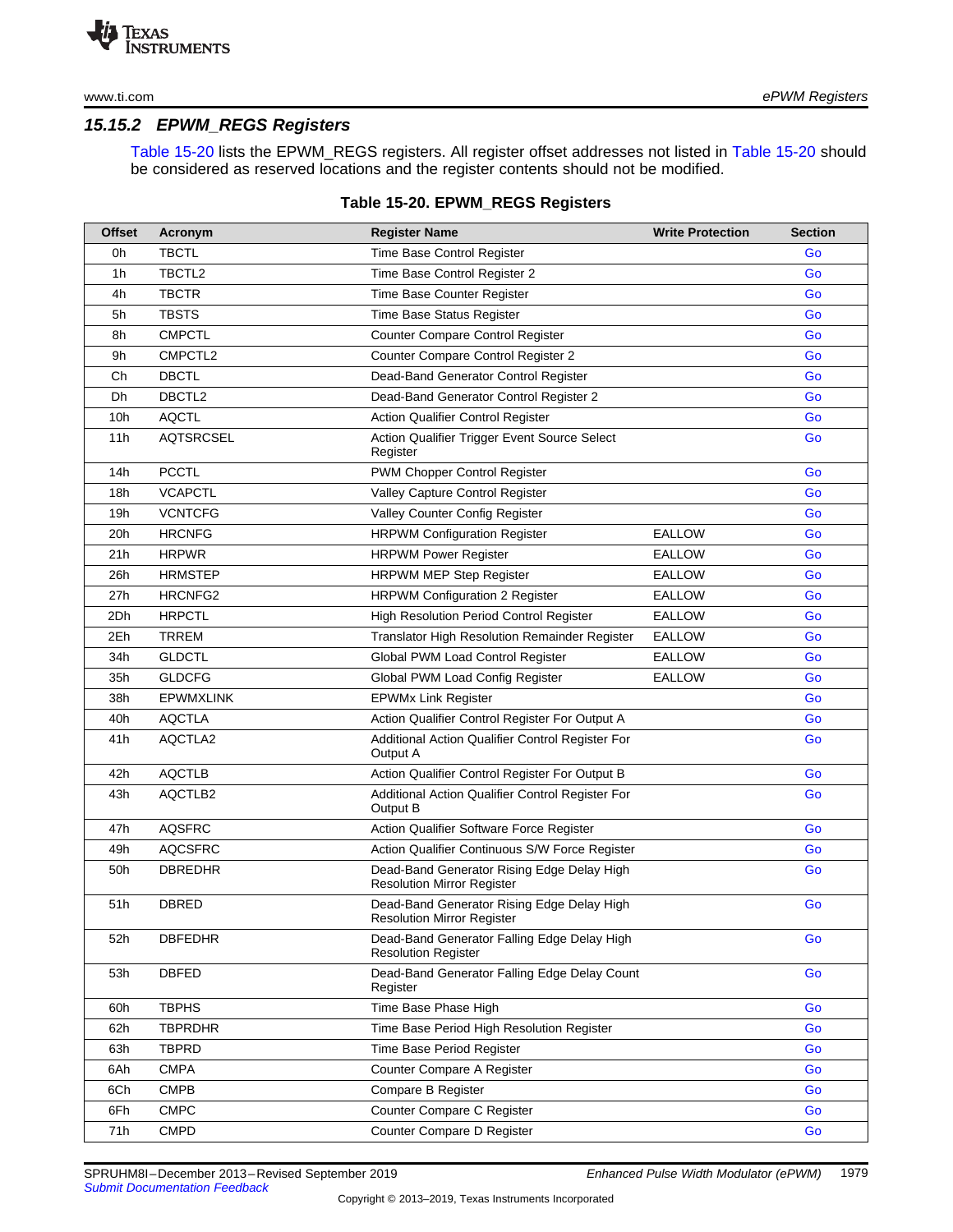| Table 15-20. EPWM_REGS Registers (continued) |  |  |
|----------------------------------------------|--|--|
|----------------------------------------------|--|--|

| <b>Offset</b>    | Acronym             | <b>Register Name</b>                                     | <b>Write Protection</b> | <b>Section</b> |
|------------------|---------------------|----------------------------------------------------------|-------------------------|----------------|
| 74h              | GLDCTL2             | Global PWM Load Control Register 2                       | <b>EALLOW</b>           | Go             |
| 77h              | SWVDELVAL           | Software Valley Mode Delay Register                      |                         | Go             |
| 80h              | <b>TZSEL</b>        | Trip Zone Select Register                                | <b>EALLOW</b>           | Go             |
| 82h              | <b>TZDCSEL</b>      | Trip Zone Digital Comparator Select Register             | <b>EALLOW</b>           | Go             |
| 84h              | <b>TZCTL</b>        | Trip Zone Control Register                               | <b>EALLOW</b>           | Go             |
| 85h              | TZCTL2              | Additional Trip Zone Control Register                    | <b>EALLOW</b>           | Go             |
| 86h              | <b>TZCTLDCA</b>     | Trip Zone Control Register Digital Compare A             | <b>EALLOW</b>           | Go             |
| 87h              | <b>TZCTLDCB</b>     | Trip Zone Control Register Digital Compare B             | <b>EALLOW</b>           | Go             |
| 8Dh              | <b>TZEINT</b>       | Trip Zone Enable Interrupt Register                      | EALLOW                  | Go             |
| 93h              | <b>TZFLG</b>        | Trip Zone Flag Register                                  |                         | Go             |
| 94h              | <b>TZCBCFLG</b>     | Trip Zone CBC Flag Register                              |                         | Go             |
| 95h              | <b>TZOSTFLG</b>     | Trip Zone OST Flag Register                              |                         | Go             |
| 97h              | <b>TZCLR</b>        | Trip Zone Clear Register                                 | <b>EALLOW</b>           | Go             |
| 98h              | <b>TZCBCCLR</b>     | Trip Zone CBC Clear Register                             | <b>EALLOW</b>           | Go             |
| 99h              | <b>TZOSTCLR</b>     | Trip Zone OST Clear Register                             | <b>EALLOW</b>           | Go             |
| 9Bh              | <b>TZFRC</b>        | Trip Zone Force Register                                 | <b>EALLOW</b>           | Go             |
| A4h              | <b>ETSEL</b>        | Event Trigger Selection Register                         |                         | Go             |
| A6h              | <b>ETPS</b>         | Event Trigger Pre-Scale Register                         |                         | Go             |
| A8h              | <b>ETFLG</b>        | Event Trigger Flag Register                              |                         | Go             |
| AAh              | <b>ETCLR</b>        | Event Trigger Clear Register                             |                         | Go             |
| ACh              | <b>ETFRC</b>        | Event Trigger Force Register                             |                         | Go             |
| AEh              | <b>ETINTPS</b>      | Event-Trigger Interrupt Pre-Scale Register               |                         | Go             |
| B <sub>0</sub> h | <b>ETSOCPS</b>      | Event-Trigger SOC Pre-Scale Register                     |                         | Go             |
| B <sub>2</sub> h | <b>ETCNTINITCTL</b> | Event-Trigger Counter Initialization Control<br>Register |                         | Go             |
| B4h              | <b>ETCNTINIT</b>    | Event-Trigger Counter Initialization Register            |                         | Go             |
| C <sub>0</sub> h | <b>DCTRIPSEL</b>    | Digital Compare Trip Select Register                     | <b>EALLOW</b>           | Go             |
| C <sub>3</sub> h | <b>DCACTL</b>       | Digital Compare A Control Register                       | <b>EALLOW</b>           | Go             |
| C <sub>4</sub> h | <b>DCBCTL</b>       | Digital Compare B Control Register                       | <b>EALLOW</b>           | Go             |
| C7h              | <b>DCFCTL</b>       | Digital Compare Filter Control Register                  | <b>EALLOW</b>           | Go             |
| C8h              | <b>DCCAPCTL</b>     | Digital Compare Capture Control Register                 | <b>EALLOW</b>           | Go             |
| C9h              | <b>DCFOFFSET</b>    | Digital Compare Filter Offset Register                   |                         | Go             |
| CAh              | <b>DCFOFFSETCNT</b> | Digital Compare Filter Offset Counter Register           |                         | Go             |
| CBh              | <b>DCFWINDOW</b>    | Digital Compare Filter Window Register                   |                         | Go             |
| CC <sub>h</sub>  | DCFWINDOWCNT        | Digital Compare Filter Window Counter Register           |                         | Go             |
| <b>CFh</b>       | <b>DCCAP</b>        | Digital Compare Counter Capture Register                 |                         | Go             |
| D <sub>2</sub> h | <b>DCAHTRIPSEL</b>  | Digital Compare AH Trip Select                           | EALLOW                  | Go             |
| D <sub>3</sub> h | <b>DCALTRIPSEL</b>  | Digital Compare AL Trip Select                           | <b>EALLOW</b>           | Go             |
| D <sub>4</sub> h | <b>DCBHTRIPSEL</b>  | Digital Compare BH Trip Select                           | <b>EALLOW</b>           | Go             |
| D <sub>5</sub> h | <b>DCBLTRIPSEL</b>  | Digital Compare BL Trip Select                           | <b>EALLOW</b>           | Go             |
| <b>FDh</b>       | HWVDELVAL           | Hardware Valley Mode Delay Register                      |                         | Go             |
| <b>FEh</b>       | <b>VCNTVAL</b>      | Hardware Valley Counter Register                         |                         | Go             |

Complex bit access types are encoded to fit into small table cells. Table [15-21](#page-21-0) shows the codes that are used for access types in this section.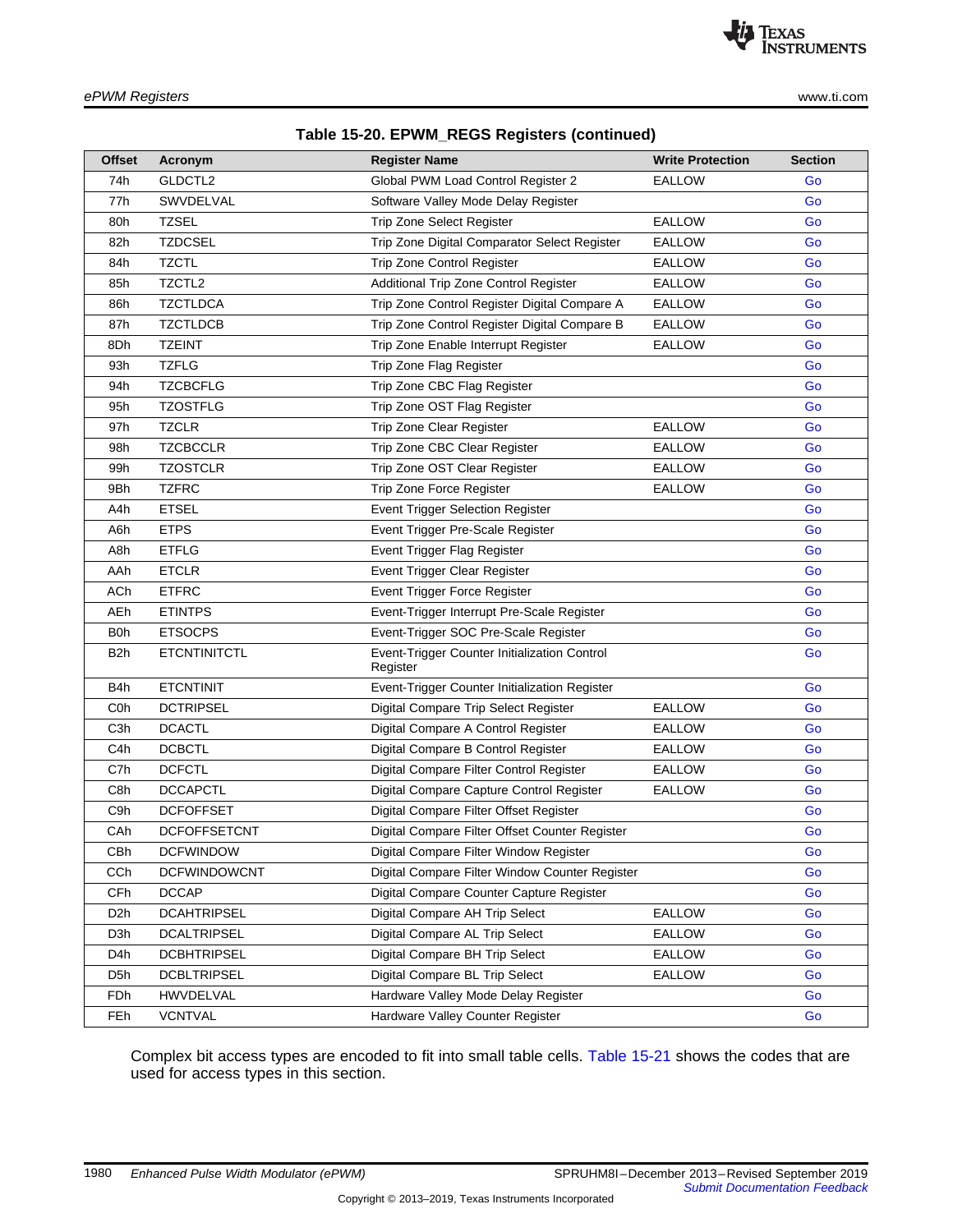

<span id="page-21-0"></span>

| <b>Access Type</b>              | Code    | <b>Description</b>                                                                                                                                                                                                                                                                                           |
|---------------------------------|---------|--------------------------------------------------------------------------------------------------------------------------------------------------------------------------------------------------------------------------------------------------------------------------------------------------------------|
| <b>Read Type</b>                |         |                                                                                                                                                                                                                                                                                                              |
| R                               | R       | Read                                                                                                                                                                                                                                                                                                         |
| $R - 0$                         | R<br>-0 | Read<br>Returns 0s                                                                                                                                                                                                                                                                                           |
| <b>Write Type</b>               |         |                                                                                                                                                                                                                                                                                                              |
| W                               | W       | Write                                                                                                                                                                                                                                                                                                        |
| W <sub>1</sub> C                | W<br>1C | Write<br>1 to clear                                                                                                                                                                                                                                                                                          |
| W <sub>1</sub> S                | W<br>1S | Write<br>1 to set                                                                                                                                                                                                                                                                                            |
| <b>Reset or Default Value</b>   |         |                                                                                                                                                                                                                                                                                                              |
| -n                              |         | Value after reset or the default<br>value                                                                                                                                                                                                                                                                    |
| <b>Register Array Variables</b> |         |                                                                                                                                                                                                                                                                                                              |
| i,j,k,l,m,n                     |         | When these variables are used in<br>a register name, an offset, or an<br>address, they refer to the value of<br>a register array where the register<br>is part of a group of repeating<br>registers. The register groups form<br>a hierarchical structure and the<br>array is represented with a<br>formula. |
| у                               |         | When this variable is used in a<br>register name, an offset, or an<br>address it refers to the value of a<br>register array.                                                                                                                                                                                 |

### **Table 15-21. EPWM\_REGS Access Type Codes**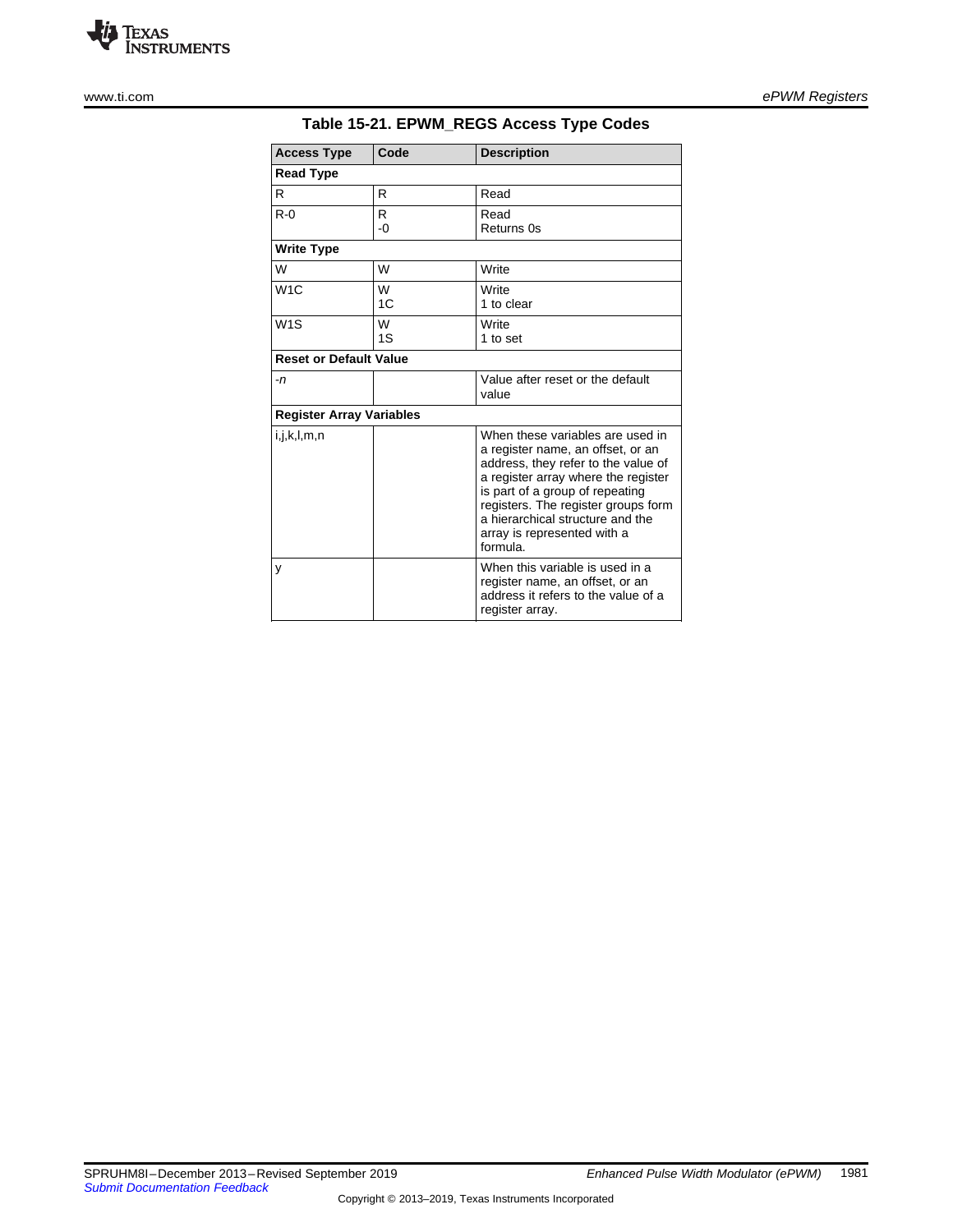#### <span id="page-22-0"></span>**15.15.2.1 TBCTL Register (Offset = 0h) [reset = 83h]**

TBCTL is shown in [Figure](#page-22-1) 15-93 and described in Table [15-22.](#page-22-2)

Return to the [Summary](#page-19-0) Table.

Time Base Control Register

#### **Figure 15-93. TBCTL Register**

<span id="page-22-1"></span>

| 15               |                | 13              | 12 |               | 10           |                  |  |
|------------------|----------------|-----------------|----|---------------|--------------|------------------|--|
|                  | FREE SOFT      | <b>PHSDIR</b>   |    | <b>CLKDIV</b> |              | <b>HSPCLKDIV</b> |  |
|                  | $R/W-0h$       | $R/W-0h$        |    | $R/W-0h$      |              | $R/W-1h$         |  |
|                  |                |                 |    |               |              |                  |  |
| <b>HSPCLKDIV</b> | <b>SWFSYNC</b> | <b>SYNCOSEL</b> |    | PRDLD         | <b>PHSEN</b> | <b>CTRMODE</b>   |  |
| $R/W-1h$         | R-0/W1S-0h     | $R/W-0h$        |    | $R/W-0h$      | $R/W-0h$     | $R/W-3h$         |  |

#### **Table 15-22. TBCTL Register Field Descriptions**

<span id="page-22-2"></span>

| <b>Bit</b> | <b>Field</b>  | <b>Type</b> | <b>Reset</b>   | <b>Description</b>                                                                                           |
|------------|---------------|-------------|----------------|--------------------------------------------------------------------------------------------------------------|
| $15 - 14$  | FREE SOFT     | R/W         | 0h             | Emulation Mode Bits. These bits select the behavior of the ePWM<br>time-base counter during emulation events |
|            |               |             |                | 00: Stop after the next time-base counter increment or decrement                                             |
|            |               |             |                | 01: Stop when counter completes a whole cycle:                                                               |
|            |               |             |                | - Up-count mode: stop when the time-base counter = period (TBCTR<br>$=$ TBPRD)                               |
|            |               |             |                | - Down-count mode: stop when the time-base counter $= 0x00$<br>$(TBCTR = 0x00)$                              |
|            |               |             |                | - Up-down-count mode: stop when the time-base counter $= 0x00$<br>$(TBCTR = 0x00)$                           |
|            |               |             |                | 1x: Free run                                                                                                 |
|            |               |             |                | Reset type: SYSRSn                                                                                           |
| 13         | <b>PHSDIR</b> | R/W         | 0 <sub>h</sub> | <b>Phase Direction Bit</b>                                                                                   |
|            |               |             |                | This bit is only used when the time-base counter is configured in the<br>up-down-count mode. The             |
|            |               |             |                | PHSDIR bit indicates the direction the time-base counter (TBCTR)<br>will count after a synchronization       |
|            |               |             |                | event occurs and a new phase value is loaded from the phase<br>(TBPHS) register. This is                     |
|            |               |             |                | irrespective of the direction of the counter before the synchronization<br>event                             |
|            |               |             |                | In the up-count and down-count modes this bit is ignored.                                                    |
|            |               |             |                | 0: Count down after the synchronization event.                                                               |
|            |               |             |                | 1: Count up after the synchronization event.                                                                 |
|            |               |             |                | Reset type: SYSRSn                                                                                           |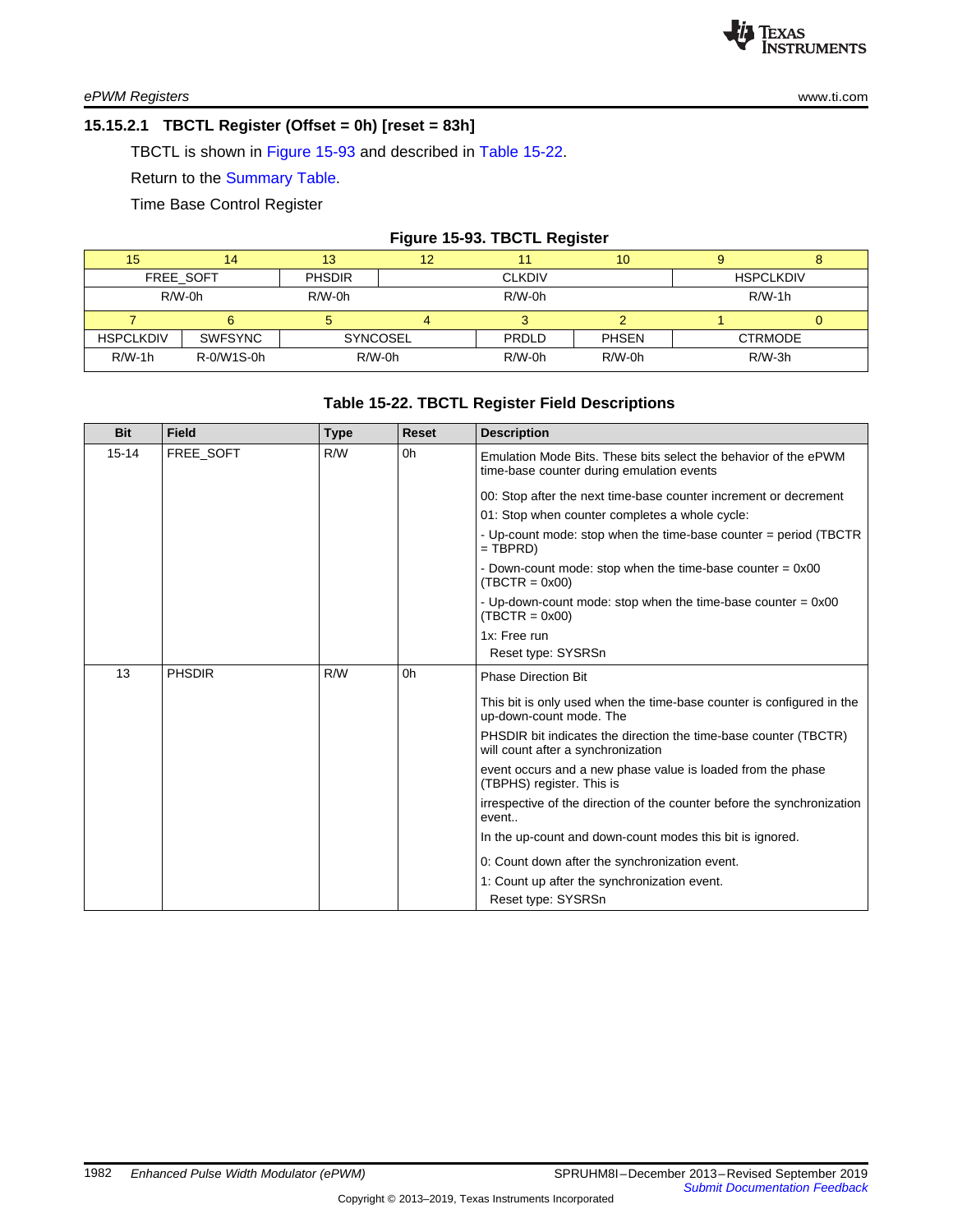

| <b>Bit</b> | <b>Field</b>     | <b>Type</b> | <b>Reset</b> | <b>Description</b>                                                                                                                                                                                                                                                                                                                                                                                                                                         |
|------------|------------------|-------------|--------------|------------------------------------------------------------------------------------------------------------------------------------------------------------------------------------------------------------------------------------------------------------------------------------------------------------------------------------------------------------------------------------------------------------------------------------------------------------|
| $12 - 10$  | <b>CLKDIV</b>    | R/W         | 0h           | Time Base Clock Pre-Scale Bits<br>These bits select the time base clock pre-scale value (TBCLK $=$<br>EPWMCLK/(HSPCLKDIV * CLKDIV):<br>000: /1 (default on reset)<br>001: /2                                                                                                                                                                                                                                                                               |
|            |                  |             |              | 010: /4<br>011: /8<br>100:/16<br>101: /32<br>110: /64<br>111:/128<br>Reset type: SYSRSn                                                                                                                                                                                                                                                                                                                                                                    |
| $9 - 7$    | <b>HSPCLKDIV</b> | R/W         | 1h           | High Speed Time Base Clock Pre-Scale Bits<br>These bits determine part of the time-base clock prescale value.<br>TBCLK = EPWMCLK / (HSPCLKDIV x CLKDIV). This divisor<br>emulates the HSPCLK in the TMS320x281x system as used on the<br>Event Manager (EV) peripheral.<br>000: /1<br>001: /2 (default on reset)<br>010: /4<br>011: /6<br>100: /8<br>101: /10<br>110:/12<br>111: /14<br>Reset type: SYSRSn                                                 |
| 6          | <b>SWFSYNC</b>   | R-0/W1S     | 0h           | Software Forced Sync Pulse<br>0: Writing a 0 has no effect and reads always return a 0.<br>1: Writing a 1 forces a one-time synchronization pulse to be<br>generated.<br>SWFSYNC affects EPWMxSYNCO only when SYNCOSEL = 00.<br>Reset type: SYSRSn                                                                                                                                                                                                         |
| $5 - 4$    | <b>SYNCOSEL</b>  | R/W         | 0h           | <b>Sync Output Select</b><br>00: EPWMxSYNCI / SWFSYNC<br>01: $CTR = zero$ : Time-base counter equal to zero (TBCTR = 0x00)<br>10: CTR = CMPB : Time-base counter equal to counter-compare B<br>$(TBCTR = CMPB)$<br>11: EPWMXSYNCO is defined by TBCTL2[SYNCOSELX]<br>Reset type: SYSRSn                                                                                                                                                                    |
| 3          | <b>PRDLD</b>     | R/W         | 0h           | Active Period Reg Load from Shadow Select<br>0. The period register (TBPRD) is loaded from its shadow register<br>when the time-base counter, TBCTR, is equal to zero and/or a sync<br>event as determined by the TBCTL2[PRDLDSYNC] bit.<br>A write/read to the TBPRD register accesses the shadow register.<br>1: Immediate Mode (Shadow register bypassed): A write or read to<br>the TBPRD register accesses the active register.<br>Reset type: SYSRSn |

**Table 15-22. TBCTL Register Field Descriptions (continued)**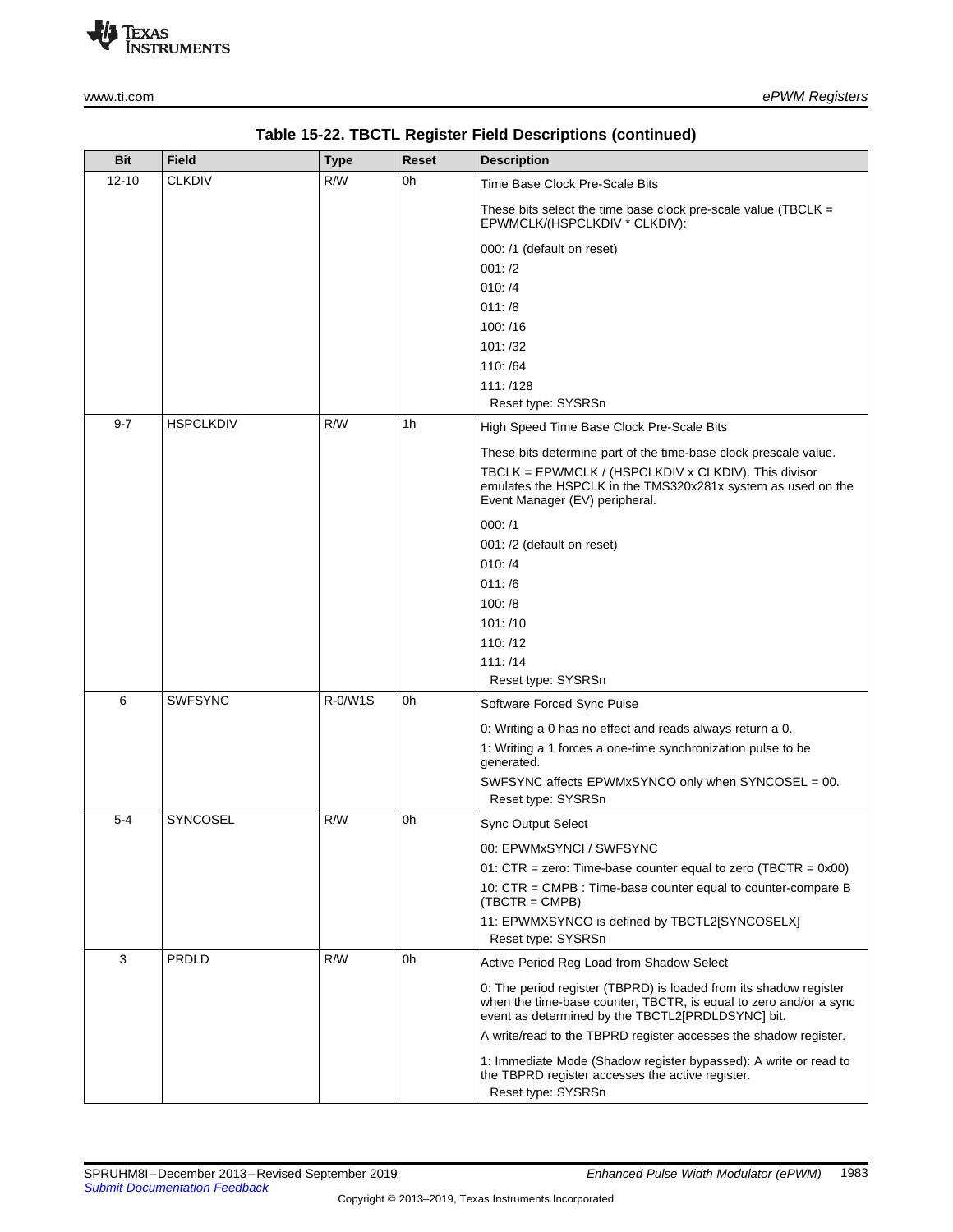

| <b>Bit</b>    | <b>Field</b>   | <b>Type</b> | <b>Reset</b> | <b>Description</b>                                                                                                                                                                                                                                                                                                                                                            |
|---------------|----------------|-------------|--------------|-------------------------------------------------------------------------------------------------------------------------------------------------------------------------------------------------------------------------------------------------------------------------------------------------------------------------------------------------------------------------------|
| $\mathcal{P}$ | <b>PHSEN</b>   | R/W         | 0h           | Counter Reg Load from Phase Reg Enable                                                                                                                                                                                                                                                                                                                                        |
|               |                |             |              | 0: Do not load the time-base counter (TBCTR) from the time-base<br>phase register (TBPHS).                                                                                                                                                                                                                                                                                    |
|               |                |             |              | 1: Allow Counter to be loaded from the Phase register (TBPHS) and<br>shadow to active load events when an EPWMxSYNCI input signal<br>occurs or a software-forced sync signal, see bit 6.<br>Reset type: SYSRSn                                                                                                                                                                |
| $1 - 0$       | <b>CTRMODE</b> | R/W         | 3h           | <b>Counter Mode</b>                                                                                                                                                                                                                                                                                                                                                           |
|               |                |             |              | The time-base counter mode is normally configured once and not<br>changed during normal operation. If you change the mode of the<br>counter, the change will take effect at the next TBCLK edge and the<br>current counter value shall increment or decrement from the value<br>before the mode change. These bits set the time-base counter mode<br>of operation as follows: |
|               |                |             |              | 00: Up-count mode                                                                                                                                                                                                                                                                                                                                                             |
|               |                |             |              | 01: Down-count mode                                                                                                                                                                                                                                                                                                                                                           |
|               |                |             |              | 10: Up-down count mode                                                                                                                                                                                                                                                                                                                                                        |
|               |                |             |              | 11: Freeze counter operation (default on reset)                                                                                                                                                                                                                                                                                                                               |
|               |                |             |              | Reset type: SYSRSn                                                                                                                                                                                                                                                                                                                                                            |

**Table 15-22. TBCTL Register Field Descriptions (continued)**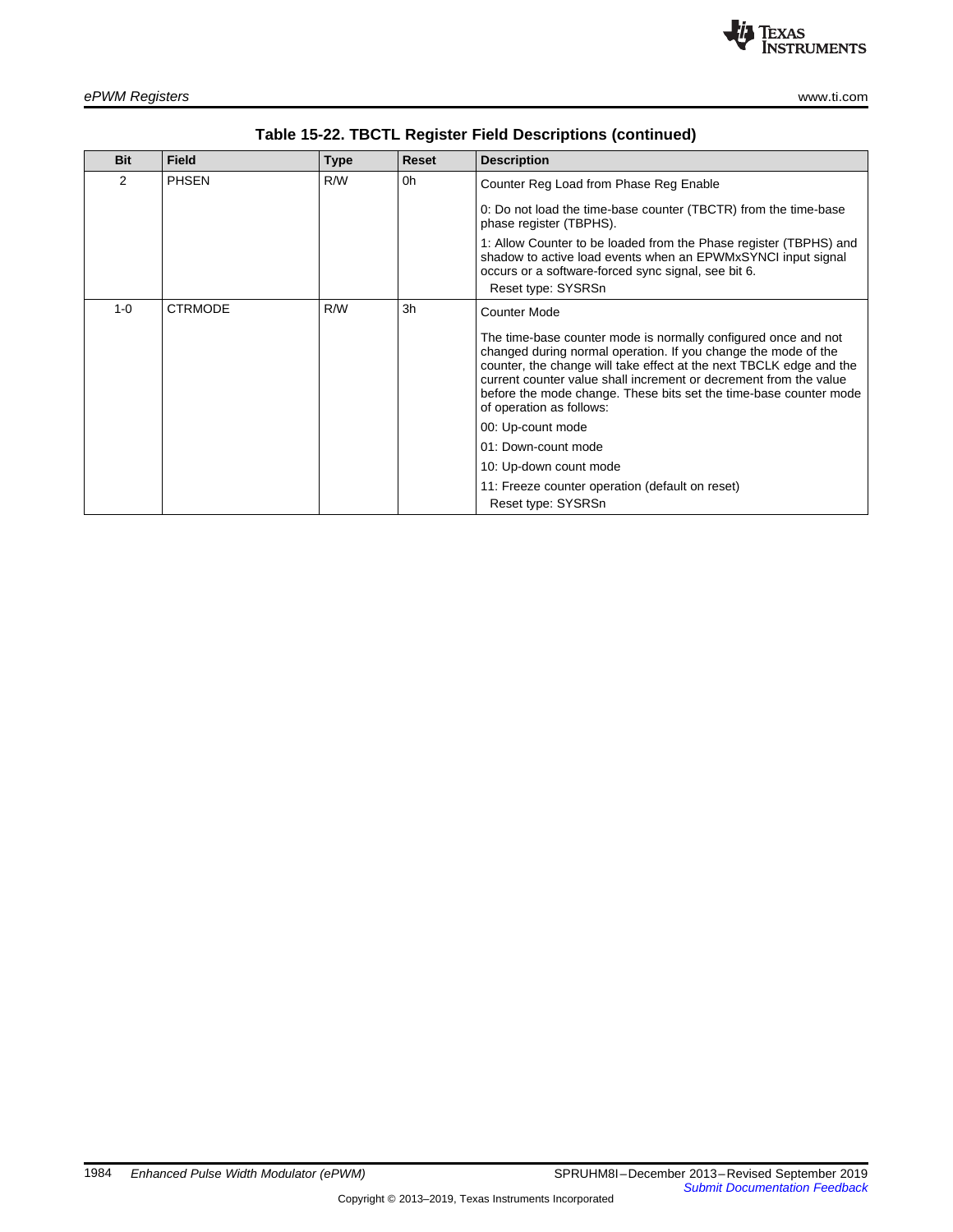#### <span id="page-25-0"></span>**15.15.2.3 TBCTR Register (Offset = 4h) [reset = 0h]**

TBCTR is shown in [Figure](#page-25-1) 15-95 and described in Table [15-24](#page-25-2).

Return to the [Summary](#page-19-0) Table.

Time Base Counter Register

<span id="page-25-1"></span>

| 14           | 13 |  |  | 10                     |  |                              |  |  |  |  |
|--------------|----|--|--|------------------------|--|------------------------------|--|--|--|--|
| <b>TBCTR</b> |    |  |  |                        |  |                              |  |  |  |  |
| R/W-0h       |    |  |  |                        |  |                              |  |  |  |  |
|              |    |  |  |                        |  |                              |  |  |  |  |
|              |    |  |  |                        |  |                              |  |  |  |  |
|              |    |  |  |                        |  |                              |  |  |  |  |
|              |    |  |  | <b>TBCTR</b><br>R/W-0h |  | Figure 15-95. TBCTR Register |  |  |  |  |

#### **Table 15-24. TBCTR Register Field Descriptions**

<span id="page-25-2"></span>

| <b>Bit</b> | <b>Field</b> | <b>Type</b> | <b>Reset</b> | <b>Description</b>                               |
|------------|--------------|-------------|--------------|--------------------------------------------------|
| 15-0       | TBCTR        | R/W         | 0h           | Time Base Counter Register<br>Reset type: SYSRSn |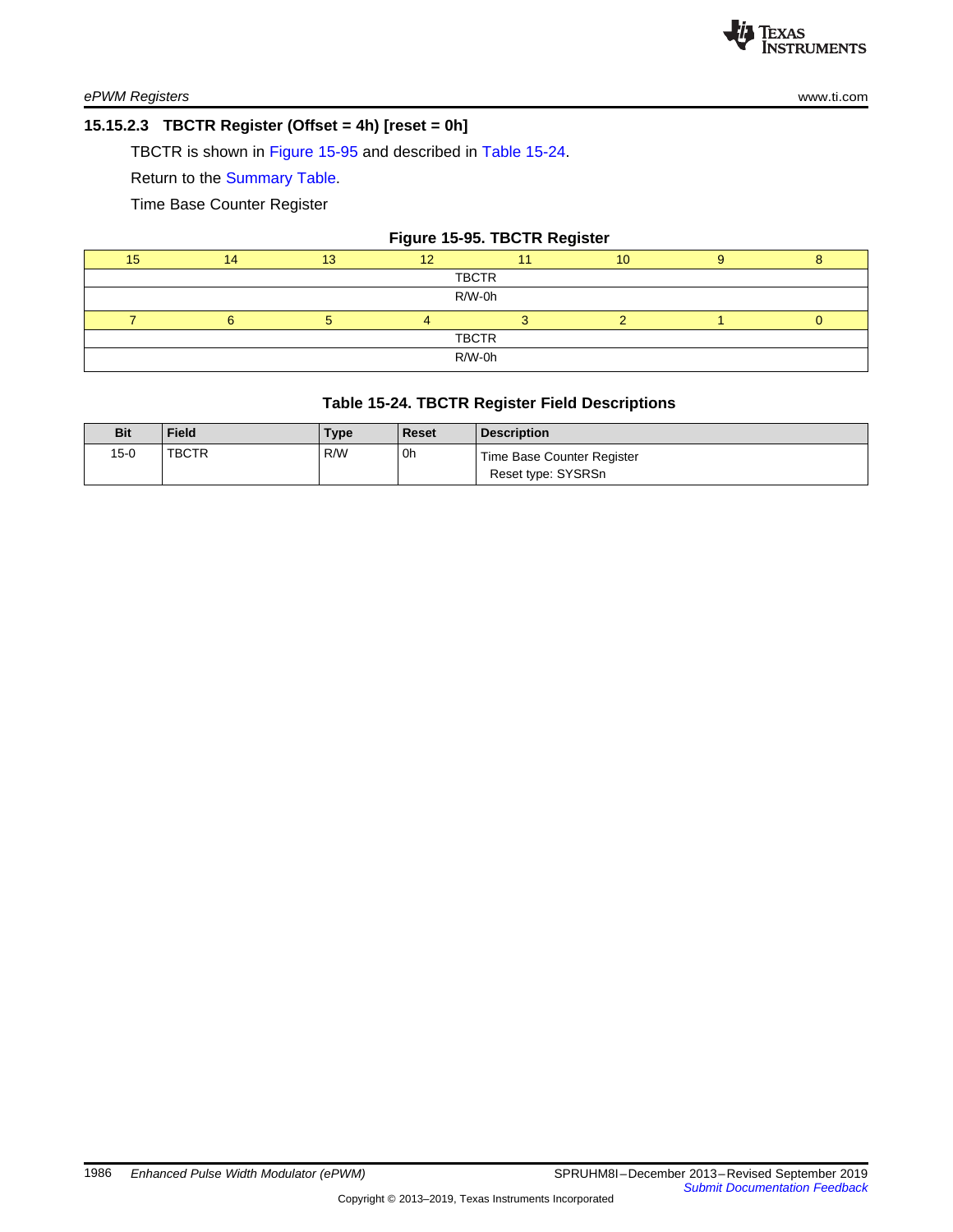#### <span id="page-26-0"></span>**15.15.2.5 CMPCTL Register (Offset = 8h) [reset = 0h]**

CMPCTL is shown in [Figure](#page-26-1) 15-97 and described in Table [15-26](#page-26-2).

Return to the [Summary](#page-19-0) Table.

Counter Compare Control Register

#### **Figure 15-97. CMPCTL Register**

<span id="page-26-1"></span>

| 15              | 14              | 13              | 12               |                  | 10 |                               |           |  |
|-----------------|-----------------|-----------------|------------------|------------------|----|-------------------------------|-----------|--|
|                 | <b>RESERVED</b> |                 | LOADBSYNC        | LOADASYNC        |    | <b>SHDWAFULL</b><br>SHDWBFULL |           |  |
|                 | $R - 0 - 0h$    |                 | $R/W-0h$         | $R/W-0h$         |    | $R-0h$<br>$R-0h$              |           |  |
|                 |                 |                 |                  |                  |    |                               |           |  |
| <b>RESERVED</b> | SHDWBMODE       | <b>RESERVED</b> | <b>SHDWAMODE</b> | <b>LOADBMODE</b> |    |                               | LOADAMODE |  |
| $R-O-Oh$        | $R/W-0h$        | $R - 0 - 0h$    | $R/W-0h$         | $R/W-0h$         |    | $R/W-0h$                      |           |  |

## **Table 15-26. CMPCTL Register Field Descriptions**

<span id="page-26-2"></span>

| <b>Bit</b> | <b>Field</b>     | <b>Type</b> | <b>Reset</b> | <b>Description</b>                                                                                                                                                                                                               |
|------------|------------------|-------------|--------------|----------------------------------------------------------------------------------------------------------------------------------------------------------------------------------------------------------------------------------|
| $15 - 14$  | <b>RESERVED</b>  | $R - 0$     | 0h           | Reserved                                                                                                                                                                                                                         |
| $13 - 12$  | <b>LOADBSYNC</b> | R/W         | 0h           | Shadow to Active CMPB Register Load on SYNC event                                                                                                                                                                                |
|            |                  |             |              | 00: Shadow to Active Load of CMPB: CMPBHR occurs according to<br>LOADBMODE (bits 1,0) (same as legacy)                                                                                                                           |
|            |                  |             |              | 01: Shadow to Active Load of CMPB: CMPBHR occurs both<br>according to LOADBMODE bits and when SYNC occurs                                                                                                                        |
|            |                  |             |              | 10: Shadow to Active Load of CMPB: CMPBHR occurs only when a<br>SYNC is received                                                                                                                                                 |
|            |                  |             |              | 11: Reserved                                                                                                                                                                                                                     |
|            |                  |             |              | Note: This bit is valid only if $CMPCTL[SHDWBMODE] = 0$ .                                                                                                                                                                        |
|            |                  |             |              | Reset type: SYSRSn                                                                                                                                                                                                               |
| $11 - 10$  | <b>LOADASYNC</b> | R/W         | 0h           | Shadow to Active CMPA Register Load on SYNC event                                                                                                                                                                                |
|            |                  |             |              | 00: Shadow to Active Load of CMPA:CMPAHR occurs according to<br>LOADAMODE (bits 1,0) (same as legacy)                                                                                                                            |
|            |                  |             |              | 01: Shadow to Active Load of CMPA:CMPAHR occurs both<br>according to LOADAMODE bits and when SYNC occurs                                                                                                                         |
|            |                  |             |              | 10: Shadow to Active Load of CMPA: CMPAHR occurs only when a<br>SYNC is received                                                                                                                                                 |
|            |                  |             |              | 11: Reserved                                                                                                                                                                                                                     |
|            |                  |             |              | Note: This bit is valid only if $CMPCTL[SHDWAMODE] = 0$ .<br>Reset type: SYSRSn                                                                                                                                                  |
| 9          | <b>SHDWBFULL</b> | R           | 0h           | Counter-compare B (CMPB) Shadow Register Full Status Flag                                                                                                                                                                        |
|            |                  |             |              | This bit self clears once a loadstrobe occurs.                                                                                                                                                                                   |
|            |                  |             |              | 0: CMPB shadow FIFO not full yet                                                                                                                                                                                                 |
|            |                  |             |              | 1: Indicates the CMPB shadow FIFO is full                                                                                                                                                                                        |
|            |                  |             |              | a CPU write will overwrite current shadow value                                                                                                                                                                                  |
| 8          | <b>SHDWAFULL</b> |             |              | Reset type: SYSRSn                                                                                                                                                                                                               |
|            |                  | R           | 0h           | Counter-compare A (CMPA) Shadow Register Full Status Flag                                                                                                                                                                        |
|            |                  |             |              | The flag bit is set when a 32-bit write to CMPA:CMPAHR register or<br>a 16-bit write to CMPA register is made. A 16-bit write to CMPAHR<br>register will not affect the flag. This bit self clears once a load-strobe<br>occurs. |
|            |                  |             |              | 0: CMPA shadow FIFO not full yet                                                                                                                                                                                                 |
|            |                  |             |              | 1: Indicates the CMPA shadow FIFO is full, a CPU write will<br>overwrite the current shadow value                                                                                                                                |
|            |                  |             |              | Reset type: SYSRSn                                                                                                                                                                                                               |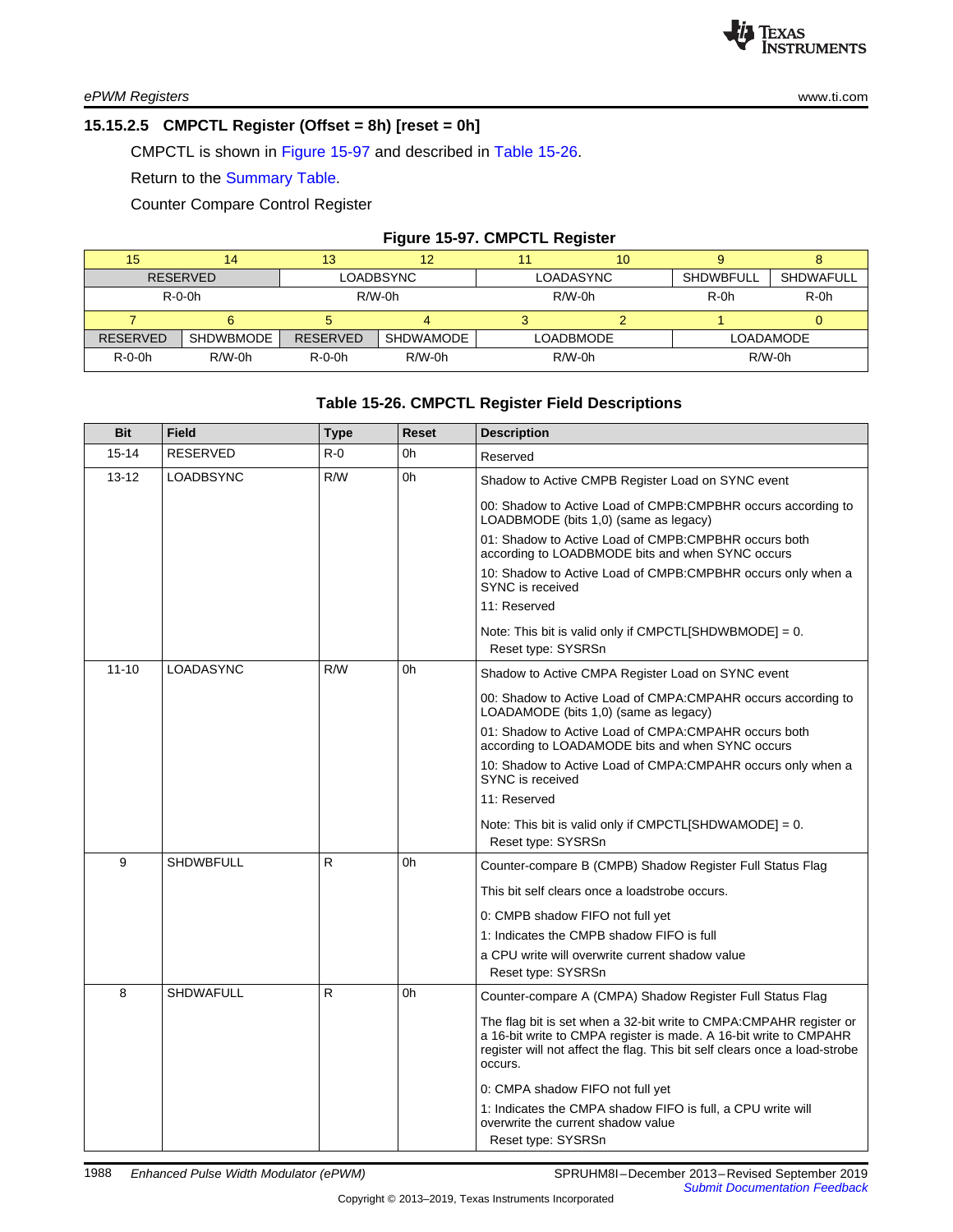

| Table 15-26. CMPCTL Register Field Descriptions (continued) |  |  |  |
|-------------------------------------------------------------|--|--|--|
|-------------------------------------------------------------|--|--|--|

| Reserved                                                                                                                                                       |  |  |  |
|----------------------------------------------------------------------------------------------------------------------------------------------------------------|--|--|--|
| Counter-compare B (CMPB) Register Operating Mode                                                                                                               |  |  |  |
| 0: Shadow mode. Operates as a double buffer. All writes via the<br>CPU access the shadow register                                                              |  |  |  |
| 1: Immediate mode. Only the active compare B register is used. All<br>writes and reads directly access the active register for immediate<br>Reset type: SYSRSn |  |  |  |
|                                                                                                                                                                |  |  |  |
| Counter-compare A (CMPA) Register Operating Mode                                                                                                               |  |  |  |
|                                                                                                                                                                |  |  |  |
| 0: Shadow mode. Operates as a double buffer. All writes via the<br>CPU access the shadow register                                                              |  |  |  |
| 1: Immediate mode. Only the active compare register is used. All<br>writes and reads directly access the active register for immediate<br>Reset type: SYSRSn   |  |  |  |
| Active Counter-Compare B (CMPB) Load From Shadow Select                                                                                                        |  |  |  |
| This bit has no effect in immediate mode (CMPCTL[SHDWBMODE]                                                                                                    |  |  |  |
| 00: Load on CTR = Zero: Time-base counter equal to zero (TBCTR                                                                                                 |  |  |  |
| 01: Load on $CTR = PRD$ : Time-base counter equal to period<br>$(TBCTR = TBPRD)$                                                                               |  |  |  |
| 10: Load on either $CTR = Zero$ or $CTR = PRD$                                                                                                                 |  |  |  |
| 11: Freeze (no loads possible)                                                                                                                                 |  |  |  |
| Reset type: SYSRSn                                                                                                                                             |  |  |  |
| Active Counter-Compare A (CMPA) Load From Shadow Select                                                                                                        |  |  |  |
| This bit has no effect in immediate mode (CMPCTL[SHDWAMODE]                                                                                                    |  |  |  |
| 00: Load on CTR = Zero: Time-base counter equal to zero (TBCTR                                                                                                 |  |  |  |
| 01: Load on $CTR = PRD$ : Time-base counter equal to period<br>$(TBCTR = TBPRD)$                                                                               |  |  |  |
| 10: Load on either $CTR = Zero$ or $CTR = PRD$                                                                                                                 |  |  |  |
| 11: Freeze (no loads possible)<br>Reset type: SYSRSn                                                                                                           |  |  |  |
|                                                                                                                                                                |  |  |  |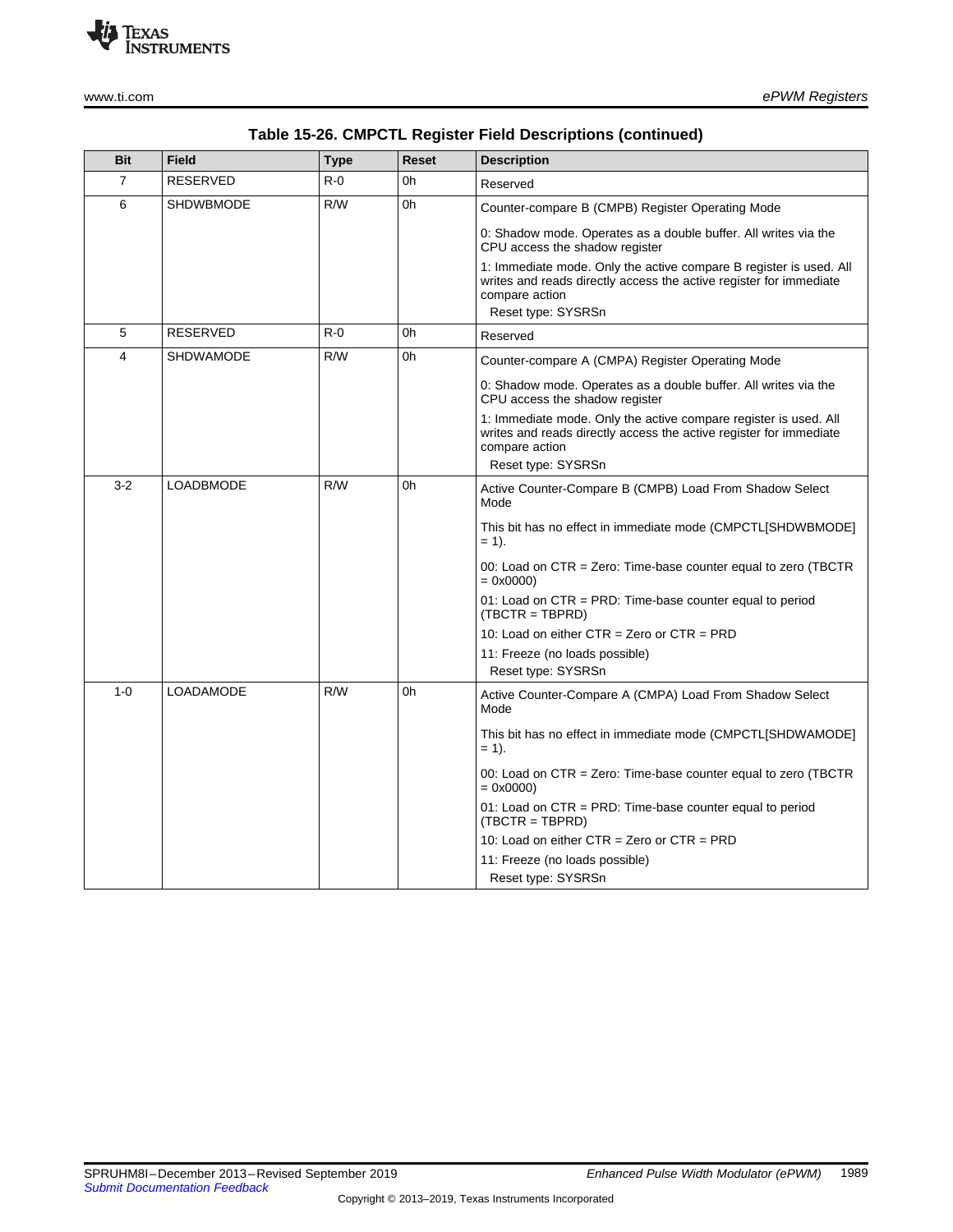

*ePWM Registers* [www.ti.com](http://www.ti.com)

### <span id="page-28-0"></span>**15.15.2.33 TBPHS Register (Offset = 60h) [reset = 0h]**

TBPHS is shown in Figure [15-125](#page-28-1) and described in Table [15-54](#page-28-2).

Return to the [Summary](#page-19-0) Table.

Time Base Phase High

### **Figure 15-125. TBPHS Register**

<span id="page-28-1"></span>

| 31 | 30 | 29 | 28 | 27 | 26 | 25 | 24 | <b>23</b>    | 22 | 21 | 20 | 19 <sup>°</sup> | 18 | 17 | 16 | 15 | 14 | 13 <sup>°</sup> | 12 | 11 | 10 <sup>1</sup> | 9 | 8              | 6 | $\ddot{\phantom{1}}$ | 4 |  |  |
|----|----|----|----|----|----|----|----|--------------|----|----|----|-----------------|----|----|----|----|----|-----------------|----|----|-----------------|---|----------------|---|----------------------|---|--|--|
|    |    |    |    |    |    |    |    | <b>TBPHS</b> |    |    |    |                 |    |    |    |    |    |                 |    |    |                 |   | <b>TBPHSHR</b> |   |                      |   |  |  |
|    |    |    |    |    |    |    |    | R/W-0h       |    |    |    |                 |    |    |    |    |    |                 |    |    |                 |   | $R/W-0h$       |   |                      |   |  |  |

### **Table 15-54. TBPHS Register Field Descriptions**

<span id="page-28-2"></span>

| <b>Bit</b> | <b>Field</b>   | <b>Type</b> | Reset | <b>Description</b>                                                                                                                                                                                                                                                                                          |
|------------|----------------|-------------|-------|-------------------------------------------------------------------------------------------------------------------------------------------------------------------------------------------------------------------------------------------------------------------------------------------------------------|
| $31 - 16$  | <b>TBPHS</b>   | R/W         | 0h    | <b>Phase Offset Register</b>                                                                                                                                                                                                                                                                                |
|            |                |             |       | These bits set time-base counter phase of the selected ePWM<br>relative to the time-base that is supplying the synchronization input<br>signal.                                                                                                                                                             |
|            |                |             |       | - If TBCTLIPHSEN] = 0, then the synchronization event is ignored<br>and the time-base counter is not loaded with the phase.                                                                                                                                                                                 |
|            |                |             |       | - If TBCTL[PHSEN] = 1, then the time-base counter (TBCTR) will be<br>loaded with the phase (TBPHS) when a synchronization event<br>occurs. The synchronization event can be initiated by the input<br>synchronization signal (EPWMxSYNCI) or by a software forced<br>synchronization.<br>Reset type: SYSRSn |
| $15-0$     | <b>TBPHSHR</b> | R/W         | 0h    | Phase Offset (High Resolution) Register.                                                                                                                                                                                                                                                                    |
|            |                |             |       | TBPHSHR must not be used. Instead TRREM (translator remainder<br>register) must be used to mimic the functionality of TBPHSHR.<br>Reset type: SYSRSn                                                                                                                                                        |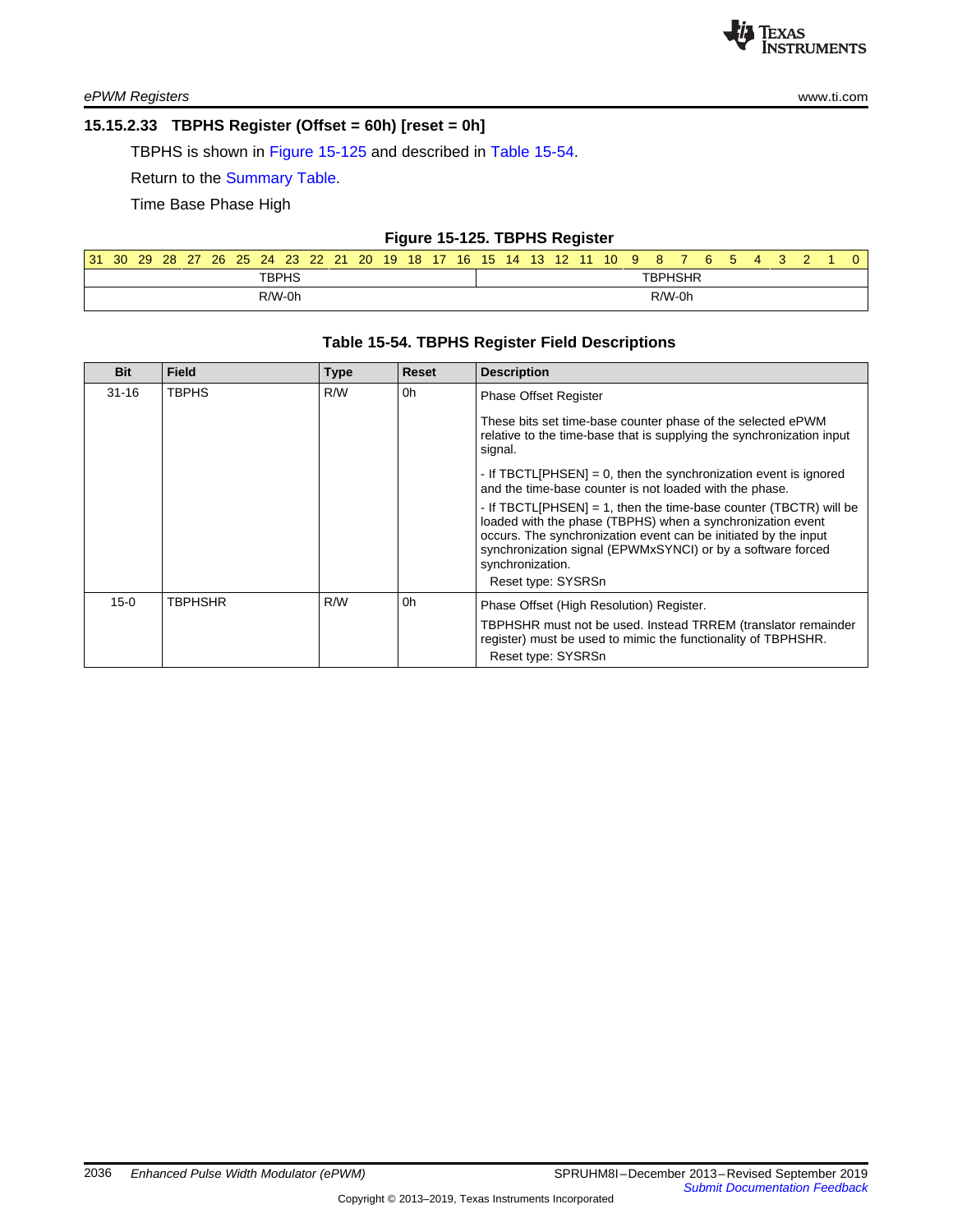### <span id="page-29-0"></span>**15.15.2.35 TBPRD Register (Offset = 63h) [reset = 0h]**

TBPRD is shown in Figure [15-127](#page-29-1) and described in Table [15-56](#page-29-2).

Return to the [Summary](#page-19-0) Table.

Time Base Period Register

## **Figure 15-127. TBPRD Register**

<span id="page-29-1"></span>

| 15     |        | 13 | $\overline{ }$ |  | 10 |  |  |  |  |  |
|--------|--------|----|----------------|--|----|--|--|--|--|--|
| TBPRD  |        |    |                |  |    |  |  |  |  |  |
| R/W-0h |        |    |                |  |    |  |  |  |  |  |
|        |        |    |                |  |    |  |  |  |  |  |
|        | TBPRD  |    |                |  |    |  |  |  |  |  |
|        | R/W-0h |    |                |  |    |  |  |  |  |  |

### **Table 15-56. TBPRD Register Field Descriptions**

<span id="page-29-2"></span>

| <b>Bit</b> | <b>Field</b> | <b>Type</b> | <b>Reset</b> | <b>Description</b>                                                                                                                                                                                                                               |
|------------|--------------|-------------|--------------|--------------------------------------------------------------------------------------------------------------------------------------------------------------------------------------------------------------------------------------------------|
| $15 - 0$   | <b>TBPRD</b> | R/W         | 0h           | Time Base Period Register                                                                                                                                                                                                                        |
|            |              |             |              | These bits determine the period of the time-base counter. This sets<br>the PWM frequency. Shadowing of this register is enabled and<br>disabled by the TBCTL[PRDLD] bit. By default this register is<br>shadowed.                                |
|            |              |             |              | - If TBCTL[PRDLD] = 0, then the shadow is enabled and any write or<br>read will automatically go to the shadow register. In this case, the<br>active register will be loaded from the shadow register when the<br>time-base counter equals zero. |
|            |              |             |              | - If TBCTL[PRDLD] = 1, then the shadow is disabled and any write<br>or read will go directly to the active register, that is the register<br>actively controlling the hardware.                                                                  |
|            |              |             |              | - The active and shadow registers share the same memory map<br>address.                                                                                                                                                                          |
|            |              |             |              | Reset type: SYSRSn                                                                                                                                                                                                                               |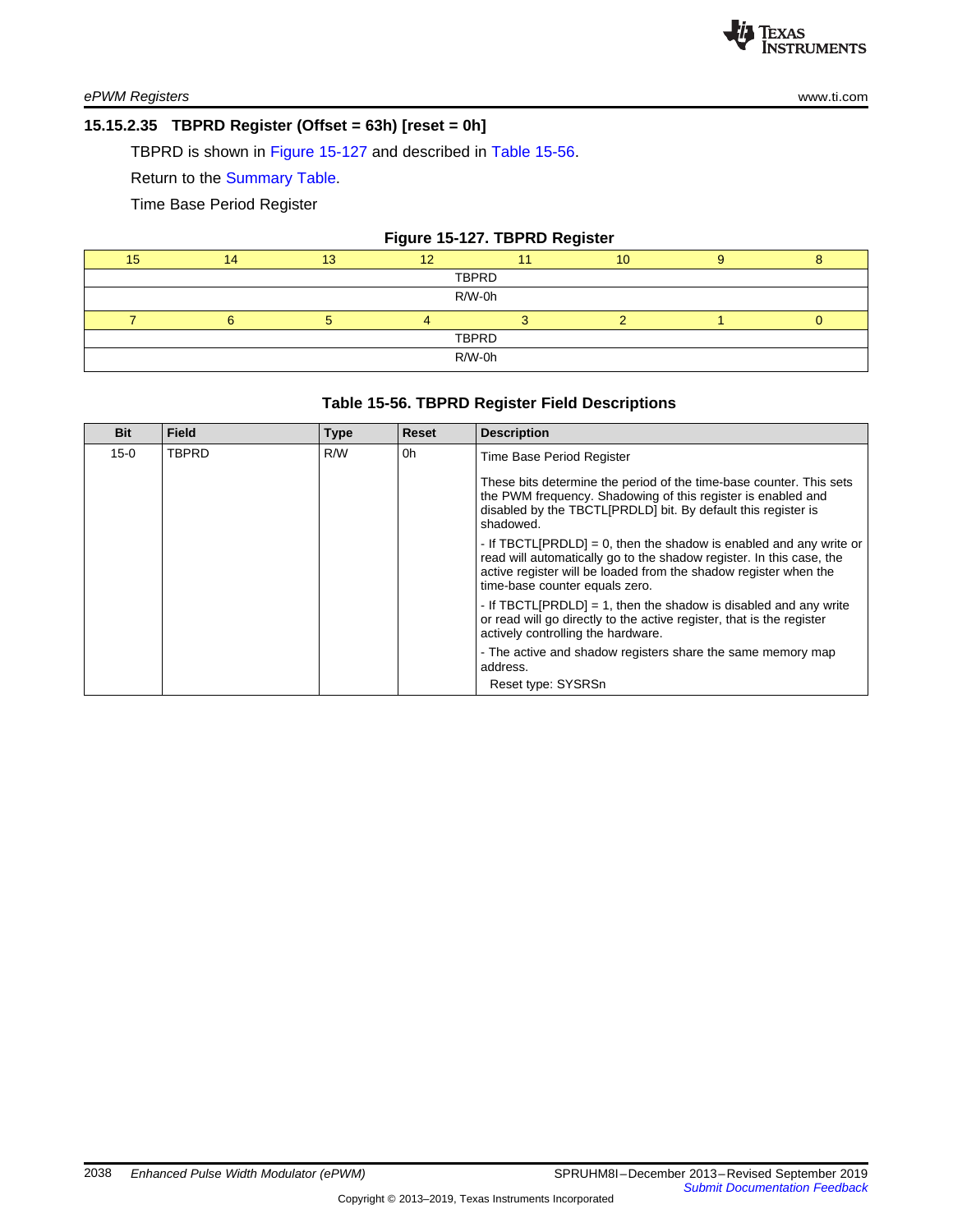### <span id="page-30-0"></span>**15.15.2.36 CMPA Register (Offset = 6Ah) [reset = 0h]**

CMPA is shown in Figure [15-128](#page-30-1) and described in Table [15-57](#page-30-2).

Return to the [Summary](#page-19-0) Table.

Counter Compare A Register

|  |  |  | Figure 15-128. CMPA Register |
|--|--|--|------------------------------|
|--|--|--|------------------------------|

<span id="page-30-1"></span>

| 31 | 30 <sup>°</sup> | 29 | 28 | -27 |  |          |      | 26 25 24 23 22 21 | $20$ 19 |  |  |  |  | 18 17 16 15 14 13 12 11 10 9 | - 8    | 6. | - 5 |  |  | 0 |
|----|-----------------|----|----|-----|--|----------|------|-------------------|---------|--|--|--|--|------------------------------|--------|----|-----|--|--|---|
|    |                 |    |    |     |  |          | CMPA |                   |         |  |  |  |  |                              | CMPAHR |    |     |  |  |   |
|    |                 |    |    |     |  | $R/W-0h$ |      |                   |         |  |  |  |  |                              | R/W-0h |    |     |  |  |   |

<span id="page-30-2"></span>

| <b>Bit</b> | <b>Field</b>  | <b>Type</b> | <b>Reset</b> | <b>Description</b>                                                                                                                                                                                                                                                                                                                                                                                                                                                                                                                                                                 |
|------------|---------------|-------------|--------------|------------------------------------------------------------------------------------------------------------------------------------------------------------------------------------------------------------------------------------------------------------------------------------------------------------------------------------------------------------------------------------------------------------------------------------------------------------------------------------------------------------------------------------------------------------------------------------|
| $31 - 16$  | <b>CMPA</b>   | R/W         | 0h           | Compare A Register                                                                                                                                                                                                                                                                                                                                                                                                                                                                                                                                                                 |
|            |               |             |              | The value in the active CMPA register is continuously compared to<br>the time-base counter (TBCTR). When the values are equal, the<br>counter-compare module generates a "time-base counter equal to<br>counter compare A" event. This event is sent to the action-qualifier<br>where it is qualified and converted it into one or more actions. These<br>actions can be applied to either the EPWMxA or the EPWMxB<br>output depending on the configuration of the AQCTLA and AQCTLB<br>registers. The actions that can be defined in the AQCTLA and<br>AQCTLB registers include: |
|            |               |             |              | - Do nothing                                                                                                                                                                                                                                                                                                                                                                                                                                                                                                                                                                       |
|            |               |             |              | the event is ignored.                                                                                                                                                                                                                                                                                                                                                                                                                                                                                                                                                              |
|            |               |             |              | - Clear: Pull the EPWMxA and/or EPWMxB signal low                                                                                                                                                                                                                                                                                                                                                                                                                                                                                                                                  |
|            |               |             |              | - Set: Pull the EPWMxA and/or EPWMxB signal high                                                                                                                                                                                                                                                                                                                                                                                                                                                                                                                                   |
|            |               |             |              | - Toggle the EPWMxA and/or EPWMxB signal                                                                                                                                                                                                                                                                                                                                                                                                                                                                                                                                           |
|            |               |             |              | Shadowing of this register is enabled and disabled by the<br>CMPCTL[SHDWAMODE] bit. By default this register is shadowed.                                                                                                                                                                                                                                                                                                                                                                                                                                                          |
|            |               |             |              | - If CMPCTL[SHDWAMODE] = 0, then the shadow is enabled and<br>any write or read will automatically go to the shadow register. In this<br>case, the CMPCTL[LOADAMODE] bit field determines which event<br>will load the active register from the shadow register.                                                                                                                                                                                                                                                                                                                   |
|            |               |             |              | - Before a write, the CMPCTLISHDWAFULL] bit can be read to<br>determine if the shadow register is currently full.                                                                                                                                                                                                                                                                                                                                                                                                                                                                  |
|            |               |             |              | - If CMPCTLISHDWAMODE] = 1, then the shadow register is<br>disabled and any write or read will go directly to the active register,<br>that is the register actively controlling the hardware.                                                                                                                                                                                                                                                                                                                                                                                      |
|            |               |             |              | - In either mode, the active and shadow registers share the same<br>memory map address.<br>Reset type: SYSRSn                                                                                                                                                                                                                                                                                                                                                                                                                                                                      |
| $15-0$     | <b>CMPAHR</b> | R/W         | 0h           | Compare A HRPWM Extension Register                                                                                                                                                                                                                                                                                                                                                                                                                                                                                                                                                 |
|            |               |             |              | The UPPER 8-bits contain the high-resolution portion (most<br>significant 8-bits) of the counter-compare A value. CMPA:CMPAHR<br>can be accessed in a single 32-bit read/write. Shadowing is enabled<br>and disabled by the CMPCTL[SHDWAMODE] bit as described for<br>the CMPA register.                                                                                                                                                                                                                                                                                           |
|            |               |             |              | The lower 8 bits in this register are ignored<br>Reset type: SYSRSn                                                                                                                                                                                                                                                                                                                                                                                                                                                                                                                |

## **Table 15-57. CMPA Register Field Descriptions**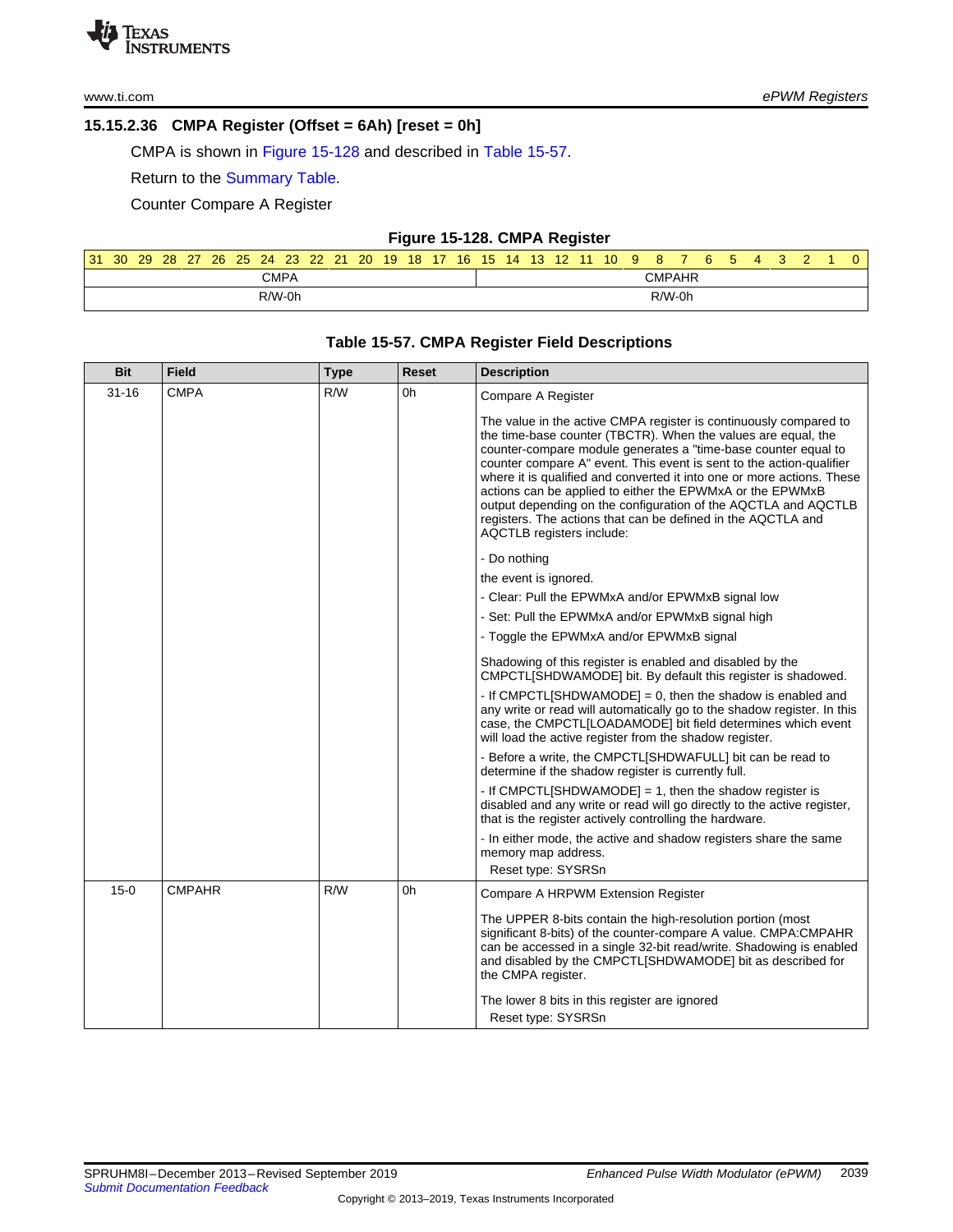### <span id="page-31-0"></span>**15.15.2.37 CMPB Register (Offset = 6Ch) [reset = 0h]**

CMPB is shown in Figure [15-129](#page-31-1) and described in Table [15-58](#page-31-2).

Return to the [Summary](#page-19-0) Table.

Compare B Register

#### **Figure 15-129. CMPB Register**

<span id="page-31-1"></span>

| 31       | 30 | 29 <sup>°</sup> | 28 | 27 | 26 | 25 | 24 | 23 <sup>°</sup> | -22 | 21 | 20 <sup>1</sup> | 19 | 18 <sup>1</sup> | $17$ 16 | -15 | $14 \quad 13$ | $\sqrt{12}$ 11. | 10 <sup>°</sup> | 9 | 8      | 6 | 5 | 4 |  | 0 |
|----------|----|-----------------|----|----|----|----|----|-----------------|-----|----|-----------------|----|-----------------|---------|-----|---------------|-----------------|-----------------|---|--------|---|---|---|--|---|
|          |    |                 |    |    |    |    |    | <b>CMPB</b>     |     |    |                 |    |                 |         |     |               |                 |                 |   | CMPBHR |   |   |   |  |   |
| $R/W-0h$ |    |                 |    |    |    |    |    |                 |     |    |                 |    | R/W-0h          |         |     |               |                 |                 |   |        |   |   |   |  |   |

<span id="page-31-2"></span>

| <b>Bit</b> | <b>Field</b>  | Type | <b>Reset</b> | <b>Description</b>                                                                                                                                                                                                                                                                                                                                                                                                                                                                                                                                                                 |
|------------|---------------|------|--------------|------------------------------------------------------------------------------------------------------------------------------------------------------------------------------------------------------------------------------------------------------------------------------------------------------------------------------------------------------------------------------------------------------------------------------------------------------------------------------------------------------------------------------------------------------------------------------------|
| $31 - 16$  | <b>CMPB</b>   | R/W  | 0h           | Compare B Register                                                                                                                                                                                                                                                                                                                                                                                                                                                                                                                                                                 |
|            |               |      |              | The value in the active CMPB register is continuously compared to<br>the time-base counter (TBCTR). When the values are equal, the<br>counter-compare module generates a "time-base counter equal to<br>counter compare B" event. This event is sent to the action-qualifier<br>where it is qualified and converted it into one or more actions. These<br>actions can be applied to either the EPWMxA or the EPWMxB<br>output depending on the configuration of the AQCTLA and AQCTLB<br>registers. The actions that can be defined in the AQCTLA and<br>AQCTLB registers include: |
|            |               |      |              | - Do nothing                                                                                                                                                                                                                                                                                                                                                                                                                                                                                                                                                                       |
|            |               |      |              | the event is ignored.                                                                                                                                                                                                                                                                                                                                                                                                                                                                                                                                                              |
|            |               |      |              | - Clear: Pull the EPWMxA and/or EPWMxB signal low                                                                                                                                                                                                                                                                                                                                                                                                                                                                                                                                  |
|            |               |      |              | - Set: Pull the EPWMxA and/or EPWMxB signal high                                                                                                                                                                                                                                                                                                                                                                                                                                                                                                                                   |
|            |               |      |              | - Toggle the EPWMxA and/or EPWMxB signal                                                                                                                                                                                                                                                                                                                                                                                                                                                                                                                                           |
|            |               |      |              | Shadowing of this register is enabled and disabled by the<br>CMPCTL[SHDWBMODE] bit. By default this register is shadowed.                                                                                                                                                                                                                                                                                                                                                                                                                                                          |
|            |               |      |              | - If CMPCTLISHDWBMODE] = 0, then the shadow is enabled and<br>any write or read will automatically go to the shadow register. In this<br>case, the CMPCTL[LOADBMODE] bit field determines which event<br>will load the active register from the shadow register.                                                                                                                                                                                                                                                                                                                   |
|            |               |      |              | - Before a write, the CMPCTLISHDWBFULL] bit can be read to<br>determine if the shadow register is currently full.                                                                                                                                                                                                                                                                                                                                                                                                                                                                  |
|            |               |      |              | - If CMPCTLISHDWBMODE] = 1, then the shadow register is<br>disabled and any write or read will go directly to the active register,<br>that is the register actively controlling the hardware.                                                                                                                                                                                                                                                                                                                                                                                      |
|            |               |      |              | - In either mode, the active and shadow registers share the same<br>memory map address.<br>Reset type: SYSRSn                                                                                                                                                                                                                                                                                                                                                                                                                                                                      |
| $15 - 0$   | <b>CMPBHR</b> | R/W  | 0h           | Compare B High Resolution Bits                                                                                                                                                                                                                                                                                                                                                                                                                                                                                                                                                     |
|            |               |      |              | The lower 8 bits in this register are ignored<br>Reset type: SYSRSn                                                                                                                                                                                                                                                                                                                                                                                                                                                                                                                |

## **Table 15-58. CMPB Register Field Descriptions**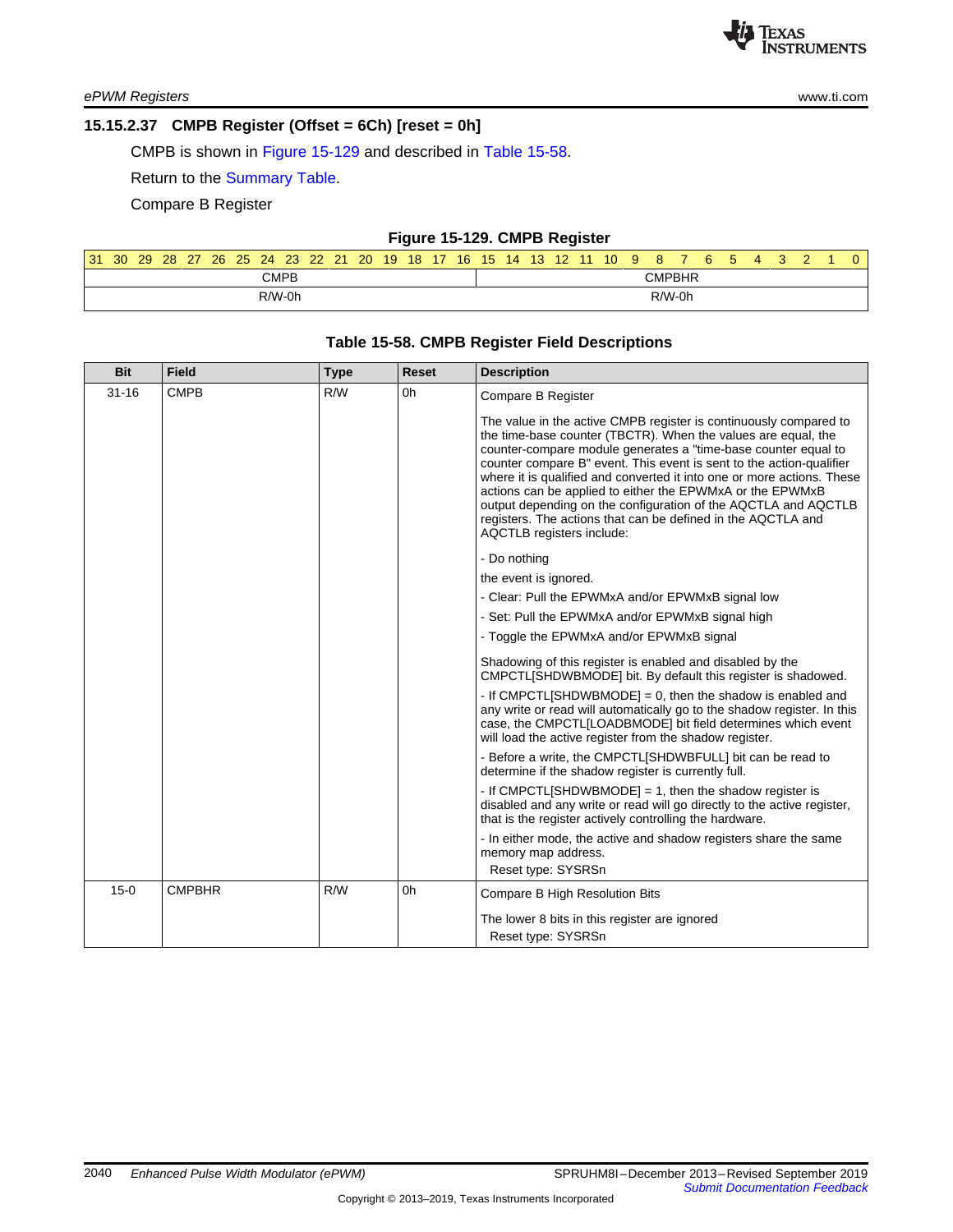## <span id="page-32-0"></span>**15.15.2.38 CMPC Register (Offset = 6Fh) [reset = 0h]**

CMPC is shown in Figure [15-130](#page-32-1) and described in Table [15-59](#page-32-2).

Return to the [Summary](#page-19-0) Table.

Counter Compare C Register

LINK feature access should always be 16-bit

#### **Figure 15-130. CMPC Register**

<span id="page-32-1"></span>

|  |             | 10 |  |
|--|-------------|----|--|
|  | <b>CMPC</b> |    |  |
|  | R/W-0h      |    |  |
|  |             |    |  |
|  | <b>CMPC</b> |    |  |
|  | R/W-0h      |    |  |
|  |             |    |  |

## **Table 15-59. CMPC Register Field Descriptions**

<span id="page-32-2"></span>

| <b>Bit</b> | <b>Field</b> | <b>Type</b> | Reset | <b>Description</b>                                                                                                                                                                                                                                                 |
|------------|--------------|-------------|-------|--------------------------------------------------------------------------------------------------------------------------------------------------------------------------------------------------------------------------------------------------------------------|
| $15-0$     | <b>CMPC</b>  | R/W         | 0h    | Compare C Register                                                                                                                                                                                                                                                 |
|            |              |             |       | The value in the active CMPC register is continuously compared to<br>the time-base counter (TBCTR). When the values are equal, the<br>counter-compare module generates a "time-base counter equal to<br>counter compare C" event.                                  |
|            |              |             |       | Shadowing of this register is enabled and disabled by the<br>CMPCTL2[SHDWCMODE] bit. By default this register is shadowed.                                                                                                                                         |
|            |              |             |       | - If CMPCTL2[SHDWCMODE] = 0, then the shadow is enabled and<br>any write or read will automatically go to the shadow register. In this<br>case, the CMPCTL2[LOADCMODE] bit field determines which event<br>will load the active register from the shadow register: |
|            |              |             |       | - If CMPCTL2[SHDWCMODE] = 1, then the shadow register is<br>disabled and any write or read will go directly to the active register                                                                                                                                 |
|            |              |             |       | that is, the register actively controlling the hardware.                                                                                                                                                                                                           |
|            |              |             |       | - In either mode, the active and shadow registers share the same<br>memory map address.<br>Reset type: SYSRSn                                                                                                                                                      |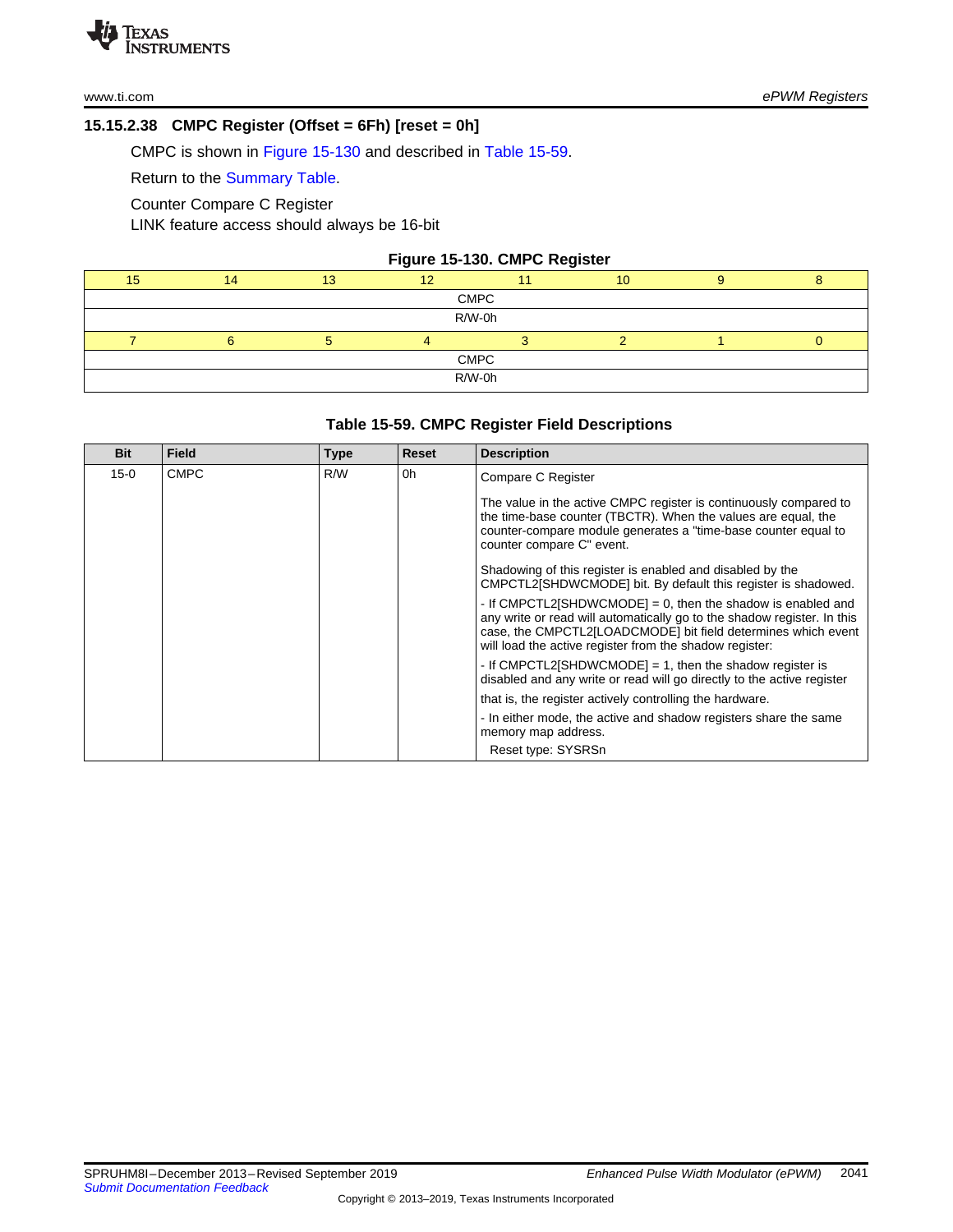### <span id="page-33-0"></span>**15.15.2.39 CMPD Register (Offset = 71h) [reset = 0h]**

CMPD is shown in Figure [15-131](#page-33-1) and described in Table [15-60](#page-33-2).

Return to the [Summary](#page-19-0) Table.

Counter Compare D Register

LINK feature access should always be 16-bit

#### **Figure 15-131. CMPD Register**

<span id="page-33-1"></span>

| 15 <sub>1</sub> | 14 | 13 | $\sqrt{2}$  | 10 |  |
|-----------------|----|----|-------------|----|--|
|                 |    |    | <b>CMPD</b> |    |  |
|                 |    |    | R/W-0h      |    |  |
|                 |    |    |             |    |  |
|                 |    |    | <b>CMPD</b> |    |  |
|                 |    |    | R/W-0h      |    |  |
|                 |    |    |             |    |  |

#### **Table 15-60. CMPD Register Field Descriptions**

<span id="page-33-2"></span>

| <b>Bit</b> | <b>Field</b> | <b>Type</b> | Reset | <b>Description</b>                                                                                                                                                                                                                                                 |
|------------|--------------|-------------|-------|--------------------------------------------------------------------------------------------------------------------------------------------------------------------------------------------------------------------------------------------------------------------|
| $15 - 0$   | <b>CMPD</b>  | R/W         | 0h    | Compare D Register                                                                                                                                                                                                                                                 |
|            |              |             |       | The value in the active CMPD register is continuously compared to<br>the time-base counter (TBCTR). When the values are equal, the<br>counter-compare module generates a "time-base counter equal to<br>counter compare D" event.                                  |
|            |              |             |       | Shadowing of this register is enabled and disabled by the<br>CMPCTL2[SHDWDMODE] bit. By default this register is shadowed.                                                                                                                                         |
|            |              |             |       | - If CMPCTL2[SHDWDMODE] = 0, then the shadow is enabled and<br>any write or read will automatically go to the shadow register. In this<br>case, the CMPCTL2[LOADDMODE] bit field determines which event<br>will load the active register from the shadow register: |
|            |              |             |       | - If CMPCTL2[SHDWDMODE] = 1, then the shadow register is<br>disabled and any write or read will go directly to the active register                                                                                                                                 |
|            |              |             |       | that is, the register actively controlling the hardware.                                                                                                                                                                                                           |
|            |              |             |       | - In either mode, the active and shadow registers share the same<br>memory map address.<br>Reset type: SYSRSn                                                                                                                                                      |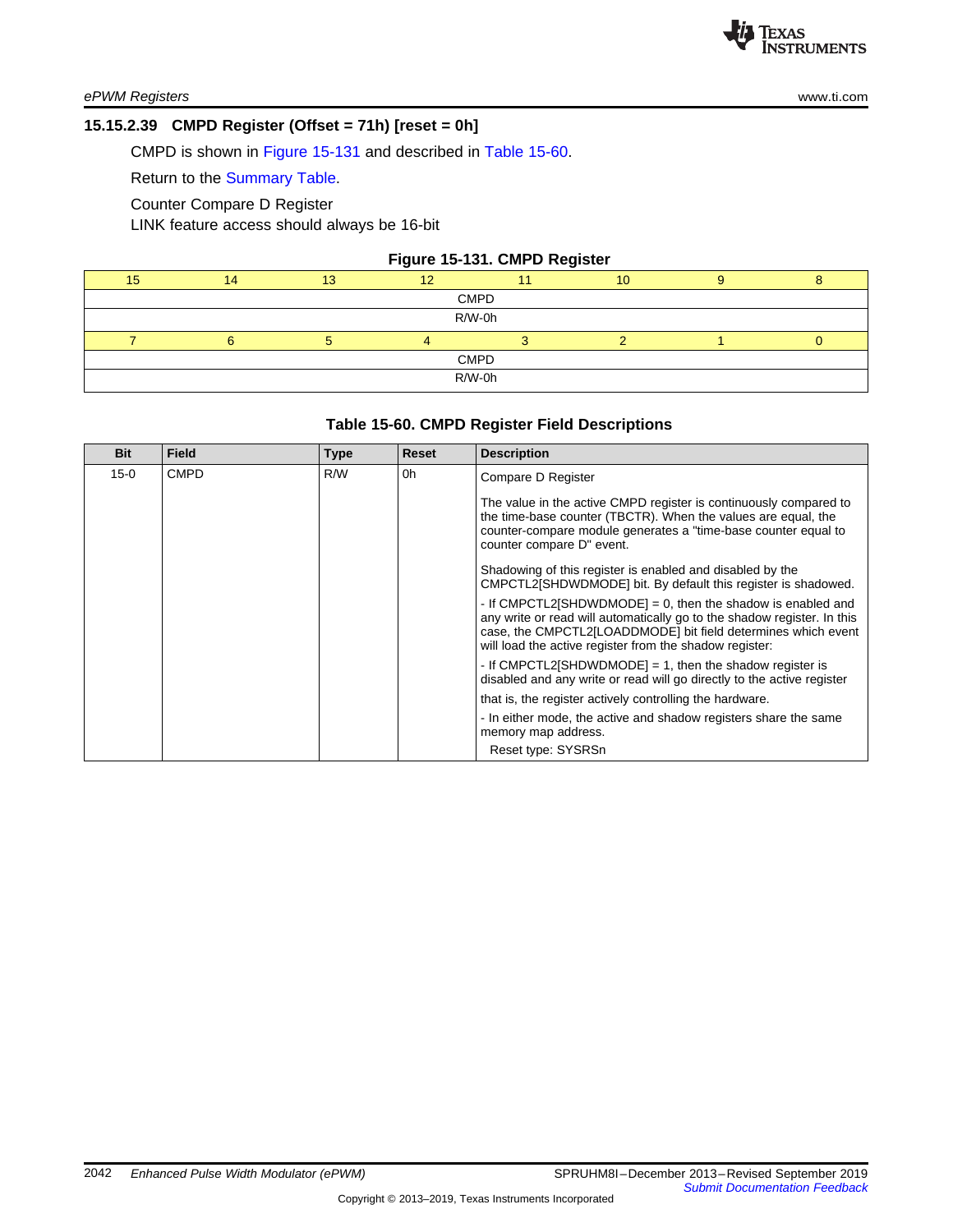## **15.15.2.23 AQCTLA Register (Offset = 40h) [reset = 0h]**

AQCTLA is shown in Figure [15-115](#page-34-0) and described in Table [15-44.](#page-34-1)

Return to the Summary Table.

Action Qualifier Control Register For Output A

### **Figure 15-115. AQCTLA Register**

<span id="page-34-0"></span>

| 15         | 4               | 13 | 12       |            | 10 |            |  |  |
|------------|-----------------|----|----------|------------|----|------------|--|--|
|            | <b>RESERVED</b> |    |          | <b>CBD</b> |    | <b>CBU</b> |  |  |
|            | $R-O-Oh$        |    |          | $R/W-0h$   |    | R/W-0h     |  |  |
|            |                 |    |          |            |    |            |  |  |
| CAD<br>CAU |                 |    |          | <b>PRD</b> |    | ZRO        |  |  |
|            | R/W-0h          |    | $R/W-0h$ | $R/W-0h$   |    | R/W-0h     |  |  |

## **Table 15-44. AQCTLA Register Field Descriptions**

<span id="page-34-1"></span>

| <b>Bit</b> | <b>Field</b>    | <b>Type</b> | Reset | <b>Description</b>                                                                                                              |
|------------|-----------------|-------------|-------|---------------------------------------------------------------------------------------------------------------------------------|
| $15 - 12$  | <b>RESERVED</b> | $R - 0$     | 0h    | Reserved                                                                                                                        |
| $11 - 10$  | <b>CBD</b>      | R/W         | 0h    | Action When TBCTR = CMPB on Down Count                                                                                          |
|            |                 |             |       | Note: By definition, in count up-down mode when the counter equals<br>0 the direction is defined as 1 or counting up.           |
|            |                 |             |       | 00: Do nothing (action disabled)                                                                                                |
|            |                 |             |       | 01: Clear: force EPWMxA output low.                                                                                             |
|            |                 |             |       | 10: Set: force EPWMxA output high.                                                                                              |
|            |                 |             |       | 11: Toggle EPWMxA output: low output signal will be forced high,<br>and a high signal will be forced low.<br>Reset type: SYSRSn |
| $9 - 8$    | CBU             | R/W         | 0h    | Action When TBCTR = CMPB on Up Count                                                                                            |
|            |                 |             |       | Note: By definition, in count up-down mode when the counter equals<br>0 the direction is defined as 1 or counting up.           |
|            |                 |             |       | 00: Do nothing (action disabled)                                                                                                |
|            |                 |             |       | 01: Clear: force EPWMxA output low.                                                                                             |
|            |                 |             |       | 10: Set: force EPWMxA output high.                                                                                              |
|            |                 |             |       | 11: Toggle EPWMxA output: low output signal will be forced high,<br>and a high signal will be forced low.<br>Reset type: SYSRSn |
| $7-6$      | CAD             | R/W         | 0h    | Action When TBCTR = CMPA on Down Count                                                                                          |
|            |                 |             |       | Note: By definition, in count up-down mode when the counter equals<br>0 the direction is defined as 1 or counting up.           |
|            |                 |             |       | 00: Do nothing (action disabled)                                                                                                |
|            |                 |             |       | 01: Clear: force EPWMxA output low.                                                                                             |
|            |                 |             |       | 10: Set: force EPWMxA output high.                                                                                              |
|            |                 |             |       | 11: Toggle EPWMxA output: low output signal will be forced high,<br>and a high signal will be forced low.                       |
|            |                 |             |       | Reset type: SYSRSn                                                                                                              |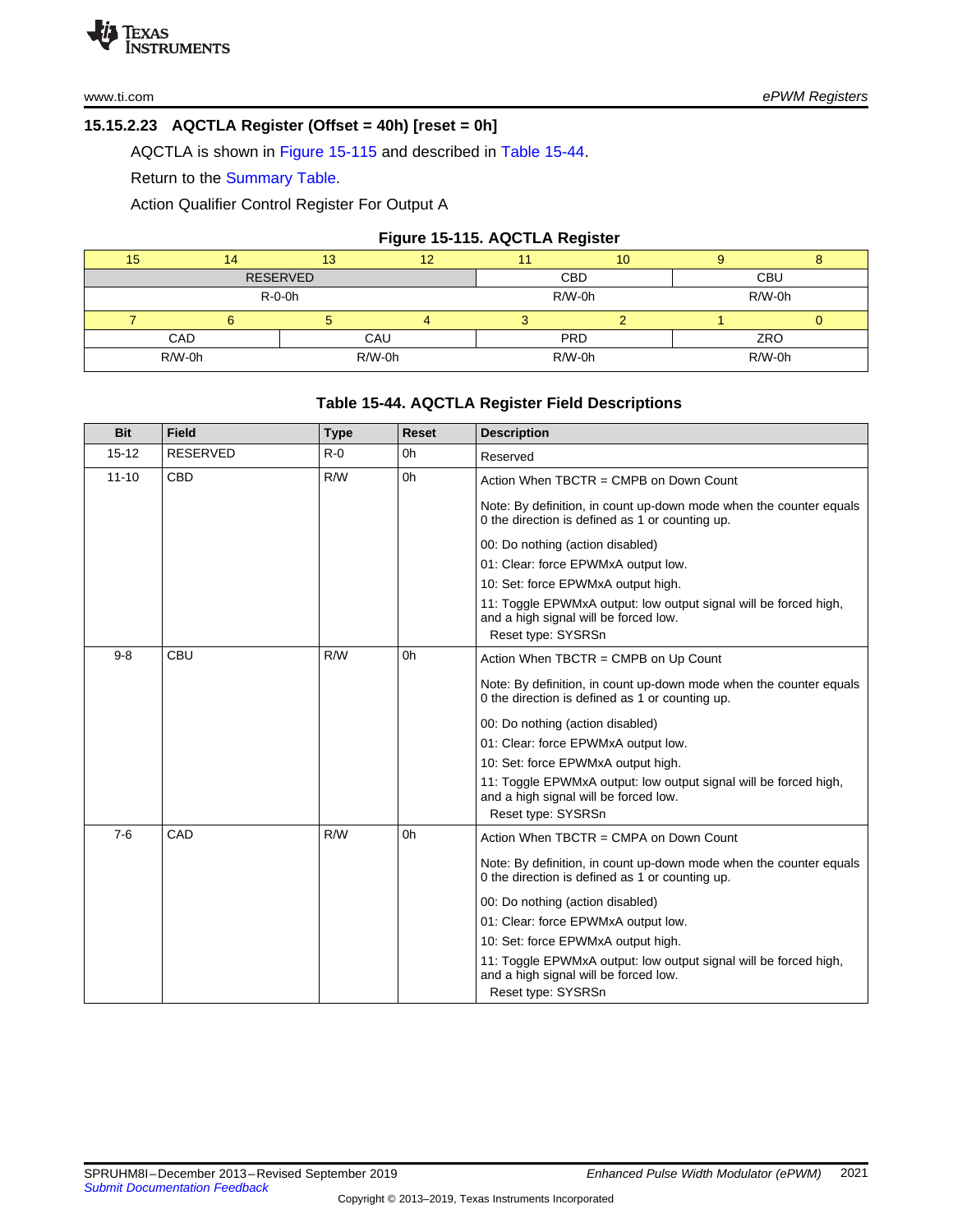

| <b>Bit</b> | <b>Field</b> | <b>Type</b> | <b>Reset</b>   | <b>Description</b>                                                                                                    |
|------------|--------------|-------------|----------------|-----------------------------------------------------------------------------------------------------------------------|
| $5 - 4$    | CAU          | R/W         | 0h             | Action When TBCTR = CMPA on Up Count                                                                                  |
|            |              |             |                | Note: By definition, in count up-down mode when the counter equals<br>0 the direction is defined as 1 or counting up. |
|            |              |             |                | 00: Do nothing (action disabled)                                                                                      |
|            |              |             |                | 01: Clear: force EPWMxA output low.                                                                                   |
|            |              |             |                | 10: Set: force EPWMxA output high.                                                                                    |
|            |              |             |                | 11: Toggle EPWMxA output: low output signal will be forced high,<br>and a high signal will be forced low.             |
|            |              |             |                | Reset type: SYSRSn                                                                                                    |
| $3-2$      | <b>PRD</b>   | R/W         | 0 <sub>h</sub> | Action When TBCTR = TBPRD                                                                                             |
|            |              |             |                | Note: By definition, in count up-down mode when the counter equals<br>0 the direction is defined as 1 or counting up. |
|            |              |             |                | 00: Do nothing (action disabled)                                                                                      |
|            |              |             |                | 01: Clear: force EPWMxA output low.                                                                                   |
|            |              |             |                | 10: Set: force EPWMxA output high.                                                                                    |
|            |              |             |                | 11: Toggle EPWMxA output: low output signal will be forced high,<br>and a high signal will be forced low.             |
|            |              |             |                | Reset type: SYSRSn                                                                                                    |
| $1 - 0$    | <b>ZRO</b>   | R/W         | 0h             | Action When $TBCTR = 0$                                                                                               |
|            |              |             |                | Note: By definition, in count up-down mode when the counter equals<br>0 the direction is defined as 1 or counting up. |
|            |              |             |                | 00: Do nothing (action disabled)                                                                                      |
|            |              |             |                | 01: Clear: force EPWMxA output low.                                                                                   |
|            |              |             |                | 10: Set: force EPWMxA output high.                                                                                    |
|            |              |             |                | 11: Toggle EPWMxA output: low output signal will be forced high,<br>and a high signal will be forced low.             |
|            |              |             |                | Reset type: SYSRSn                                                                                                    |

## **Table 15-44. AQCTLA Register Field Descriptions (continued)**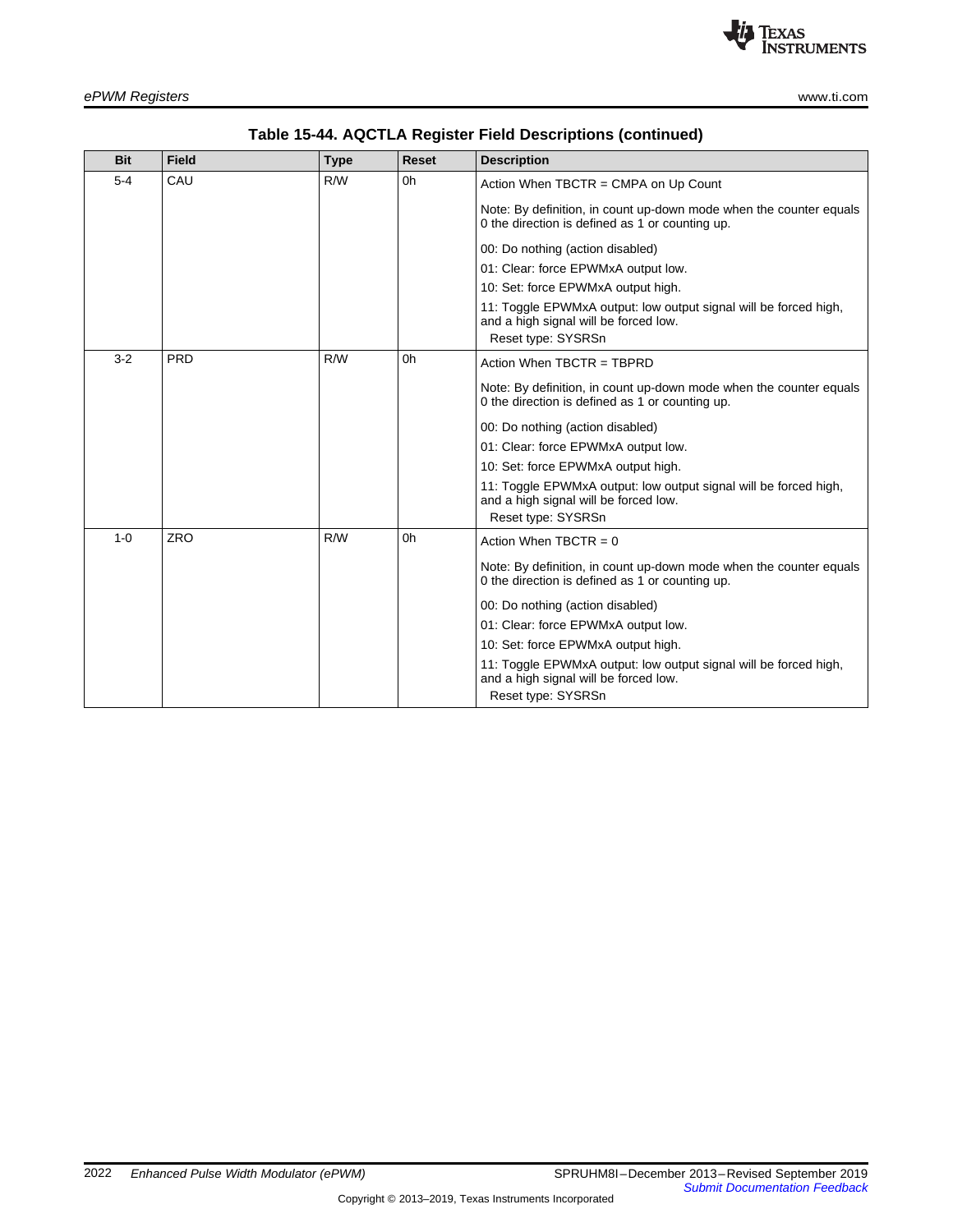## **15.15.2.25 AQCTLB Register (Offset = 42h) [reset = 0h]**

AQCTLB is shown in Figure [15-117](#page-36-0) and described in Table [15-46.](#page-36-1)

Return to the Summary Table.

Action Qualifier Control Register For Output B

### **Figure 15-117. AQCTLB Register**

<span id="page-36-0"></span>

| 15     | 14              | 13       | 12     |            | 10 |            |  |  |
|--------|-----------------|----------|--------|------------|----|------------|--|--|
|        | <b>RESERVED</b> |          |        | <b>CBD</b> |    | <b>CBU</b> |  |  |
|        |                 | $R-O-Oh$ |        | R/W-0h     |    | R/W-0h     |  |  |
|        |                 |          |        |            |    |            |  |  |
| CAD    |                 |          | CAU    | <b>PRD</b> |    | ZRO        |  |  |
| R/W-0h |                 |          | R/W-0h | R/W-0h     |    | $R/W-0h$   |  |  |

## **Table 15-46. AQCTLB Register Field Descriptions**

<span id="page-36-1"></span>

| <b>Bit</b> | <b>Field</b>    | <b>Type</b> | Reset | <b>Description</b>                                                                                                              |
|------------|-----------------|-------------|-------|---------------------------------------------------------------------------------------------------------------------------------|
| $15 - 12$  | <b>RESERVED</b> | $R - 0$     | 0h    | Reserved                                                                                                                        |
| $11 - 10$  | <b>CBD</b>      | R/W         | 0h    | Action When TBCTR = CMPB on Down Count                                                                                          |
|            |                 |             |       | Note: By definition, in count up-down mode when the counter equals<br>0 the direction is defined as 1 or counting up.           |
|            |                 |             |       | 00: Do nothing (action disabled)                                                                                                |
|            |                 |             |       | 01: Clear: force EPWMxB output low.                                                                                             |
|            |                 |             |       | 10: Set: force EPWMxB output high.                                                                                              |
|            |                 |             |       | 11: Toggle EPWMxB output: low output signal will be forced high,<br>and a high signal will be forced low.<br>Reset type: SYSRSn |
| $9 - 8$    | CBU             | R/W         | 0h    | Action When TBCTR = CMPB on Up Count                                                                                            |
|            |                 |             |       | Note: By definition, in count up-down mode when the counter equals<br>0 the direction is defined as 1 or counting up.           |
|            |                 |             |       | 00: Do nothing (action disabled)                                                                                                |
|            |                 |             |       | 01: Clear: force EPWMxB output low.                                                                                             |
|            |                 |             |       | 10: Set: force EPWMxB output high.                                                                                              |
|            |                 |             |       | 11: Toggle EPWMxB output: low output signal will be forced high,<br>and a high signal will be forced low.<br>Reset type: SYSRSn |
| $7-6$      | CAD             | R/W         | 0h    | Action When TBCTR = CMPA on Down Count                                                                                          |
|            |                 |             |       | Note: By definition, in count up-down mode when the counter equals<br>0 the direction is defined as 1 or counting up.           |
|            |                 |             |       | 00: Do nothing (action disabled)                                                                                                |
|            |                 |             |       | 01: Clear: force EPWMxB output low.                                                                                             |
|            |                 |             |       | 10: Set: force EPWMxB output high.                                                                                              |
|            |                 |             |       | 11: Toggle EPWMxB output: low output signal will be forced high,<br>and a high signal will be forced low.                       |
|            |                 |             |       | Reset type: SYSRSn                                                                                                              |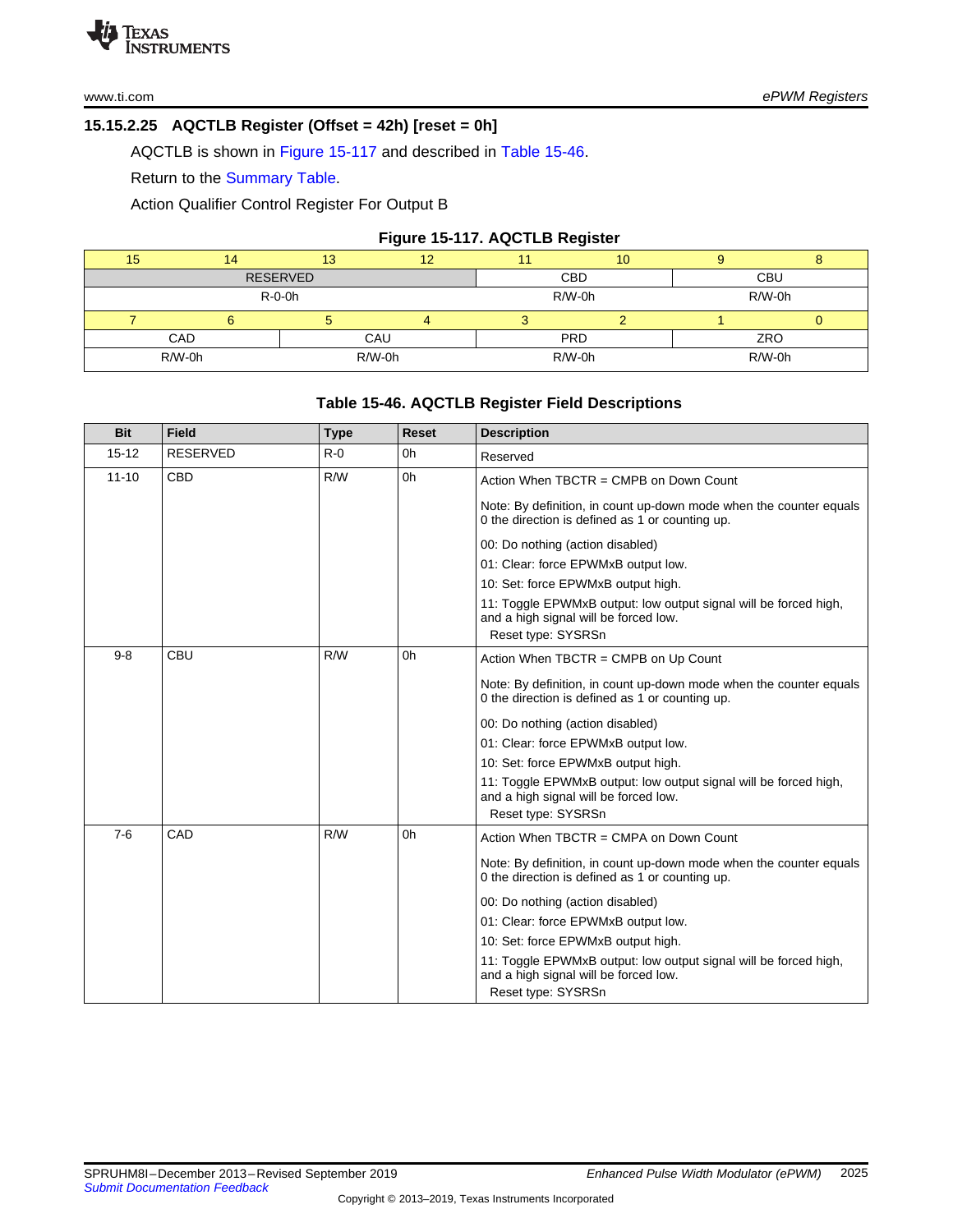

| <b>Bit</b> | <b>Field</b> | <b>Type</b> | <b>Reset</b>   | <b>Description</b>                                                                                                    |
|------------|--------------|-------------|----------------|-----------------------------------------------------------------------------------------------------------------------|
| $5 - 4$    | CAU          | R/W         | 0 <sub>h</sub> | Action When TBCTR = CMPA on Up Count                                                                                  |
|            |              |             |                | Note: By definition, in count up-down mode when the counter equals<br>0 the direction is defined as 1 or counting up. |
|            |              |             |                | 00: Do nothing (action disabled)                                                                                      |
|            |              |             |                | 01: Clear: force EPWMxB output low.                                                                                   |
|            |              |             |                | 10: Set: force EPWMxB output high.                                                                                    |
|            |              |             |                | 11: Toggle EPWMxB output: low output signal will be forced high,<br>and a high signal will be forced low.             |
|            |              |             |                | Reset type: SYSRSn                                                                                                    |
| $3 - 2$    | PRD          | R/W         | 0h             | Action When TBCTR = TBPRD                                                                                             |
|            |              |             |                | Note: By definition, in count up-down mode when the counter equals<br>0 the direction is defined as 1 or counting up. |
|            |              |             |                | 00: Do nothing (action disabled)                                                                                      |
|            |              |             |                | 01: Clear: force EPWMxB output low.                                                                                   |
|            |              |             |                | 10: Set: force EPWMxB output high.                                                                                    |
|            |              |             |                | 11: Toggle EPWMxB output: low output signal will be forced high,<br>and a high signal will be forced low.             |
|            |              |             |                | Reset type: SYSRSn                                                                                                    |
| $1 - 0$    | <b>ZRO</b>   | R/W         | 0h             | Action When TBCTR = $0$                                                                                               |
|            |              |             |                | Note: By definition, in count up-down mode when the counter equals<br>0 the direction is defined as 1 or counting up. |
|            |              |             |                | 00: Do nothing (action disabled)                                                                                      |
|            |              |             |                | 01: Clear: force EPWMxB output low.                                                                                   |
|            |              |             |                | 10: Set: force EPWMxB output high.                                                                                    |
|            |              |             |                | 11: Toggle EPWMxB output: low output signal will be forced high,<br>and a high signal will be forced low.             |
|            |              |             |                | Reset type: SYSRSn                                                                                                    |

## **Table 15-46. AQCTLB Register Field Descriptions (continued)**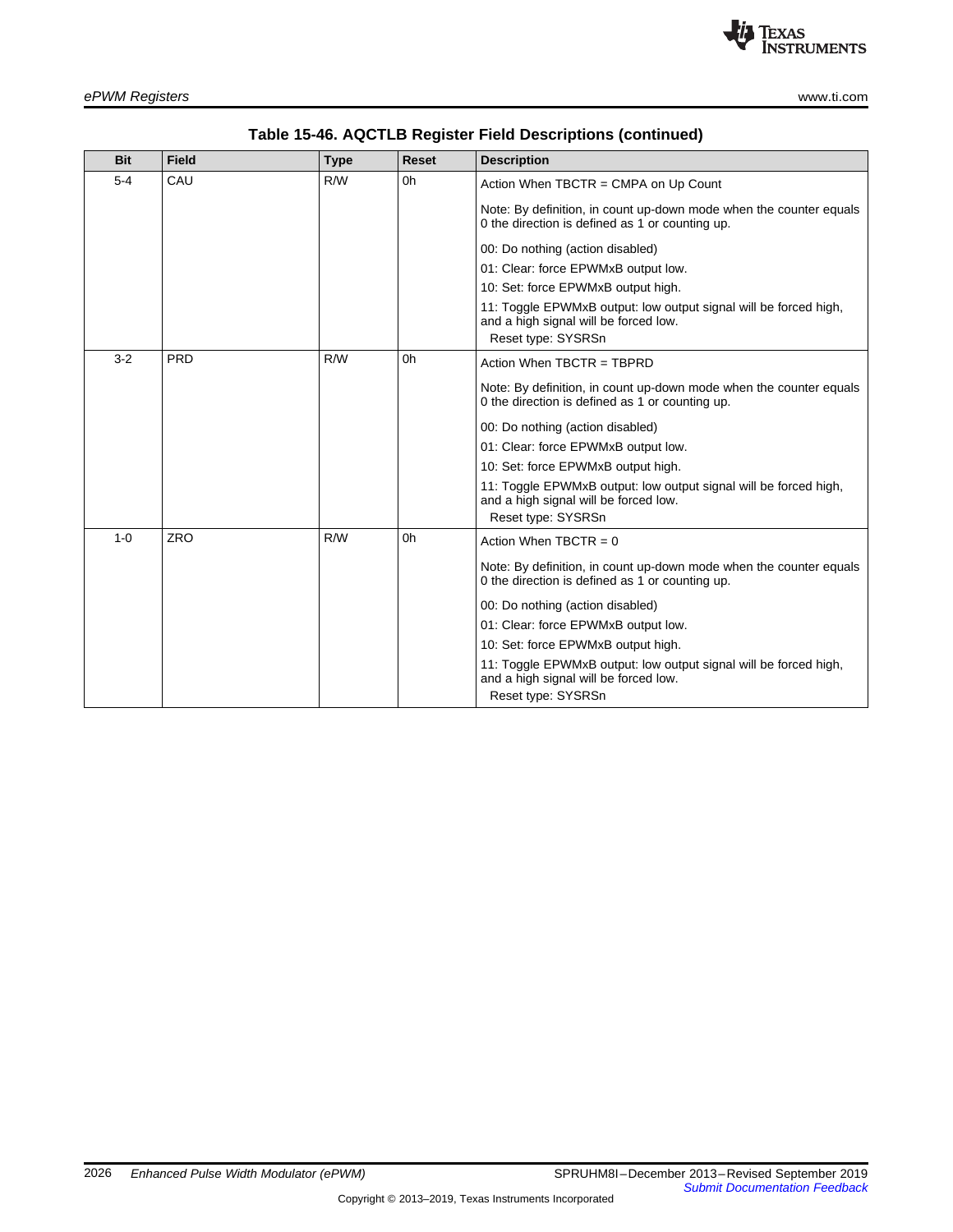## **15.15.2.56 ETSEL Register (Offset = A4h) [reset = 0h]**

ETSEL is shown in Figure [15-148](#page-38-0) and described in Table [15-77](#page-38-1).

Return to the [Summary](#page--1-7) Table.

Event Trigger Selection Register

#### **Figure 15-148. ETSEL Register**

<span id="page-38-0"></span>

| 15              | 14               | 13             | 12         |               | 10 |               | o |
|-----------------|------------------|----------------|------------|---------------|----|---------------|---|
| <b>SOCBEN</b>   |                  | <b>SOCBSEL</b> |            | <b>SOCAEN</b> |    | SOCASEL       |   |
| $R/W-0h$        |                  | $R/W-0h$       |            | $R/W-0h$      |    | $R/W-0h$      |   |
|                 |                  |                |            |               |    |               |   |
| <b>RESERVED</b> | <b>INTSELCMP</b> | SOCBSELCMP     | SOCASELCMP | <b>INTEN</b>  |    | <b>INTSEL</b> |   |
| $R-O-Oh$        | $R/W-0h$         | $R/W-0h$       | $R/W-0h$   | $R/W-0h$      |    | $R/W-0h$      |   |

## **Table 15-77. ETSEL Register Field Descriptions**

<span id="page-38-1"></span>

| <b>Bit</b> | <b>Field</b>   | <b>Type</b> | <b>Reset</b> | <b>Description</b>                                                                                                                                                                 |
|------------|----------------|-------------|--------------|------------------------------------------------------------------------------------------------------------------------------------------------------------------------------------|
| 15         | <b>SOCBEN</b>  | R/W         | 0h           | Enable the ADC Start of Conversion B (EPWMxSOCB) Pulse                                                                                                                             |
|            |                |             |              | 0: Disable EPWMxSOCB.                                                                                                                                                              |
|            |                |             |              | 1: Enable EPWMxSOCB pulse.                                                                                                                                                         |
|            |                |             |              | Reset type: SYSRSn                                                                                                                                                                 |
| $14 - 12$  | <b>SOCBSEL</b> | R/W         | 0h           | <b>EPWMxSOCB Selection Options</b>                                                                                                                                                 |
|            |                |             |              | These bits determine when a EPWMxSOCB pulse will be generated.                                                                                                                     |
|            |                |             |              | 000: Enable DCBEVT1.soc event                                                                                                                                                      |
|            |                |             |              | 001: Enable event time-base counter equal to zero. (TBCTR = $0x00$ )                                                                                                               |
|            |                |             |              | 010: Enable event time-base counter equal to period (TBCTR $=$<br>TBPRD)                                                                                                           |
|            |                |             |              | 011: Enable event time-base counter equal to zero or period<br>(TBCTR = $0x00$ or TBCTR = TBPRD). This mode is useful in up-<br>down count mode.                                   |
|            |                |             |              | 100: Enable event time-base counter equal to CMPA when the timer<br>is incrementing or CMPC when the timer is incrementing                                                         |
|            |                |             |              | 101: Enable event time-base counter equal to CMPA when the timer<br>is decrementing or CMPC when the timer is decrementing                                                         |
|            |                |             |              | 110: Enable event: time-base counter equal to CMPB when the timer<br>is incrementing or CMPD when the timer is incrementing                                                        |
|            |                |             |              | 111: Enable event: time-base counter equal to CMPB when the timer<br>is decrementing or CMPD when the timer is decrementing (*) Event<br>selected is determined by SOCBSELCMP bit. |
|            |                |             |              | Reset type: SYSRSn                                                                                                                                                                 |
| 11         | <b>SOCAEN</b>  | R/W         | 0h           | Enable the ADC Start of Conversion A (EPWMxSOCA) Pulse                                                                                                                             |
|            |                |             |              | 0: Disable EPWMxSOCA.                                                                                                                                                              |
|            |                |             |              | 1: Enable EPWMxSOCA pulse.                                                                                                                                                         |
|            |                |             |              | Reset type: SYSRSn                                                                                                                                                                 |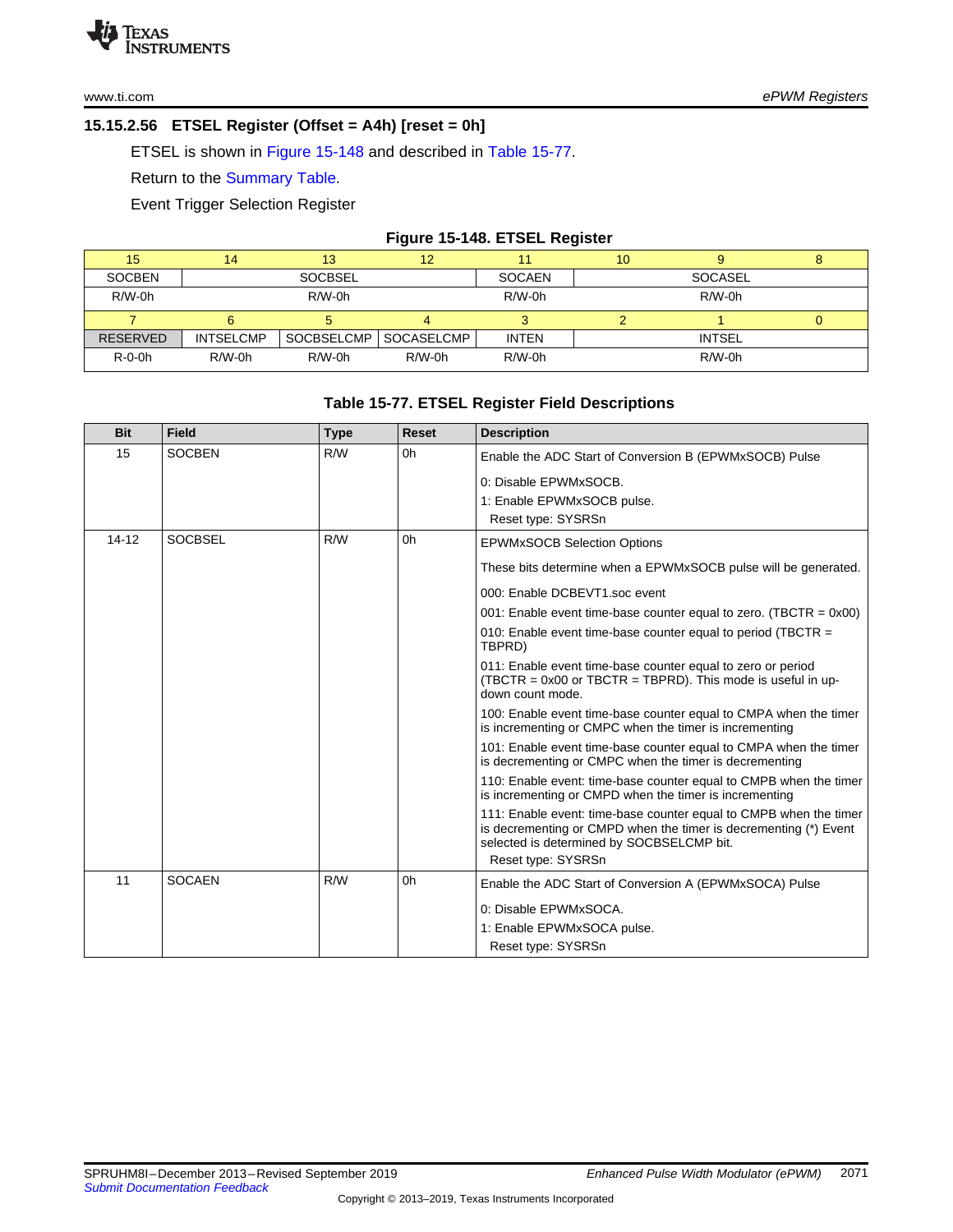

| Bit            | Field             | Type  | Reset | <b>Description</b>                                                                                                                                                                                                                                                                                                                                                                        |
|----------------|-------------------|-------|-------|-------------------------------------------------------------------------------------------------------------------------------------------------------------------------------------------------------------------------------------------------------------------------------------------------------------------------------------------------------------------------------------------|
| $10 - 8$       | <b>SOCASEL</b>    | R/W   | 0h    | <b>EPWMxSOCA Selection Options</b>                                                                                                                                                                                                                                                                                                                                                        |
|                |                   |       |       | These bits determine when a EPWMxSOCA pulse will be generated.                                                                                                                                                                                                                                                                                                                            |
|                |                   |       |       | 000: Enable DCAEVT1.soc event                                                                                                                                                                                                                                                                                                                                                             |
|                |                   |       |       | 001: Enable event time-base counter equal to zero. (TBCTR = $0x00$ )                                                                                                                                                                                                                                                                                                                      |
|                |                   |       |       | 010: Enable event time-base counter equal to period (TBCTR =<br>TBPRD)                                                                                                                                                                                                                                                                                                                    |
|                |                   |       |       | 011: Enable event time-base counter equal to zero or period<br>$(TBCTR = 0x00 \text{ or } TBCTR = TBPRD)$ . This mode is useful in up-<br>down count mode.                                                                                                                                                                                                                                |
|                |                   |       |       | 100: Enable event time-base counter equal to CMPA when the timer<br>is incrementing or CMPC when the timer is incrementing                                                                                                                                                                                                                                                                |
|                |                   |       |       | 101: Enable event time-base counter equal to CMPA when the timer<br>is decrementing or CMPC when the timer is decrementing                                                                                                                                                                                                                                                                |
|                |                   |       |       | 110: Enable event: time-base counter equal to CMPB when the timer<br>is incrementing or CMPD when the timer is incrementing                                                                                                                                                                                                                                                               |
|                |                   |       |       | 111: Enable event: time-base counter equal to CMPB when the timer<br>is decrementing or CMPD when the timer is decrementing (*) Event<br>selected is determined by SOCASELCMP bit.                                                                                                                                                                                                        |
|                |                   |       |       | Reset type: SYSRSn                                                                                                                                                                                                                                                                                                                                                                        |
| $\overline{7}$ | RESERVED          | $R-0$ | 0h    | Reserved                                                                                                                                                                                                                                                                                                                                                                                  |
| 6              | <b>INTSELCMP</b>  | R/W   | 0h    | <b>EPWMxINT Compare Register Selection Options</b>                                                                                                                                                                                                                                                                                                                                        |
|                |                   |       |       | 0: Enable event time-base counter equal to CMPA when the timer is<br>incrementing / Enable event time-base counter equal to CMPA when<br>the timer is decrementing / Enable event: time-base counter equal to<br>CMPB when the timer is incrementing / Enable event: time-base<br>counter equal to CMPB when the timer is decrementing to INTSEL<br>selection mux.                        |
|                |                   |       |       | 1: Enable event time-base counter equal to CMPC when the timer is<br>incrementing / Enable event time-base counter equal to CMPC when<br>the timer is decrementing / Enable event: time-base counter equal to<br>CMPD when the timer is incrementing / Enable event: time-base<br>counter equal to CMPD when the timer is decrementing to INTSEL<br>selection mux.<br>Reset type: SYSRSn  |
| 5              | <b>SOCBSELCMP</b> | R/W   | 0h    | EPWMxSOCB Compare Register Selection Options                                                                                                                                                                                                                                                                                                                                              |
|                |                   |       |       | 0: Enable event time-base counter equal to CMPA when the timer is<br>incrementing / Enable event time-base counter equal to CMPA when<br>the timer is decrementing / Enable event: time-base counter equal to<br>CMPB when the timer is incrementing / Enable event: time-base<br>counter equal to CMPB when the timer is decrementing to<br>SOCBSEL selection mux.                       |
|                |                   |       |       | 1: Enable event time-base counter equal to CMPC when the timer is<br>incrementing / Enable event time-base counter equal to CMPC when<br>the timer is decrementing / Enable event: time-base counter equal to<br>CMPD when the timer is incrementing / Enable event: time-base<br>counter equal to CMPD when the timer is decrementing to<br>SOCBSEL selection mux.<br>Reset type: SYSRSn |

| Table 15-77. ETSEL Register Field Descriptions (continued) |  |  |  |
|------------------------------------------------------------|--|--|--|
|------------------------------------------------------------|--|--|--|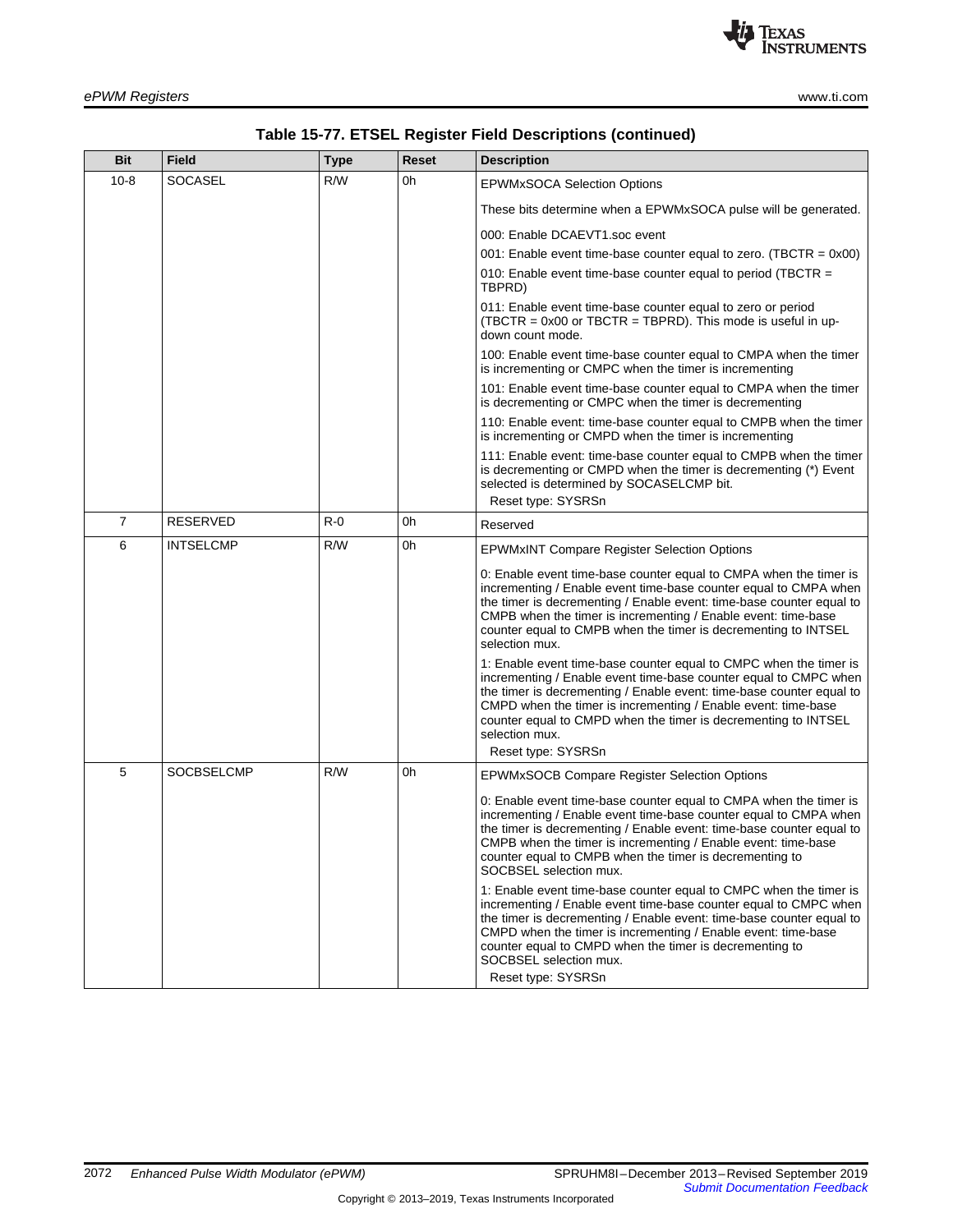

| <b>Bit</b> | <b>Field</b>      | <b>Type</b> | <b>Reset</b> | <b>Description</b>                                                                                                                                                                                                                                                                                                                                                                        |
|------------|-------------------|-------------|--------------|-------------------------------------------------------------------------------------------------------------------------------------------------------------------------------------------------------------------------------------------------------------------------------------------------------------------------------------------------------------------------------------------|
| 4          | <b>SOCASELCMP</b> | R/W         | 0h           | <b>EPWMxSOCA Compare Register Selection Options</b>                                                                                                                                                                                                                                                                                                                                       |
|            |                   |             |              | 0: Enable event time-base counter equal to CMPA when the timer is<br>incrementing / Enable event time-base counter equal to CMPA when<br>the timer is decrementing / Enable event: time-base counter equal to<br>CMPB when the timer is incrementing / Enable event: time-base<br>counter equal to CMPB when the timer is decrementing to<br>SOCASEL selection mux.                       |
|            |                   |             |              | 1: Enable event time-base counter equal to CMPC when the timer is<br>incrementing / Enable event time-base counter equal to CMPC when<br>the timer is decrementing / Enable event: time-base counter equal to<br>CMPD when the timer is incrementing / Enable event: time-base<br>counter equal to CMPD when the timer is decrementing to<br>SOCASEL selection mux.<br>Reset type: SYSRSn |
| 3          | <b>INTEN</b>      | R/W         | 0h           | Enable ePWM Interrupt (EPWMx INT) Generation                                                                                                                                                                                                                                                                                                                                              |
|            |                   |             |              | 0: Disable EPWMx_INT generation                                                                                                                                                                                                                                                                                                                                                           |
|            |                   |             |              | 1: Enable EPWMx_INT generation                                                                                                                                                                                                                                                                                                                                                            |
|            |                   |             |              | Reset type: SYSRSn                                                                                                                                                                                                                                                                                                                                                                        |
| $2 - 0$    | <b>INTSEL</b>     | R/W         | 0h           | ePWM Interrupt (EPWMx INT) Selection Options                                                                                                                                                                                                                                                                                                                                              |
|            |                   |             |              | 000: Reserved                                                                                                                                                                                                                                                                                                                                                                             |
|            |                   |             |              | 001: Enable event time-base counter equal to zero. (TBCTR = $0x00$ )                                                                                                                                                                                                                                                                                                                      |
|            |                   |             |              | 010: Enable event time-base counter equal to period (TBCTR $=$<br>TBPRD)                                                                                                                                                                                                                                                                                                                  |
|            |                   |             |              | 011: Enable event time-base counter equal to zero or period<br>(TBCTR = 0x00 or TBCTR = TBPRD). This mode is useful in up-<br>down count mode.                                                                                                                                                                                                                                            |
|            |                   |             |              | 100: Enable event time-base counter equal to CMPA when the timer<br>is incrementing or CMPC when the timer is incrementing                                                                                                                                                                                                                                                                |
|            |                   |             |              | 101: Enable event time-base counter equal to CMPA when the timer<br>is decrementing or CMPC when the timer is decrementing                                                                                                                                                                                                                                                                |
|            |                   |             |              | 110: Enable event: time-base counter equal to CMPB when the timer<br>is incrementing or CMPD when the timer is incrementing                                                                                                                                                                                                                                                               |
|            |                   |             |              | 111: Enable event: time-base counter equal to CMPB when the timer<br>is decrementing or CMPD when the timer is decrementing (*) Event<br>selected is determined by INTSELCMP bit.<br>Reset type: SYSRSn                                                                                                                                                                                   |

## **Table 15-77. ETSEL Register Field Descriptions (continued)**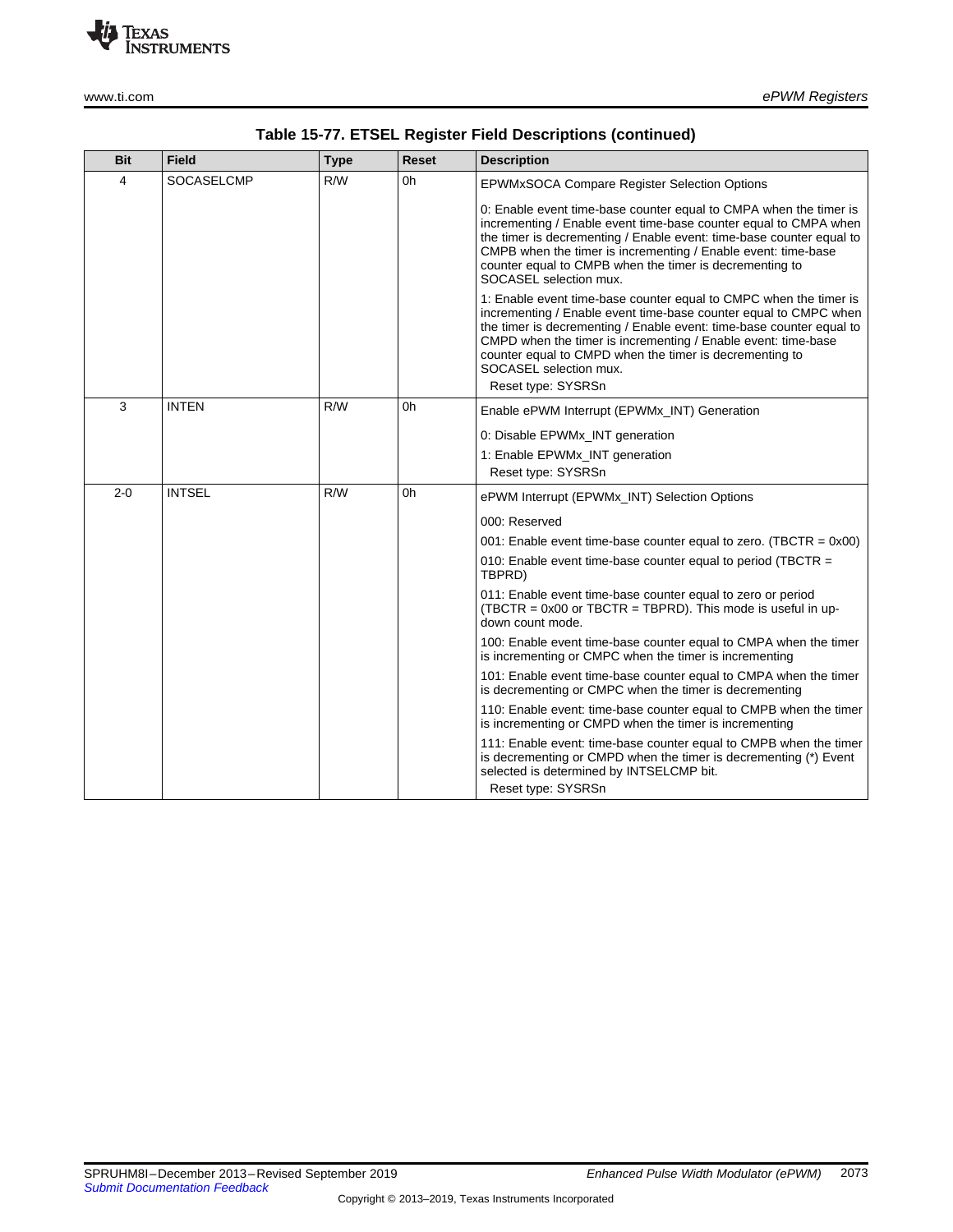### **15.15.2.57 ETPS Register (Offset = A6h) [reset = 0h]**

ETPS is shown in Figure [15-149](#page-41-0) and described in Table [15-78.](#page-41-1)

Return to the [Summary](#page--1-7) Table.

Event Trigger Pre-Scale Register

#### **Figure 15-149. ETPS Register**

<span id="page-41-0"></span>

|    |                 |                |                 | . .            |    |               |   |
|----|-----------------|----------------|-----------------|----------------|----|---------------|---|
| 15 | 14              | 13             |                 |                | 10 |               | u |
|    | <b>SOCBCNT</b>  | <b>SOCBPRD</b> |                 | <b>SOCACNT</b> |    | SOCAPRD       |   |
|    | R-0h            | $R/W-0h$       |                 | $R-0h$         |    | $R/W-0h$      |   |
|    |                 |                |                 |                |    |               |   |
|    | <b>RESERVED</b> | SOCPSSEL       | <b>INTPSSEL</b> | <b>INTCNT</b>  |    | <b>INTPRD</b> |   |
|    | $R-O-Oh$        | $R/W-0h$       | R/W-0h          | $R-0h$         |    | R/W-0h        |   |
|    |                 |                |                 |                |    |               |   |

#### **Table 15-78. ETPS Register Field Descriptions**

<span id="page-41-1"></span>

| <b>Bit</b> | <b>Field</b>   | <b>Type</b> | <b>Reset</b> | <b>Description</b>                                                                                                                                                                                                                                                                                                                                                                                                  |
|------------|----------------|-------------|--------------|---------------------------------------------------------------------------------------------------------------------------------------------------------------------------------------------------------------------------------------------------------------------------------------------------------------------------------------------------------------------------------------------------------------------|
| $15 - 14$  | <b>SOCBCNT</b> | R.          | 0h           | ePWM ADC Start-of-Conversion B Event (EPWMxSOCB) Counter<br>Register                                                                                                                                                                                                                                                                                                                                                |
|            |                |             |              | These bits indicate how many selected ETSEL[SOCBSEL] events<br>have occurred:                                                                                                                                                                                                                                                                                                                                       |
|            |                |             |              | 00: No events have occurred.                                                                                                                                                                                                                                                                                                                                                                                        |
|            |                |             |              | 01: 1 event has occurred.                                                                                                                                                                                                                                                                                                                                                                                           |
|            |                |             |              | 10: 2 events have occurred.                                                                                                                                                                                                                                                                                                                                                                                         |
|            |                |             |              | 11: 3 events have occurred.                                                                                                                                                                                                                                                                                                                                                                                         |
|            |                |             |              | Reset type: SYSRSn                                                                                                                                                                                                                                                                                                                                                                                                  |
| $13 - 12$  | <b>SOCBPRD</b> | R/W         | 0h           | ePWM ADC Start-of-Conversion B Event (EPWMxSOCB) Period<br>Select                                                                                                                                                                                                                                                                                                                                                   |
|            |                |             |              | These bits determine how many selected ETSEL[SOCBSEL] events<br>need to occur before an EPWMxSOCB pulse is generated. To be<br>generated, the pulse must be enabled (ETSEL[SOCBEN] = 1). The<br>SOCB pulse will be generated even if the status flag is set from a<br>previous start of conversion (ETFLG[SOCB] = 1). Once the SOCB<br>pulse is generated, the ETPS[SOCBCNT] bits will automatically be<br>cleared. |
|            |                |             |              | 00: Disable the SOCB event counter. No EPWMxSOCB pulse will be<br>generated                                                                                                                                                                                                                                                                                                                                         |
|            |                |             |              | 01: Generate the EPWMxSOCB pulse on the first event:<br>$ETPSISOCBCNT$ ] = 0.1                                                                                                                                                                                                                                                                                                                                      |
|            |                |             |              | 10: Generate the EPWMxSOCB pulse on the second event:<br>$ETPS[SOCBCNT] = 1,0$                                                                                                                                                                                                                                                                                                                                      |
|            |                |             |              | 11: Generate the EPWMxSOCB pulse on the third event:<br>$ETPS[SOCBCNT] = 1,1$                                                                                                                                                                                                                                                                                                                                       |
|            |                |             |              | Reset type: SYSRSn                                                                                                                                                                                                                                                                                                                                                                                                  |
| $11 - 10$  | <b>SOCACNT</b> | R           | 0h           | ePWM ADC Start-of-Conversion A Event (EPWMxSOCA) Counter<br>Register                                                                                                                                                                                                                                                                                                                                                |
|            |                |             |              | These bits indicate how many selected ETSEL[SOCASEL] events<br>have occurred:                                                                                                                                                                                                                                                                                                                                       |
|            |                |             |              | 00: No events have occurred.                                                                                                                                                                                                                                                                                                                                                                                        |
|            |                |             |              | 01: 1 event has occurred.                                                                                                                                                                                                                                                                                                                                                                                           |
|            |                |             |              | 10: 2 events have occurred.                                                                                                                                                                                                                                                                                                                                                                                         |
|            |                |             |              | 11: 3 events have occurred.                                                                                                                                                                                                                                                                                                                                                                                         |
|            |                |             |              | Reset type: SYSRSn                                                                                                                                                                                                                                                                                                                                                                                                  |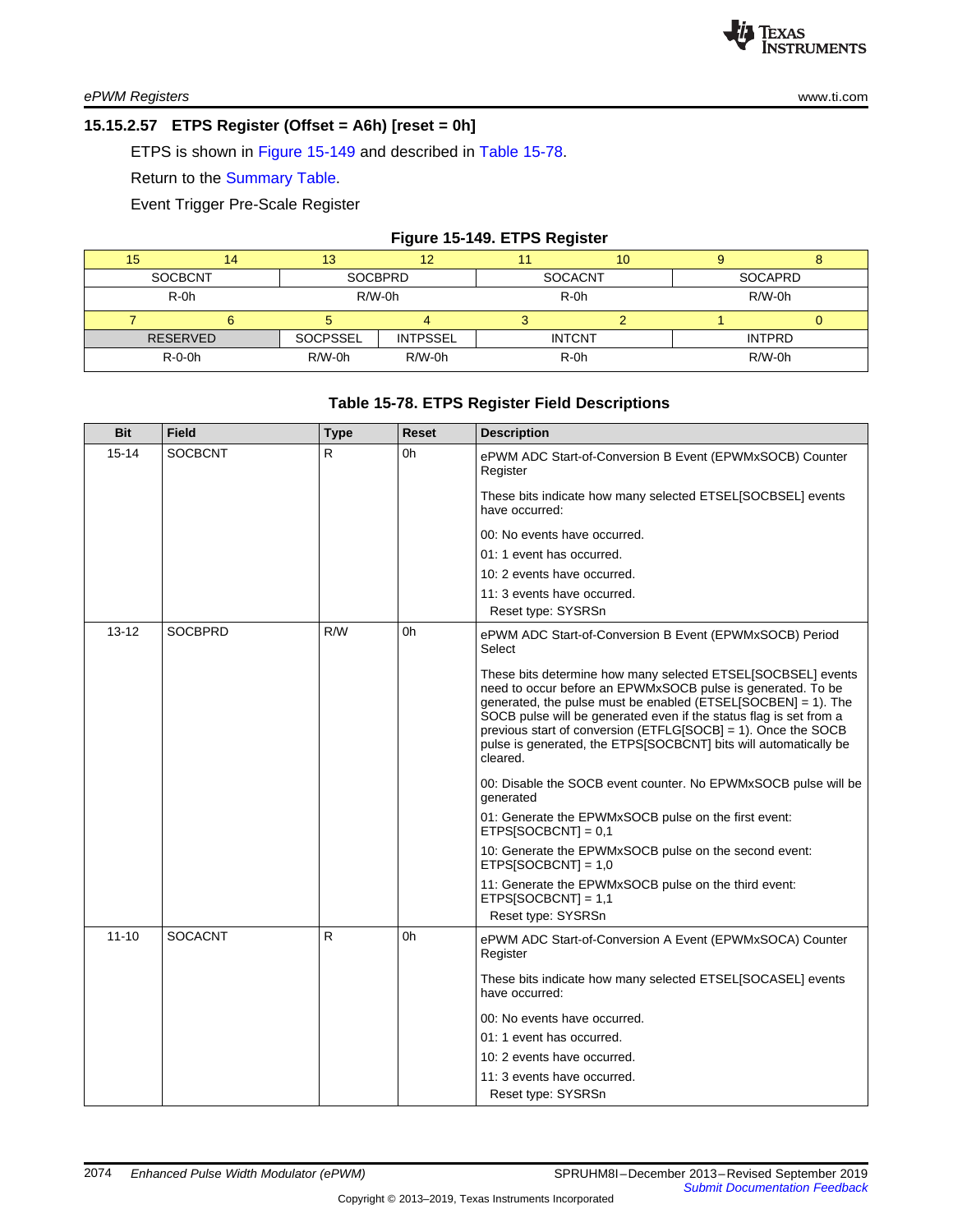

| <b>Bit</b> | <b>Field</b>    | <b>Type</b> | <b>Reset</b> | <b>Description</b>                                                                                                                                                                                                                                                                                                                                                                                                  |
|------------|-----------------|-------------|--------------|---------------------------------------------------------------------------------------------------------------------------------------------------------------------------------------------------------------------------------------------------------------------------------------------------------------------------------------------------------------------------------------------------------------------|
| $9 - 8$    | <b>SOCAPRD</b>  | R/W         | 0h           | ePWM ADC Start-of-Conversion A Event (EPWMxSOCA) Period<br>Select                                                                                                                                                                                                                                                                                                                                                   |
|            |                 |             |              | These bits determine how many selected ETSEL[SOCASEL] events<br>need to occur before an EPWMxSOCA pulse is generated. To be<br>generated, the pulse must be enabled (ETSEL[SOCAEN] = 1). The<br>SOCA pulse will be generated even if the status flag is set from a<br>previous start of conversion (ETFLG[SOCA] = 1). Once the SOCA<br>pulse is generated, the ETPS[SOCACNT] bits will automatically be<br>cleared. |
|            |                 |             |              | 00: Disable the SOCA event counter. No EPWMxSOCA pulse will be<br>generated                                                                                                                                                                                                                                                                                                                                         |
|            |                 |             |              | 01: Generate the EPWMxSOCA pulse on the first event:<br>ETPS[SOCACNT] = $0,1$                                                                                                                                                                                                                                                                                                                                       |
|            |                 |             |              | 10: Generate the EPWMxSOCA pulse on the second event:<br>ETPS[SOCACNT] = $1,0$                                                                                                                                                                                                                                                                                                                                      |
|            |                 |             |              | 11: Generate the EPWMxSOCA pulse on the third event:<br>ETPS[SOCACNT] = $1,1$<br>Reset type: SYSRSn                                                                                                                                                                                                                                                                                                                 |
| $7 - 6$    | RESERVED        | $R - 0$     | 0h           | Reserved                                                                                                                                                                                                                                                                                                                                                                                                            |
| 5          | SOCPSSEL        | R/W         | 0h           | EPWMxSOC A/B Pre-Scale Selection Bits                                                                                                                                                                                                                                                                                                                                                                               |
|            |                 |             |              | 0: Selects ETPS [SOCACNT/SOCBCNT] and<br>[SOCAPRD/SOCBPRD] registers to determine frequency of events<br>(interrupt once every 0-3 events).                                                                                                                                                                                                                                                                         |
|            |                 |             |              | 1: Selects ETSOCPS [SOCACNT2/SOCBCNT2] and<br>[SOCAPRD2/SOCBPRD2] registers to determine frequency of<br>events (interrupt once every 0-15 events).<br>Reset type: SYSRSn                                                                                                                                                                                                                                           |
| 4          | <b>INTPSSEL</b> | R/W         | 0h           | <b>EPWMxINTn Pre-Scale Selection Bits</b>                                                                                                                                                                                                                                                                                                                                                                           |
|            |                 |             |              | 0: Selects ETPS [INTCNT, and INTPRD] registers to determine<br>frequency of events (interrupt once every 0-3 events).                                                                                                                                                                                                                                                                                               |
|            |                 |             |              | 1: Selects ETINTPS   INTCNT2, and INTPRD2   registers to<br>determine frequency of events (interrupt once every 0-15 events).<br>Reset type: SYSRSn                                                                                                                                                                                                                                                                 |
| $3 - 2$    | <b>INTCNT</b>   | R           | 0h           | ePWM Interrupt Event (EPWMx_INT) Counter Register                                                                                                                                                                                                                                                                                                                                                                   |
|            |                 |             |              | These bits indicate how many selected ETSEL[INTSEL] events have<br>occurred. These bits are automatically cleared when an interrupt<br>pulse is generated. If interrupts are disabled, $ETSEL[INT] = 0$ or the<br>interrupt flag is set, $ETFLG[INT] = 1$ , the counter will stop counting<br>events when it reaches the period value ETPS[INTCNT] =<br>ETPS[INTPRD].                                               |
|            |                 |             |              | 00: No events have occurred.                                                                                                                                                                                                                                                                                                                                                                                        |
|            |                 |             |              | 01: 1 event has occurred.                                                                                                                                                                                                                                                                                                                                                                                           |
|            |                 |             |              | 10: 2 events have occurred.                                                                                                                                                                                                                                                                                                                                                                                         |
|            |                 |             |              | 11: 3 events have occurred.<br>Reset type: SYSRSn                                                                                                                                                                                                                                                                                                                                                                   |

## **Table 15-78. ETPS Register Field Descriptions (continued)**